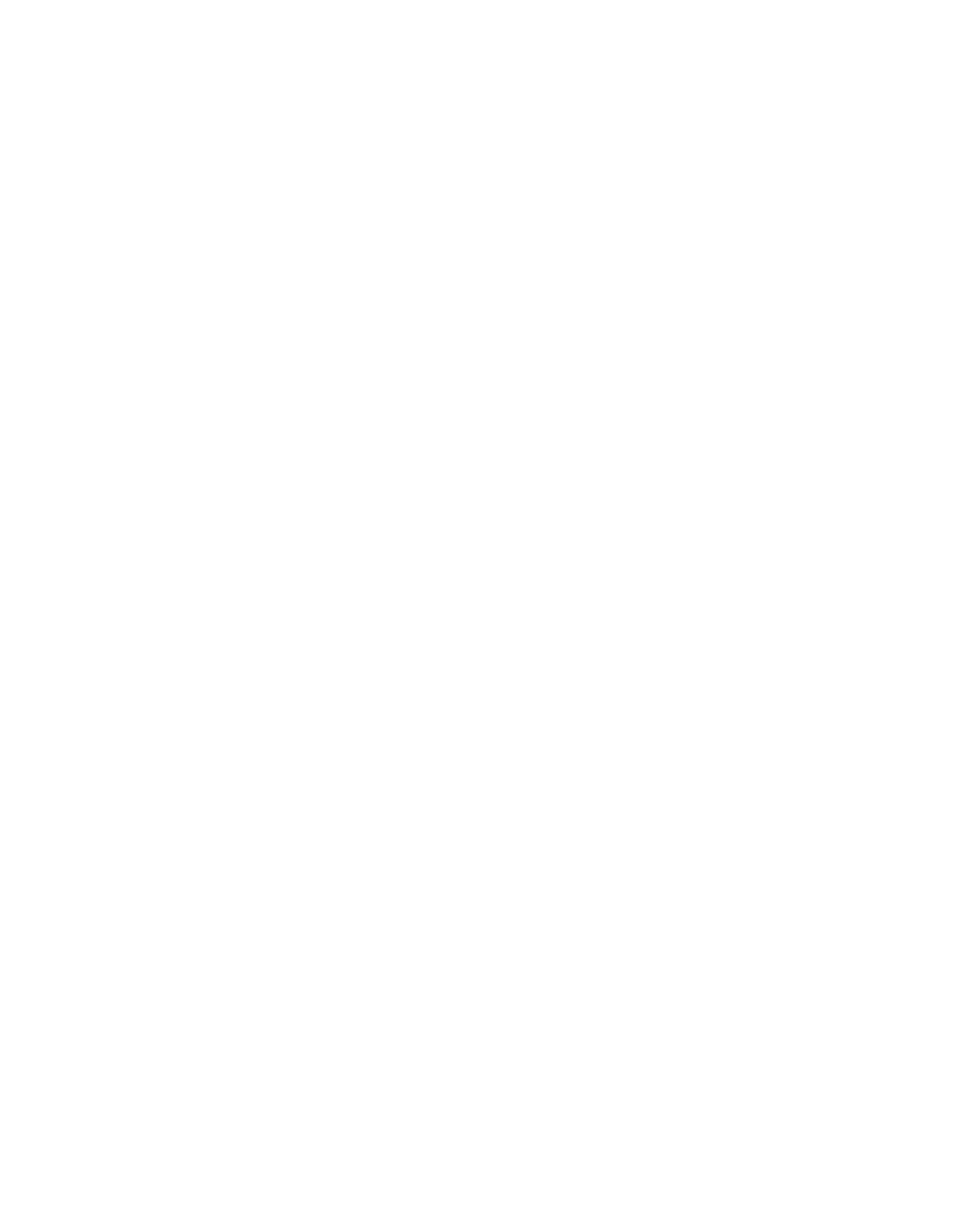# **SCS 2021-2022 Parent-Student Handbook**

#### 2021-2022 SCS Parent-Student Handbook Disclaimers

- 1. This manual supersedes and replaces all previous policies and procedures, including, but not limited to, all written memoranda or policies that have been issued on the topics covered in this manual.
- 2. The policies included in this manual are for guidance only and are subject to change as SCS deems appropriate and necessary. From time to time, new or modified policies, procedures, benefits or programs may be issued.

## **Contents**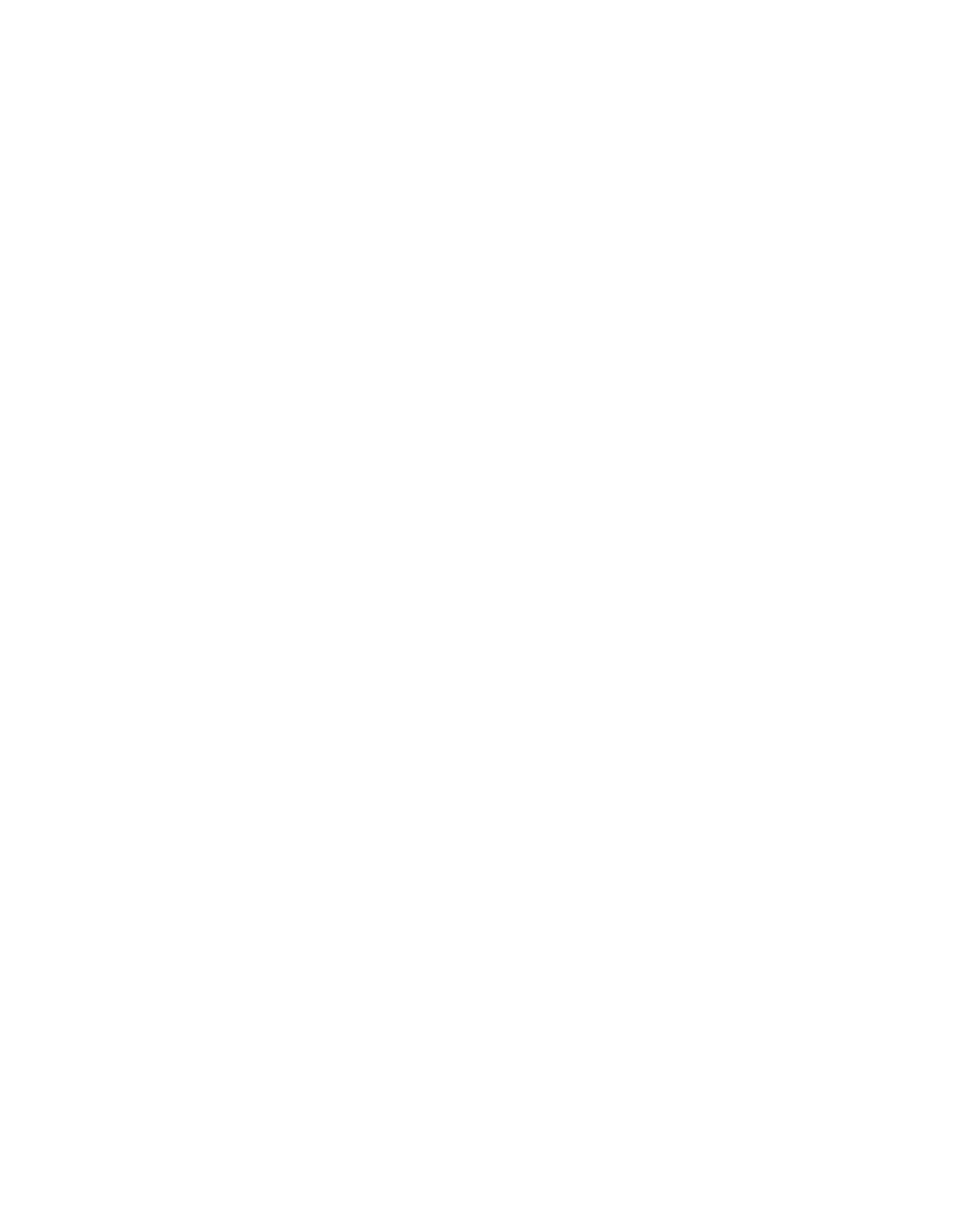## <span id="page-6-0"></span>**Section I: Purpose and Philosophy of School**

## <span id="page-6-1"></span>**A. History**

Santiago Christian School was established by evangelical missionaries in the mid-1960s to provide an English-language, American education for the children of missionaries and for a limited number of other English-speaking children. On February 9, 1970, sensing the demand in Santiago for an English-immersion school and aware of the increased opportunity for ministry such a school would provide, representatives from several missions legally incorporated Santiago Christian School and elected its first Board of Directors. The school was located at the Instituto Evangélico until 1973, when it moved to its present site. In December of 1993, the school was accredited in the United States by Southern Association of Colleges and Schools. In addition to regional accreditation in the United States, the school has non-profit status in the Dominican Republic, is formally recognized by the Dominican Ministry of Education, and was also accredited in 2012 by the Association of Christian Schools International (ACSI). In 2015, SCS was accredited by Middle States Association of Colleges and Schools and reaccredited in 2017 by ACSI.

## <span id="page-6-2"></span>**B. Statement of Faith**

*The basis of the faith and doctrine of Santiago Christian School shall be the Word of God as found in both the Old and New Testament interpreted by the following Statement of Faith:*

- *1. There is one God eternally existing in three persons: the Father, the Son, and the Holy Spirit. (Deuteronomy 6:4; Matthew 28:19; Mark 12:29; John 15:26)*
- *2. The Holy Scripture is inspired of God, absolute in its authority, and is our only infallible rule of faith and practice. (2 Timothy 3:16; Hebrews 4:12)*
- *3. Jesus Christ, the divine Son of God, was born of a virgin, died on the cross, shedding His blood for our sins, and was bodily raised from the dead for our justification. He ascended to the right hand of the Father and He will return visibly and bodily with power and great glory. (Matthew 1:23; Matthew 24:30; Acts 2:22-24; Romans 5:6-9; Hebrews 1:3)*
- *4. Human beings did not evolve but were directly created in the very image of God, beginning with Adam and Eve. Therefore, all human life is worthy of our respect, whether born or unborn. God created mankind as male and female, to serve in a complementary relationship and to more fully express His image, ordaining the institution of marriage as a life-long relationship between one man and one woman and as the only appropriate context for the expression of human sexuality. (Genesis 1:26-27, 2:18-25; Psalm 139:13-18; 1 Corinthians 7:2; Ephesians 5:21-33)*
- *5. Man is, by nature, a sinner separated from God and can become God's child only by grace through faith in Jesus Christ. (Romans 3:10-26; Ephesians 2:4-5, 8-9)*
- *6. Those who are born into God's family have eternal life; and those who are not, remain in spiritual death and will be separated from God forever in hell. (John 3:6, 15-19, 36; Revelation 20:15)*
- *7. The Holy Spirit lives in the believer, enabling him to walk in purity of life and submission to the will of God, as revealed in the Scriptures. (Romans 8:1-11; Galatians 5:22-25)*
- *8. All believers, regardless of sex, race or social status, are united in the Body of Christ, the Church. (1 Corinthians 12:12-27; Galatians 3:26-28)*

*This Statement of Faith does not fully exhaust the extent of our beliefs. For purposes of faith, doctrine, practice, policy, and discipline, the Santiago Christian School Board of Directors is the school's final interpretive authority on the Bible's meaning and application.*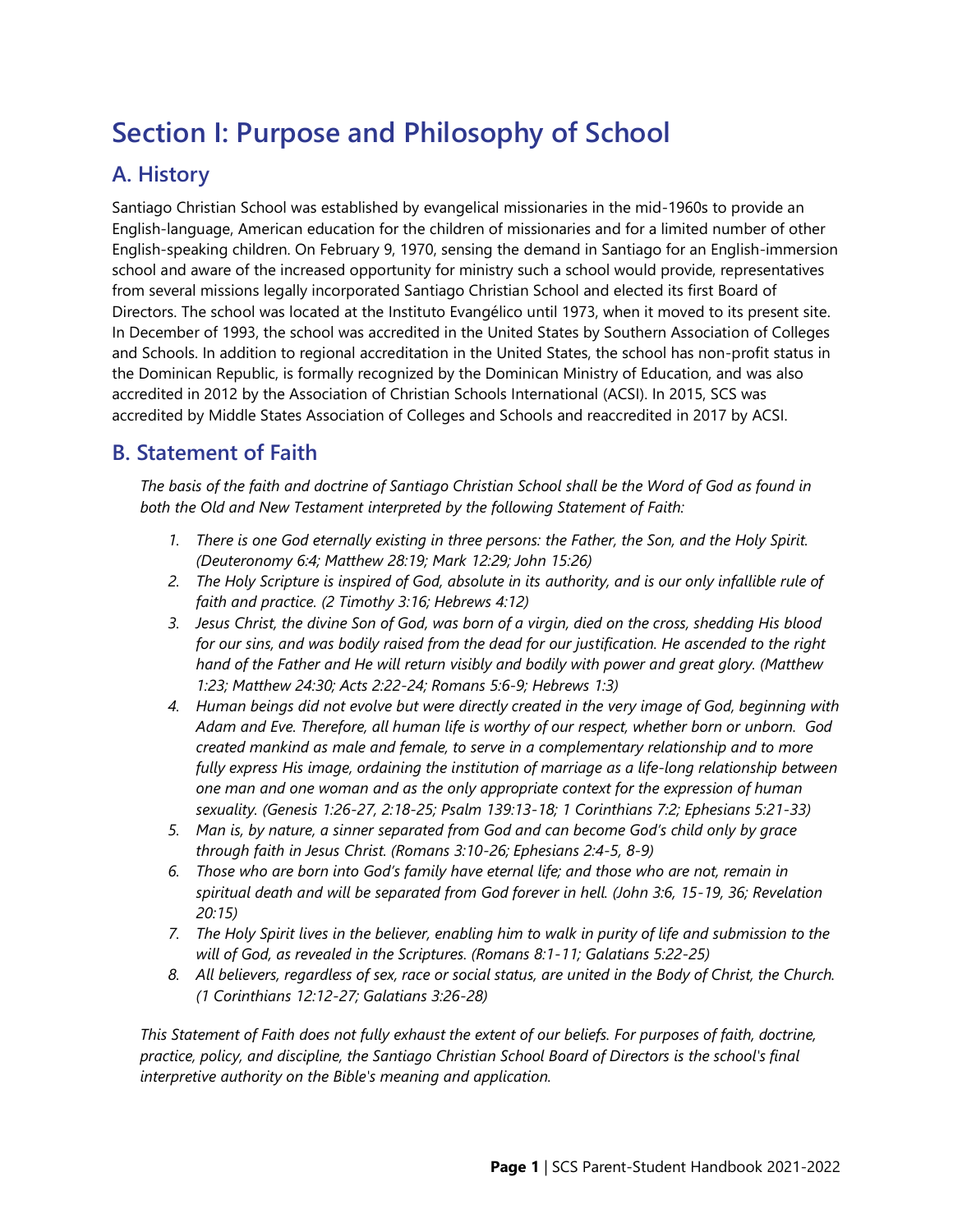## <span id="page-7-0"></span>**C. Mission:** *Formando personas íntegras*

The school's mission statement incorporates a vision and purpose (that students will become *personas íntegras*). In addition, the mission statement describes what the school does every day (forming *personas íntegras*). Therefore, the mission statement may be alternately referenced as the school's "Vision" or "Purpose" statement. The mission statement is derived from the Board's Ends Policy.

#### **Mission statement**

Santiago Christian School exists to form *personas íntegras* who reflect Jesus in character, wisdom, and influence.

## <span id="page-7-1"></span>**D. Ends Policy**

The Board's Ends policy describes the difference Santiago Christian School seeks to make in its beneficiaries' lives (i.e., the lives of students).

#### **Ends Policy**

Students are *personas íntegras*, reflecting Jesus in character, wisdom, and influence, in an environment which models these same qualities, at a cost that is justified by the results.

- 1. Students display growing maturity as disciples of Jesus.
- *2.* Students model character traits which enable a fruitful life of service to God and to their communities. Students are grateful stewards of their gifts*.*
- 3. Students display wisdom rooted in a biblical worldview.
	- a. Students communicate with skillfulness and versatility in English and Spanish.
	- b. Students have a strong knowledge of scripture and recognize it as God's unique selfrevelation in written word.
	- c. Students leave SCS college-ready and transfer-ready for accredited schools in the US and DR.
- 4. Students exert a redemptive influence on their world.
	- a. Students understand the principles of healthy, moral family living.
	- b. Students advocate on behalf of the weak.
	- c. Students possess the emotional intelligence and collaborative skills needed to be successful servant-leaders and ethical followers.
	- d. Students commit to a body of believers for the purpose of worship, teaching, encouragement, and service.
- 5. Students follow the examples of the school's faculty and staff in living as *personas íntegras*.

## <span id="page-7-2"></span>**E. Graduate profile**

SCS graduates will be *personas íntegras*. SCS students will display growing maturity as disciples of Jesus by increasingly reflecting him in character, wisdom, and influence.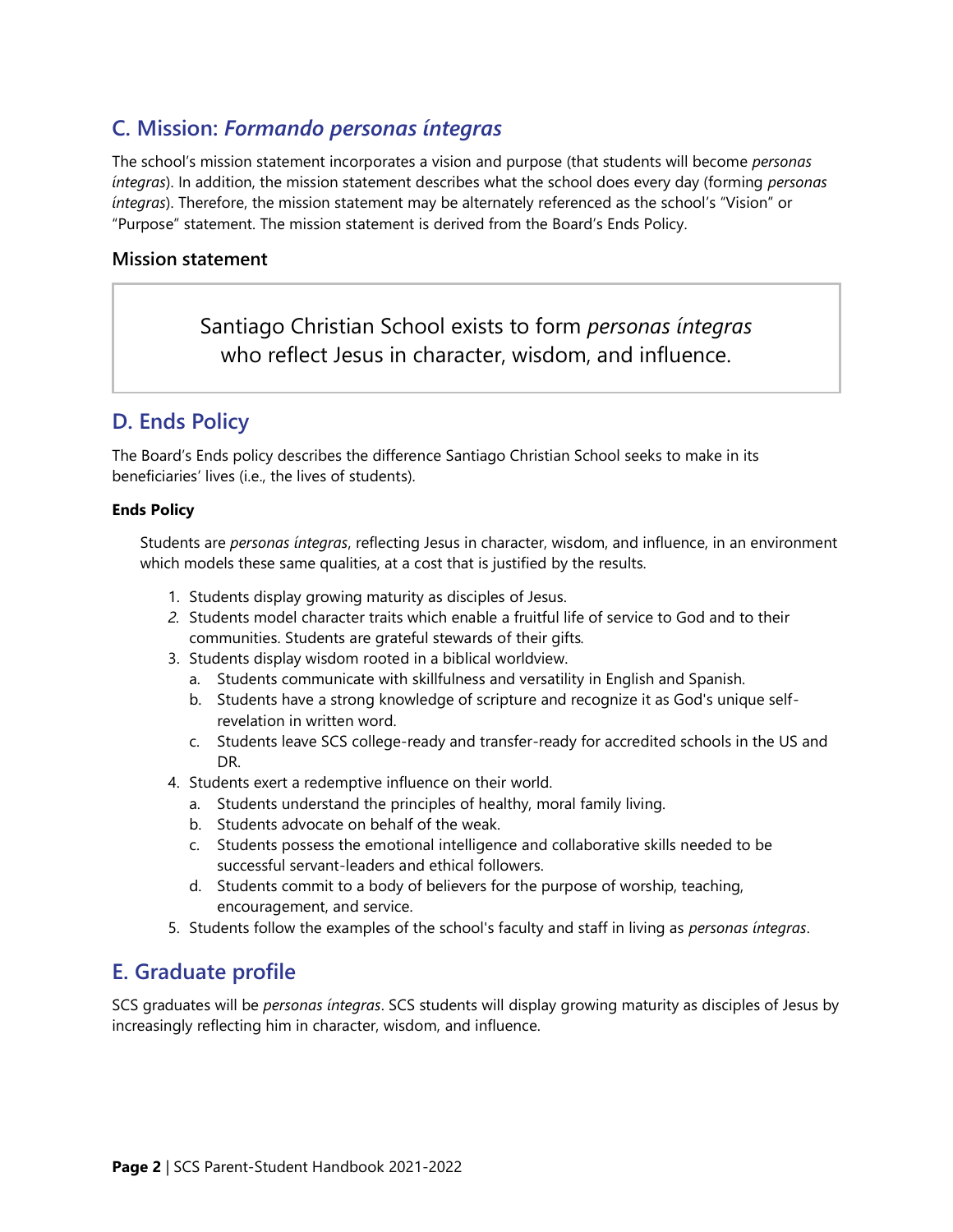#### **CHARACTER WISDOM INFLUENCE**

#### At SCS, **character** is…

- A. Confidence in God's divine purpose for our lives
- B. Understanding that integrity is consistency
- C. Commitment to following Jesus as Lord

In reflecting the *character* of Jesus, graduates will demonstrate

- 1. Excellence
- 2. Gratitude
- 3. Honesty
- 4. Purity
- 5. Cultural discernment
- 6. Self-regulation
- 7. Independence
- 8. Initiative
- 9. Perseverance
- 10. Creativity
- 11. Curiosity

#### At SCS, **wisdom** is…

- A. Confidence in the Bible as the A. Confidence in God's Word of God
- B. Understanding that God is the source of all truth
- C. Commitment to making Christ-centered decisions

In reflecting the *wisdom* of Jesus, graduates will demonstrate

- 1. Knowledge of Scripture
- 2. College readiness
- 3. Critical thinking
- 4. Bilingualism
- 5. Information literacy
- 6. Communicative excellence
- 7. Technological competence
- 8. Healthy living
- 9. Creation stewardship

- At SCS, **influence** is…
	- redemptive love for the world
- B. Understanding that leadership is service
- C. Commitment to loving God and sharing His love with others

In reflecting the *influence* of Jesus, graduates will demonstrate

- 1. Leadership
- 2. Humility
- 3. Forgiveness
- 4. Sacrificial love
- 5. Respect
- 6. Tolerance
- 7. Empathy
- 8. Advocacy
- 9. Fellowship
- 10. Civic responsibility

The school works towards the Ends as articulated in schoolwide outcomes found in the Graduate Profile, within the parameters of both the Statement of Faith and the Philosophy of Education.

## <span id="page-8-0"></span>**F. Philosophy of education**

The school's philosophy of education articulates SCS's biblically-based, mission-focused approach to education that is coherent across all programs of the school, in all classrooms and school activities.

#### **1. The focus of an SCS education: the heart**

#### *"Sh'ma, Yisra'el! Adonai Eloheinu, Adonai echad."*

God provided his people with the central focus in the education of the next generation. As the people of Israel camped on the plains of Moab, preparing to enter the Promised Land and build the nation God desired to stand as a light to the nations, Moses instructed Israel in the way to pass on their faith to their children. This philosophy for education was powerfully captured in the *Shema* of Deuteronomy 6:4-9:

Hear, O Israel! The Lord our God, the Lord is one. Love the Lord your God with all your heart and with all your soul and with all your strength. These commandments that I give you today are to be on your hearts. Impress them on your children. Talk about them when you sit at home and when you walk along the road, when you lie down and when you get up. Tie them as symbols on your hands and bind them on your foreheads. Write them on the doorframes of your houses and on your gates.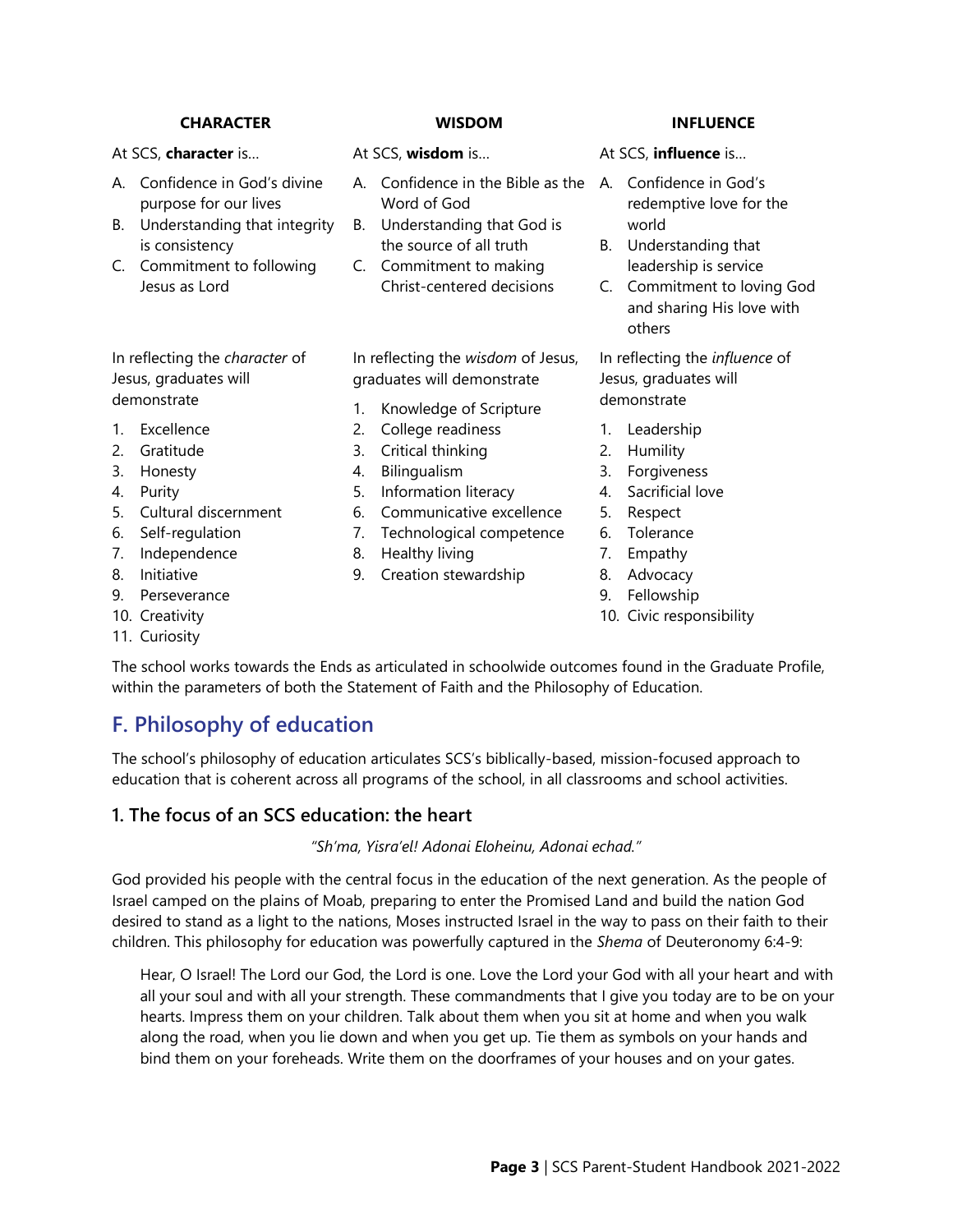In Deuteronomy, God's vision for education—for shaping the next generation for his glory—starts with the heart, from which flow all the passions and energy of life. God's vision is that these passions would be channeled into a life lived for Him: "Love the Lord your God with all your heart and with all your soul and with all your strength." In Deuteronomy 6, education begins in hearts of adults as their love for God transforms their sense of purpose and mission in life and as they pass this along to their children.

### **2. All day, every day**

Spiritual formation does not happen through a daily or weekly lesson but through a process that continues all day, every day through relationships within our community. Moses said, "These commandments that I give you today are to be on your hearts. Impress them on your children. Talk about them when you sit at home and when you walk along the road, when you lie down and when you get up" (Deuteronomy 6:6-7). Jesus modeled this kind of all day, every day mentoring with his own disciples.

SCS faculty and staff partner with parents to provide our students with continuous instruction and mentoring in the teachings of Jesus. Just as teachers are required to have educational training and credentials in order to teach students academic subjects, so SCS faculty must also have a passion for Jesus and for teaching students about him. "Talk about them," God writes, urging adults to communicate the written word and bear it on their lips. The context for communicating God's Word is not simply a Bible class. The context for shaping a new generation is much broader, "when you sit at home and when you walk along the road, when you lie down and when you get up." Discipleship happens in all seasons and in all settings, in and out of class, working together in the community and cheering together on the soccer field, in the midst of discipline and in the midst of rejoicing. At SCS, we seek to create a community in which teachers and students live together within the context of ongoing discipleship.

#### **3. Modeled by Jesus**

Jesus, the Living Word, sets the perfect example. The community in which Jesus lived—both the hostile religious leaders and his own disciples – viewed Him as a teacher. As a teacher, Jesus often addressed large crowds with groundbreaking sermons that left the multitudes stunned at his intellect and his command of the Scriptures. Yet, beyond the large crowds, Jesus had a select group of followers whom He had chosen for special instruction. His friends followed Him everywhere, and, everywhere they went, Jesus taught them in the normal rhythms of life: when they were reclining around the dinner table, or walking down the road, or sleeping in the hull of a ship. Mundane, everyday objects and encounters became glimpses into the Kingdom of God: a fig tree, a coin, a small child, a blind man, a storm, a fish, a mustard seed, a wineskin, a loaf of bread, a sheep, a vine, a dead friend, a field, a farmer, a pearl, a wedding, a father, a son.

Jesus, the teacher, shaped His disciples in the very manner that God, through Moses, instructed His people to shape their children. As a school, SCS is committed to the vital role that a Christian school can play, through its teachers, coaches, maintenance workers, office staff, food service personnel, administrators, and Board of Directors. The adults in the community are called upon by God to flesh out the *Shema* of Deuteronomy 6. With students walking alongside faculty and staff for seven hours a day and 180 days a year for up to 14 years in a row, no other institution beyond the family is better positioned to shape the life of a young person than the Christian School.

#### **4. Context for a** *Shema* **model of teaching and learning**

At SCS, the *Shema* model of discipleship—of forming *personas íntegras*—is an educational experience that is (1) educational, (2) relational, (3) intentional, (4) ordinary, and (5) participatory. These components,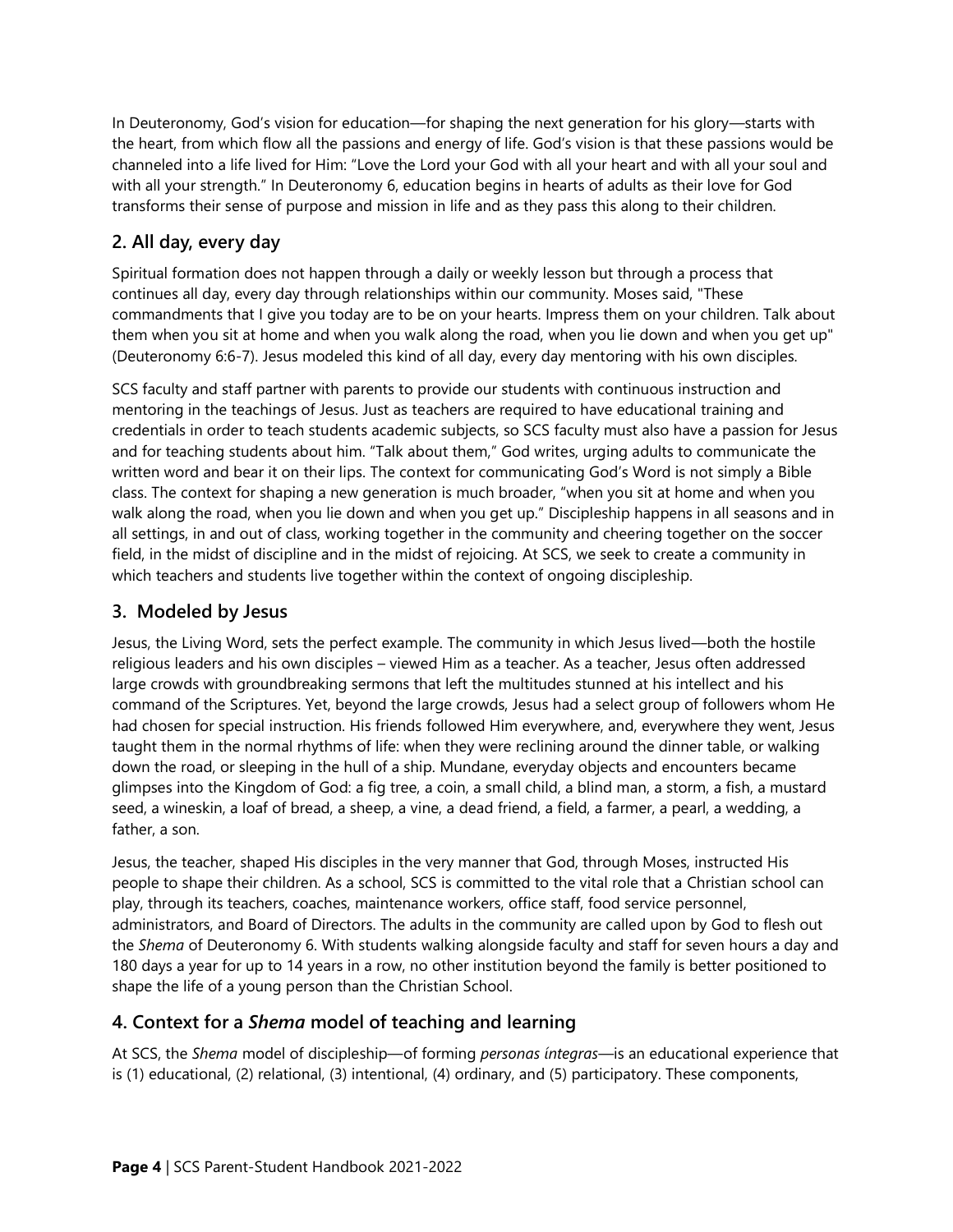taken together, provide an opportunity to develop a biblical worldview deeply rooted in the passions of the heart.



**Educational**. Enacting the *Shema*'s command to "talk about" God's commandments require direct instruction. Indeed, Jesus' direct instruction—preaching—provided the content that his life exemplified. As such, as we seek to shape the lives of children, we believe strongly in the role of the teacher as the voice of truth. Truth—as revealed in Christ, in Scripture, and in creation—needs to be articulated clearly and directly, shaping the worldview of our children. As it was in Jesus' ministry, speaking truth to students is the central work of the disciple-making teacher. Working together with relationships, that truth comes to life in the context of the real world.

**Relational**. As powerfully illustrated in the life of Jesus, whose teaching had the greatest impact on those with whom he had a relationship, education thrives in the presence of positive relationships. The school's perspective of the student sees children as created in the image of God, and teachers are recruited who view their students as individuals called to be followers of Jesus. On this foundation of respect for the learner, and with the understanding that discipleship happens in the context of "all day every day," SCS has selected two social-emotional programs as a daily guide to relating to children within the school environment. Love and Logic describes the school's overarching, PK-12 approach toward relationships in the classroom; in the elementary school, the Responsive Classroom provides specific direction on building a classroom community that maximizes the potential for discipleship relationships.

**Intentional**. Shaping *personas íntegras* is intentional. Discipleship is not left to chance at SCS. The entire school experience should shape the discipleship process. All student experiences are designed as part of the "curriculum" in the broadest sense as part of the process of capturing the heart and harnessing students' energies for God's glory. SCS relies on programs created beyond language arts, math, and science, to help provide opportunities for discipleship through leadership development, service, and character formation. Programs are designed and articulated through program descriptions and are filtered through the lens of how each student learning experience will further shape *personas íntegras*. Effective discipleship requires planning and design.

**Ordinary**. The *Shema* directs parents to bring the Word of God to light in the ordinary, day-to-day processes of life: "when you sit at home and when you walk along the road, when you lie down and when you get up." The ordinary experiences of life were redeemed by Jesus as he used a fig tree, a storm, fishes and loaves, and a sick child to help his disciples understand the implications of truth. At SCS, teachers look for redemptive moments that arise in the course of each day, whether passing between classes, talking with a student about classroom behavior, or chatting on the sideline at a game. Noticing and redeeming these ordinary events of life as a vehicle for truth require the staff to come every day to school with hearts that are passionate for the Word and ready to make a difference for God's kingdom.

**Participatory**. A Deuteronomy 6 approach to discipleship will be inherently participatory. It requires staff and students to "walk along the road" together, to form relationships in the process of sharing life experiences. Forming people of character, wisdom, and influence is not something that can be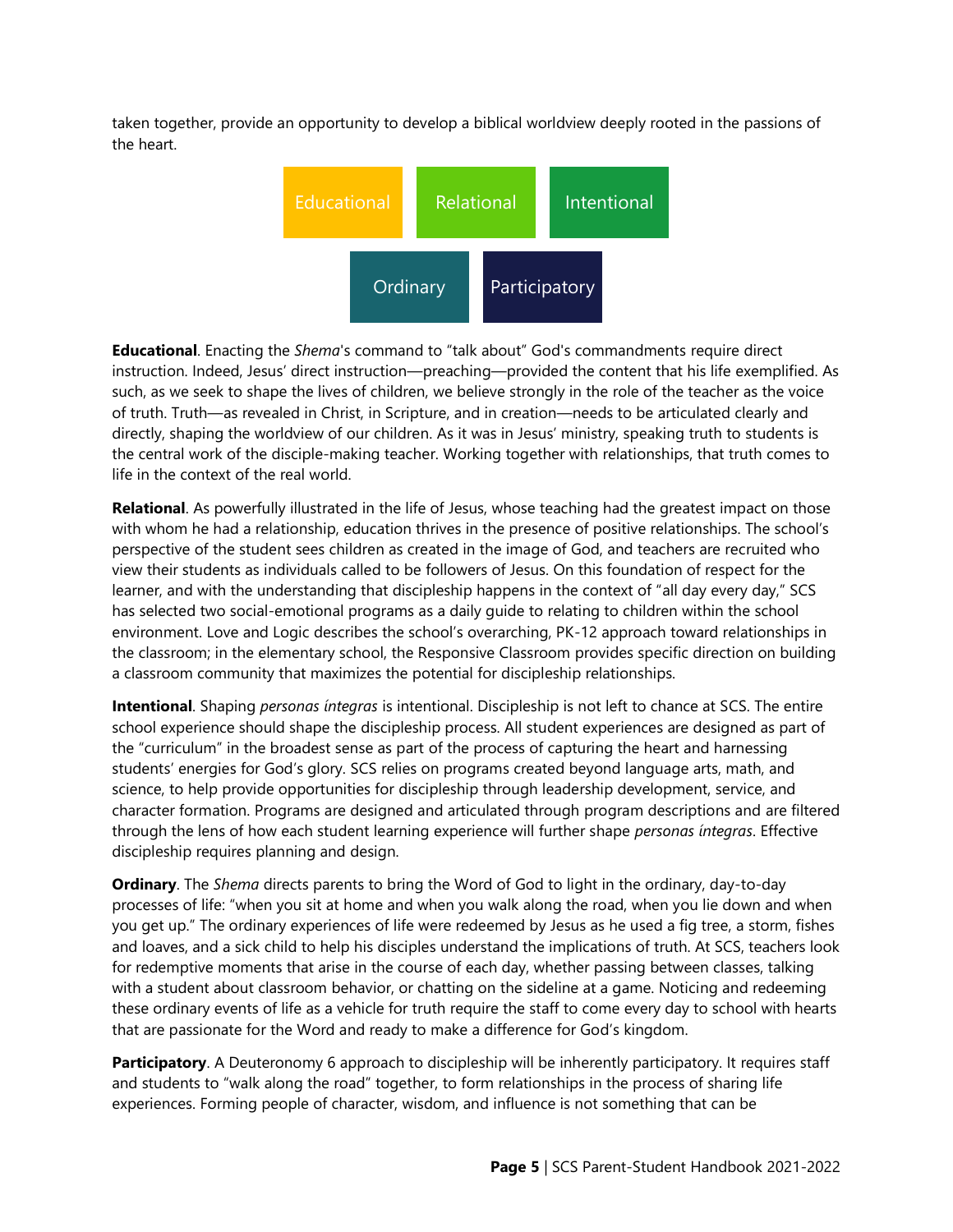accomplished in front of a whiteboard alone: students need to see truth lived out and be given the chance to try it for themselves. The fundamental element of educational best-practice can be seen in Jesus' ministry: he engaged his disciples early in his ministry in disciple-making themselves, sending them out in pairs to preach the gospel far before they had even come to full understanding of its implications. At SCS, students need to be given the opportunity to uncover deepening levels of truth by living it out under the guidance of adults who have gone before them. When walking together, students see that the faculty and staff of the school are living examples of the truths they are being taught.

#### **5. Living examples**

The SCS Ends policy concludes with policy 1.5, which reads, "Students follow the example of the school's faculty and staff in living as *personas íntegras*." Moses' instructions were first directed not at the children but to the parents. Before he said, "Impress them on your children," he said, "Love the Lord your God with all your heart and with all your soul and with all your strength. These commandments that I give you today are to be on your hearts." A *Shema* model of Christian education works only when the teachers, coaches, and staff members who direct the experience are themselves transformed by the truths they teach. Just as Moses assumed that parents must know God's commandments, teachers must not only know the truth themselves but also must be committed to it with all their heart, soul, and strength. As Jesus lived his life before his disciples, their faith grew and their understanding of discipleship deepened every day. His example is a key component in calling us to be his disciples. With the apostle Paul, the faculty and staff at SCS must be able to say, "Follow my example, as I follow the example of Christ" (I Corinthians 11:1).

## <span id="page-11-0"></span>**G. Spiritual participation**

Santiago Christian School requires participation in daily Christian devotions, participation in a curriculum that applies the Christian faith to all areas of learning and life, and satisfactory performance in Bible courses at each grade level. Chapel attendance is required.

In the event that a student does not wish to participate, the Student Welfare Department will dialogue and follow-up with the student. If the student persists in choosing not to participate, parents will be informed, for the purpose of evaluating a change in school environment that meets the needs and requirements of the child.

## <span id="page-11-1"></span>**H. Faculty and staff profile**

The board of directors endeavors to provide only professionally and spiritually prepared teachers and staff, dedicated to providing quality education and committed to loving and training the whole child.

The majority of teachers at Santiago Christian School have been recruited from accredited colleges and universities in the United States. Teachers must have a minimum of a four-year college degree and have a valid teaching certificate from a state education agency. Many teachers at SCS possess a master's degree and have a significant number of years of teaching experience. Some teachers at SCS are citizens of the Dominican Republic and are chosen because their experience or qualifications meet the high standards set by SCS.

The staff members of SCS have the qualifications required for their position, and they consistently strive to meet the high standards set by SCS. All staff members are committed to fulfilling both the mission and the purpose of the school.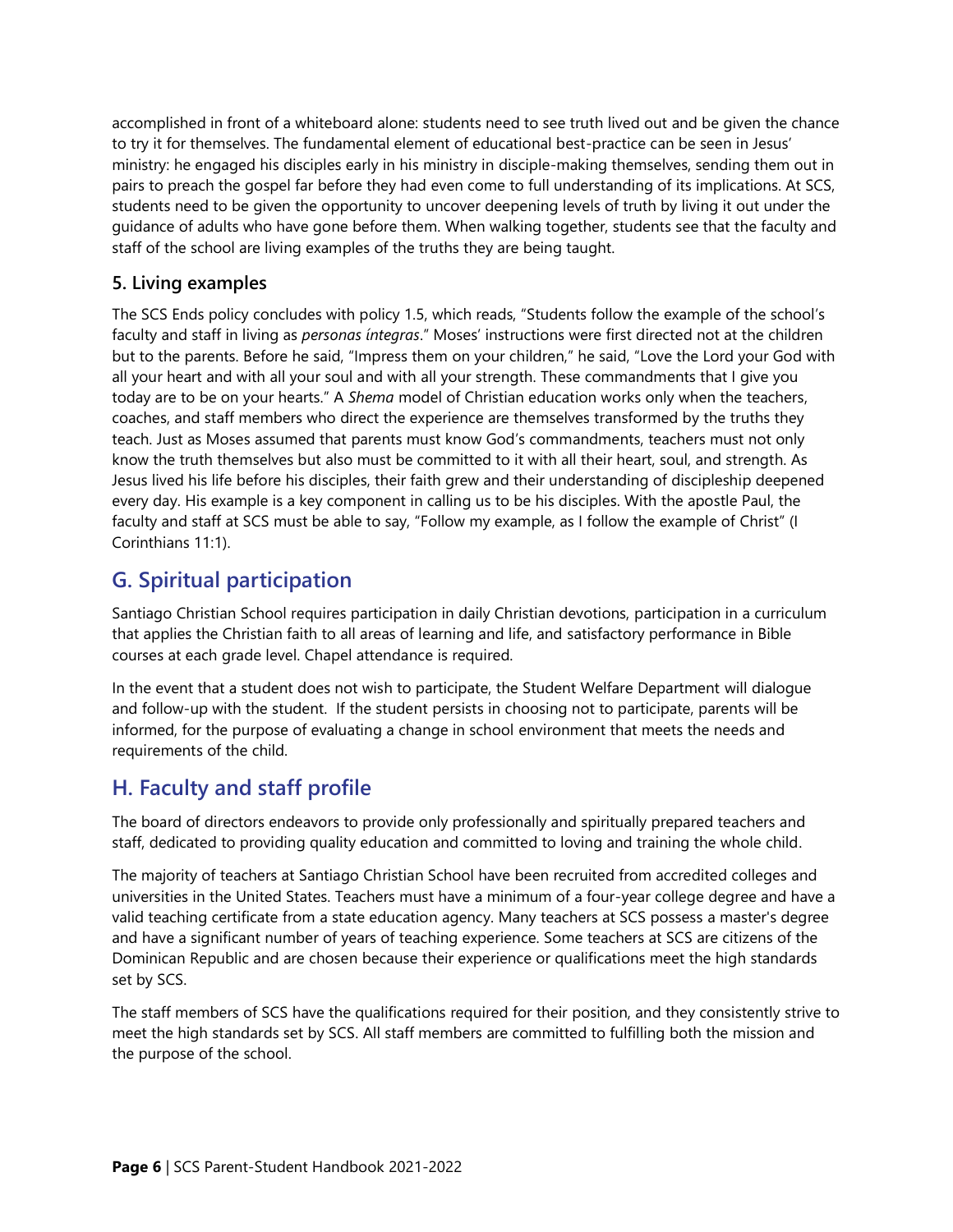## <span id="page-12-0"></span>**I. School contact information**

| <b>Street Address:</b> | Autopista Duarte Km. 5 1/2          |  |
|------------------------|-------------------------------------|--|
|                        | Sabaneta, Las Palomas               |  |
|                        | Santiago De Los Caballeros          |  |
|                        | Republica Dominicana                |  |
| Mailing Address:       | Unit 3019 SCS-DR                    |  |
|                        | 3170 Airman's Drive                 |  |
|                        | Ft. Pierce, FL 34946                |  |
| Telephone:             | (809) 570-6140 (Dominican Republic) |  |
|                        | (646) 736-6657 (United States)      |  |
| Fax:                   | (809) 570-6145                      |  |
| Website:               | www.scs.edu.do                      |  |

## <span id="page-12-1"></span>**J. Handbook compliance**

These provisions set out the SCS procedures and standards to be complied with by students and members of the school community. The content incorporates the principles of the Christian faith, the legal framework of Children and Adolescent Code and MINERD. Each student is required to know and comply with the rules and standards of the **Santiago Christian School Parent and Student Handbook** from the time of enrollment.

Failure to comply with or non-compliance with this Handbook could give rise to disciplinary action, nonenrollment of the student for the next school year and/or legal action, if applicable.

The procedures, rules and standards described in the handbook are subject to change as deemed necessary by the administration, the Board of Directors, international accreditations and/or entities regulating the Dominican educational system.

The **Santiago Christian School Parent and Student Handbook** is available in English and Spanish in print or through the SCS website.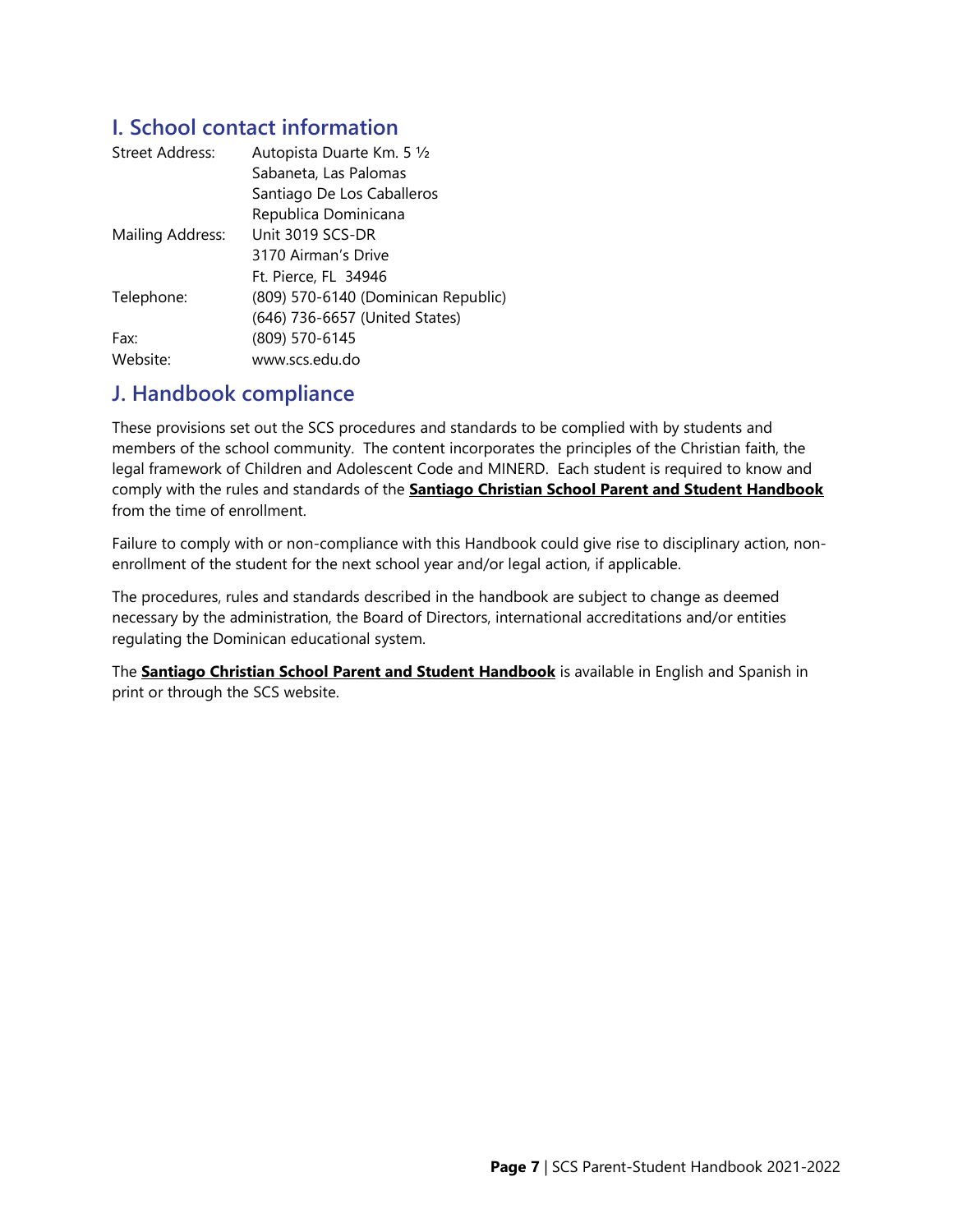## <span id="page-13-0"></span>**Section II: Student Enrollment Process**

## <span id="page-13-1"></span>**A. Enrollment procedures**

- Enrollment dates are set at the beginning of the school year by the administration.
- Current students will have priority to enroll over new admission applications.
- Santiago Christian School does not quarantee a place after the date established for registration enrollment if the signed contract and payment of the corresponding tuition and fees have not been received.
- Enrollment for students who do not perform well in terms of academic, disciplinary and/or attendance policies and/or their families not complying with the financial commitment will be suspended, conditioned or cancelled.
- Enrollment is closed by grade when that grade and section has reached the established quota.
- Families waiting for admission will be placed on a waiting list.

## <span id="page-13-2"></span>**B. Enrollment requirements**

Complete the enrollment requirements established by the SCS administration.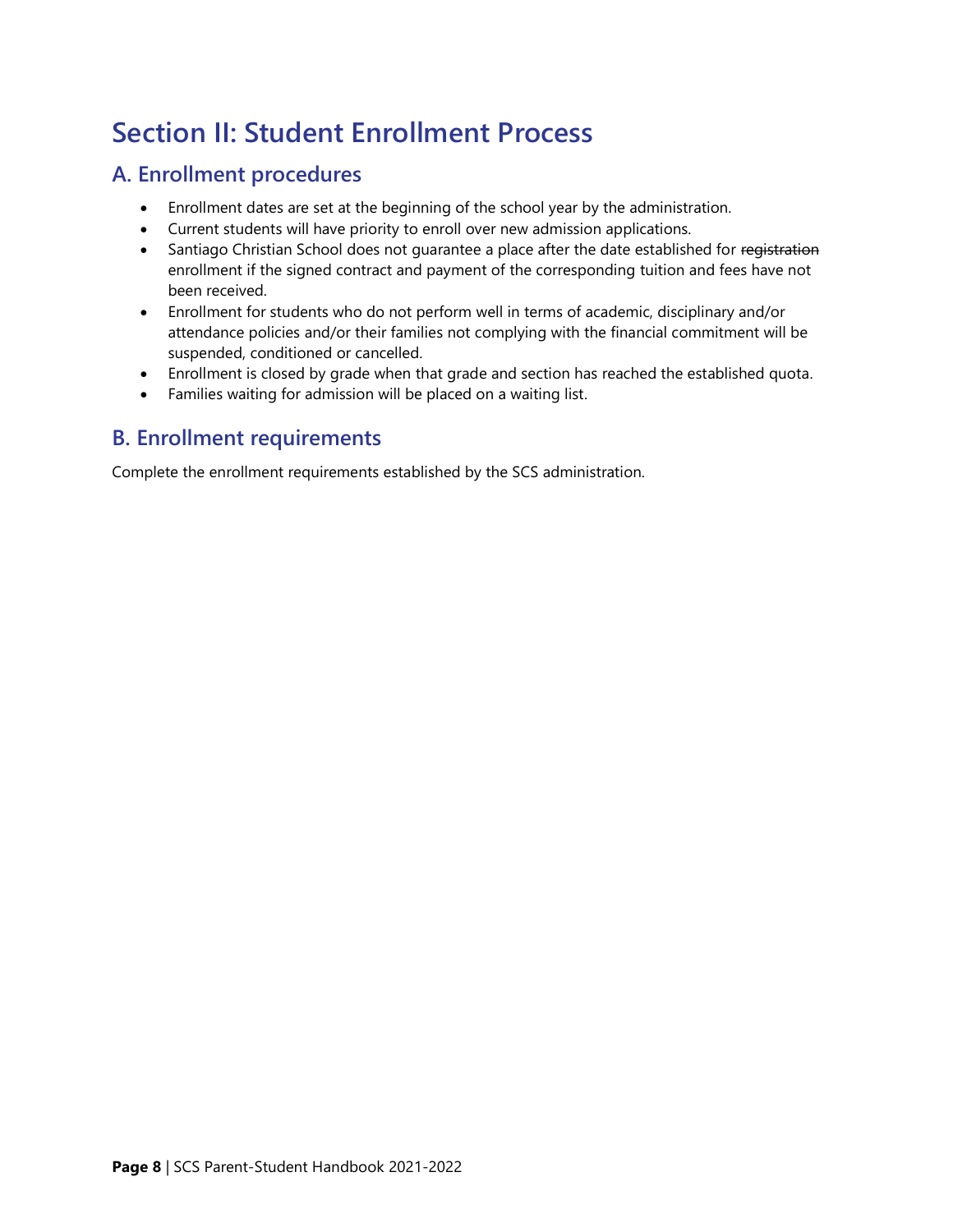## <span id="page-14-0"></span>**Section III: Programs and Guidelines**

## <span id="page-14-1"></span>**A. Academic programs**

#### **1. Primary Division**

#### **1) Early Childhood Education (ECE)**

The ECE program is designed to prepare the student for Kindergarten which is taught in English. The success of this program depends in part on the amount of parental support and practice that the child receives.

#### **(1) PRE-K (FOR CHILDREN AGES THREE AND FOUR)**

The preschool program is designed to give children an early beginning in the acquisition of English language, basic and social communciation skills, fundamental academics, and gross motor skills. It is open to children who are three years old by September 1st. Children do not need to know how to communicate in English in order to enter this program.

#### **(2) KINDERGARTEN (FOR CHILDREN AGE FIVE)**

Kindergarten is a traditionally-structured, English language program. Children must have basic English communication skills (listening and speaking) and must be five years old by September 1 in order to enter Kindergarten. Children must demonstrate a beginning understanding of letter names, letter sounds, numbers, shapes, counting, and colors.

#### **2) Elementary (Grades 1-6)**

The elementary school offers a traditional academic program based upon United States standards and is open to all students who qualify and have a working knowledge of the English language. Students entering 1st grade must be six years old by September 1st or have proof of successfully completing Kindergarten at an accredited school.

#### **2. Secondary Division**

#### **1) Junior High School (Grades 7-8)**

The Junior High School program at SCS focuses on developing independent learners who are prepared for a college-prepatory high school program. The program transitions students in graduated phases from the self-contained classroom approach of elementary school to the specialist approach of high school, developing students' personal responsibility and fostering healthy independence while establishing the important academic habits that ensure students' success in high school and beyond. Students continue the academic program based on U.S. standards in an English-immersion context, deepen their mastery of Spanish in their Sociales and Español courses, and take their first steps in the French language.

#### **2) High School (Grades 9-12)**

Grades 9-12 are designed to prepare graduates for further study. Students are expected to make regular progress towards this goal and maintain an acceptable grade point average (GPA) and conduct record. SCS is a U.S. accredited school through the Middle States Association of Colleges and Schools and the Association of Christian School International (ACSI). Therefore, our students are recognized by North American colleges and universities. SCS is also recognized by the Ministerio de Educación de la República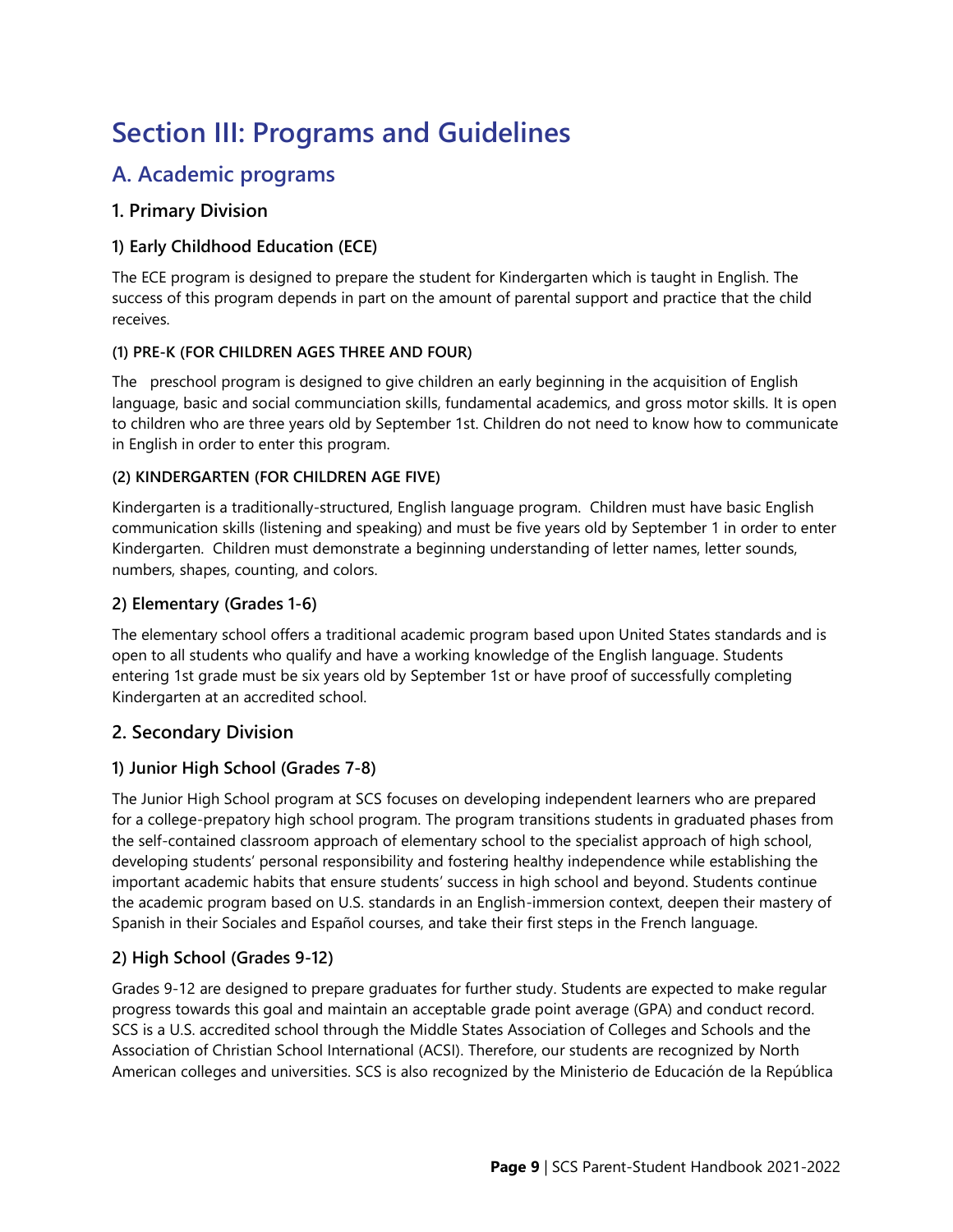Dominicana (MINERD), enabling students to also graduate with credentials recognized by national universities.

## <span id="page-15-0"></span>**B. High school credits and graduation requirements**

#### **1. Sample high school course schedule**

(See HS Course Description Book for more detailed course information) **9th Grade**

Spanish 9 Biology U.S. History Part 1 Sociales 9 Algebra I or Geometry English 9 Bible 9 French 9 Introduction to Technology & Engineering Physical Education

#### **11th Grade**

Spanish Literature Physics Algebra II or Precalculus British Literature (Honors option) Bible 11 Sociales 11 French 11 **Health** Elective in Fine Arts or PE Junior Seminar Salida Optativa: Modern Languages or Technology and Science

#### **10th Grade**

Students must enroll in a full schedule each year.

Spanish 10 **Chemistry** U.S. History Part 2 Geometry or Algebra II American Literature Bible 10 French 10 Elective in Fine Arts or PE Salida Optativa: Modern Languages or Technology and Science

#### **12th Grade**

Dominican Literature Advanced Science, HumanAnatomy, or Environmental Science Statistics or AP Calculus World Literature (Honors option) or AP English **Literature** Bible 12 Sociales 12 French 12 Elective in Fine Arts or PE Senior Seminar Salida Optativa: Modern Languages or Technology and Science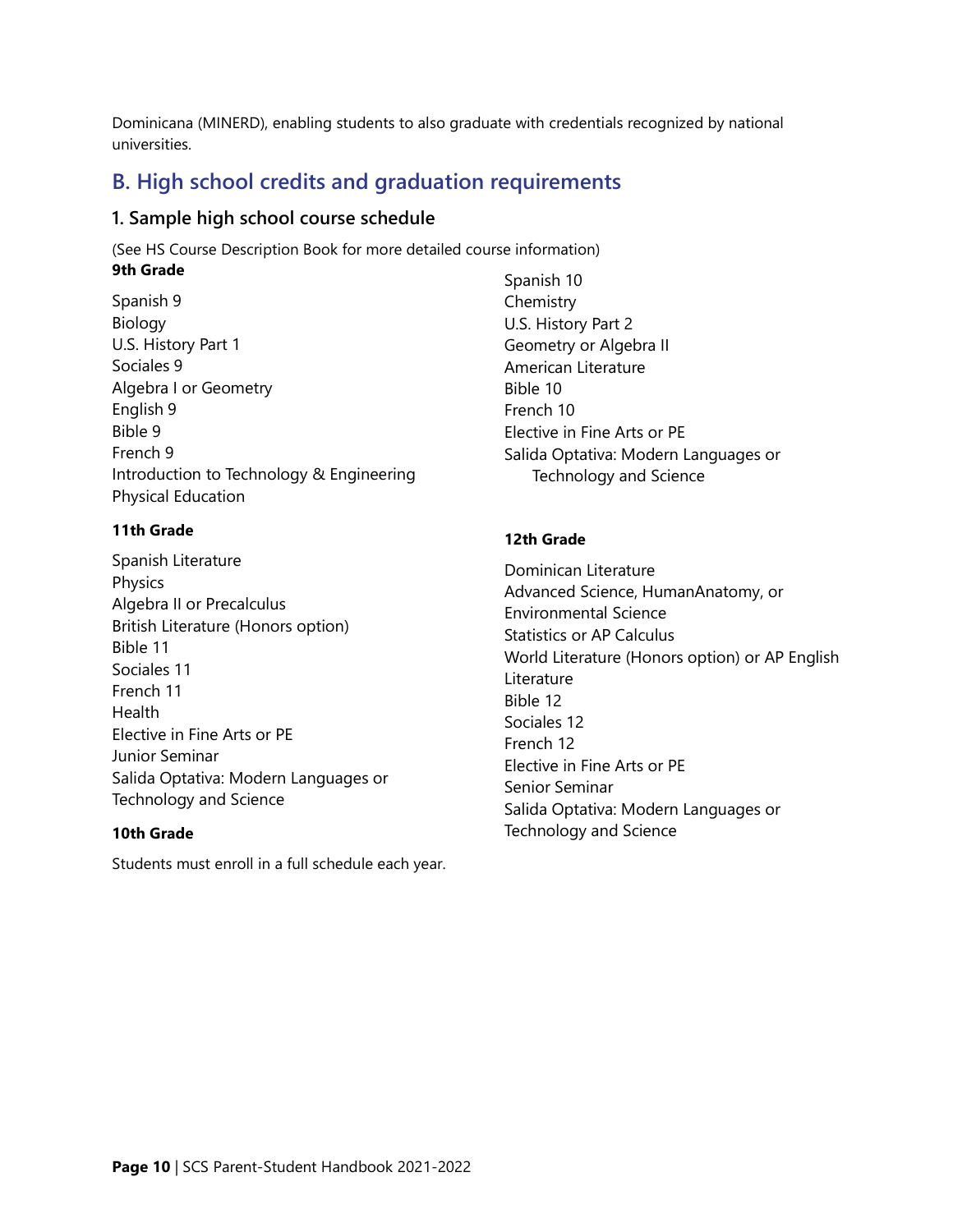#### **2. SCS graduation requirements**

| <b>Subject</b>       | <b>Credits</b> |
|----------------------|----------------|
| English              | 4 credits      |
| Social Studies       | 5 credits      |
| Math                 | 4 credits      |
| Science              | 4 credits      |
| Spanish              | 4 credits      |
| Bible*               | 3 credits      |
| French               | 2 credits      |
| Fine Arts            | 2 credits      |
| Physical Ed./Health  | 2 credits      |
| Computer             | 0.5 credit     |
| Salida Optativa      | 2.25 credits   |
| <b>Total Credits</b> | 32.75 credits  |

\*Bible course credits are dependent on the number of semesters a student is enrolled at SCS. A Bible credit is required for each year of attendance at SCS.

Students who are not receiving their diploma will not be allowed to participate in the graduation ceremony.

#### **3. Determining high school grade levels:**

#### **1) Current high school students**

Current SCS students will be allowed to enroll in a grade level when all of the requirements for the previous grade have been completed.

#### **2) Transfer high school students**

The grade level and credit requirements of transfer students will be determined after review of their transcripts and the results of their admissions testing with the final approval in conjunction with the guidelines of the Ministry of Education. Approved transfer credits count towards required credits for graduation, but are not calculated in the student's cumulative GPA as reported on their SCS transcript. Any credit deficiencies will have to be made up with additional coursework, and additional costs are the responsibility of the family.

## <span id="page-16-0"></span>**C. Student Support Program**

#### **1. Program overview**

The Student Support Program is offered in order to help meet the unique learning needs of each individual student. For each level of service, a plan will be developed and provided to teachers that will outline the needs, accommodations and support required. The plan will be reviewed throughout the school year to ensure that the student is successful.

Parents of children who have been referred to the Student Support Program will be required to participate in the planning process for their child. A contract will be provided that outlines the service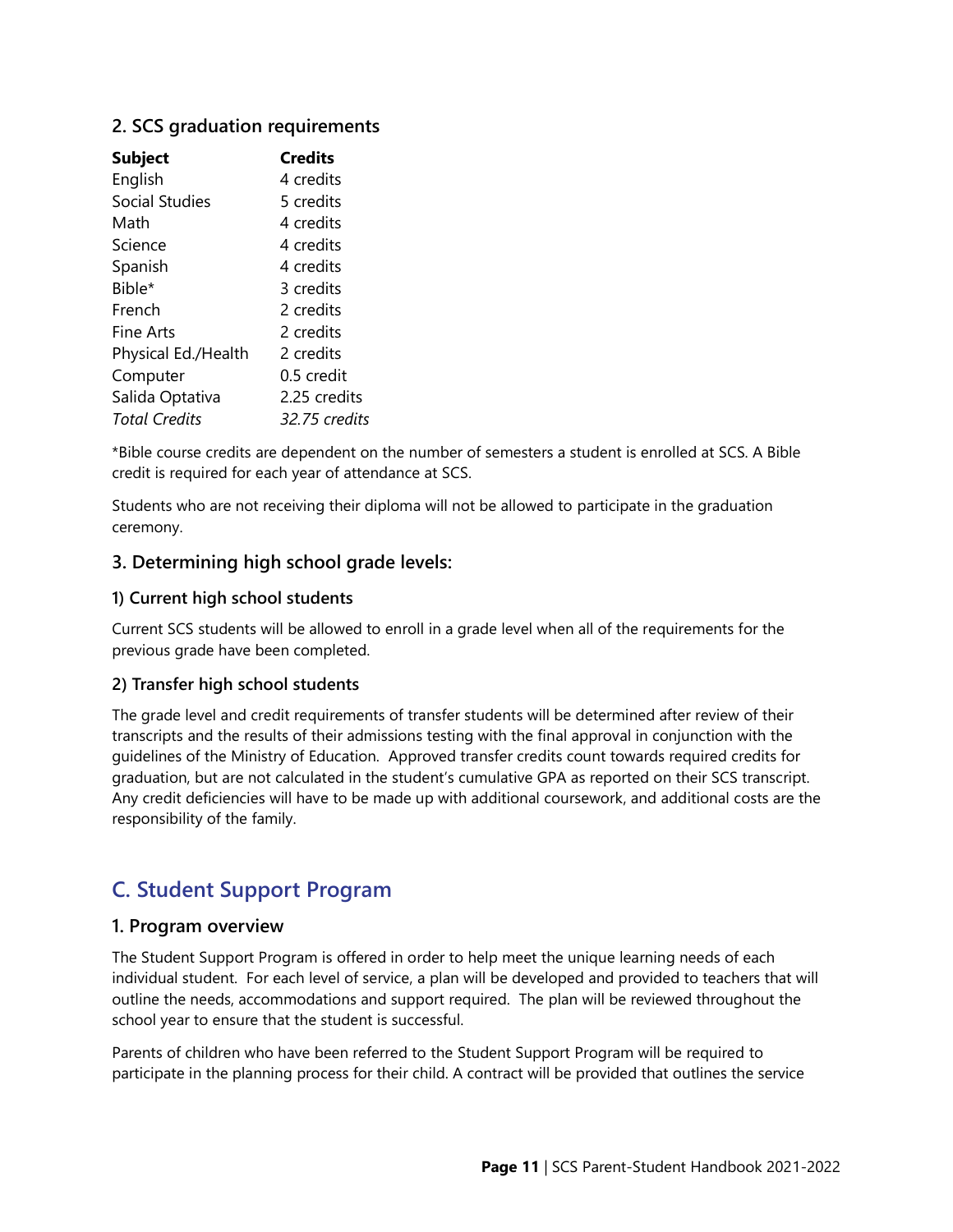recommended for the student to be successful, as well as any applicable fees. Fees must be paid prior to receiving support services.

#### **2. Student Support Program services**

Students support program services are determined by program category and support level, which are described below.

#### **1) Program categories**

#### **(1) LEARNING SUPPORT PROGRAM**

Teachers will refer students to the Learning Support Program who are struggling in the classroom or who are identified through academic testing. Parents who have previously obtained a diagnosis or testing results for their child may also connect with the Learning Support Teacher and refer their child.

The core of the Student Support Program is the school's Learning Support Program. The Learning Support Program is broadly designed to support the academic students across a spectrum of additional need. Students who are referred to the Learning Support Program will be tested and, if necessary, placed into a support contract. Admittance to the Learning Support Program requires a positive diagnosis by an outside professional. In order to continue in the program, students must have on record a current psycho-educational evaluation no more than three years old.

Through regular communication, quarterly reporting and year-end transition planning, the student's plan will be reviewed and revised with parent input in order to ensure that the student is receiving the required support to be as successful as possible. A copy of the student's plan will be placed in the student's record at the end of each academic year.

#### **(2) ENGLISH AS A SECOND LANGUAGE (ESL) SUPPORT PROGRAM**

Students in the primary division who are observed by specialist and classroom teachers to be delayed in their second-language acquisition of English will be referred to take a language test and, if necessary, placed into a support contract. For each level of ESL service, a plan will be developed and provided to teachers that will outline the needs, accommodations and support required. The plan will be reviewed throughout the school year to ensure that the student is successful.

Through regular communication, quarterly reporting and year-end transition planning, the student's plan will be reviewed and revised with parent input in order to ensure that the student is receiving the required support to be as successful as possible. A copy of the student's plan will be placed in the student's record at the end of each academic year.

#### **(3) SPANISH AS A SECOND LANGUAGE (SSL) SUPPORT PROGRAM**

SSL services are offered for non-native Spanish speakers who are in the very basic stages of learning Spanish. Typically these are students from foreign countries. Support is provided in a second language class in which students learn basic grammar and communication skills . Instruction is also offered in Sociales (social studies) for students who need to fulfill the graduation requirements but are unable to achieve the learning outcomes in a Spanish-immersion class. The goal of the SSL program is to provide students with a foundation in the Spanish language that will enable them to transition into the Spanishimmersion classroom as quickly as possible.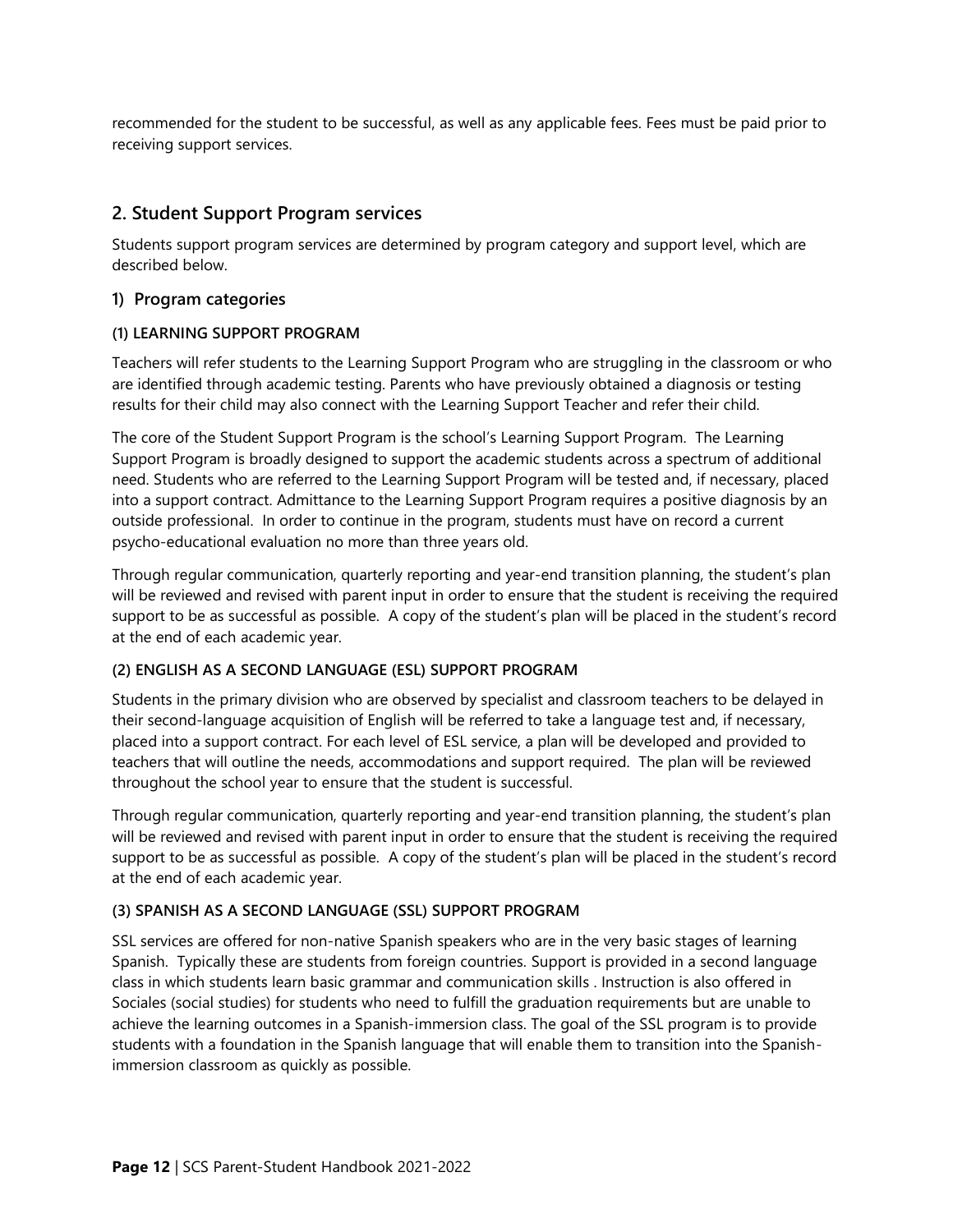Students' growth in Spanish proficiency is assessed at the end of each year. Once students have achieved the language proficiency objectives of the second language program, they are transitioned into the Spanish-immersion classroom. Continued participation in the SSL program will be based on student progress and program capacity. The SSL program requires payment of a special services fee each year of enrollment in the program.

#### **(4) COUNSELING SUPPORT PROGRAM**

Contracted counseling support is available on a limited basis based upon referral by teachers, administrators, counselors, the school psychologist, or parents. This program is designed to provide specialized intervention in addition to the counseling support available to all students through the school counselors and psychologist.

#### **2) Support levels**

Student support is divided into two categories: Level 1 and Level 2. Level 1 is moderate support, providing testing accommodations and flexible in-class support approximately 3 days per week (grades K-4) and up to 5 periods per week (grades 5-12). Level 2 is high support, providing testing accommodations and regularly scheduled direct support in and/or out of the classroom 4-5 days per week (grades K-4) and more than 5 periods per week (grades 5-12). Scheduling for in-class and pull-out support will depend on student learning needs and staff availability.

## <span id="page-18-0"></span>**D. National Honor Society/National Junior Honor Society**

The National Honor Society (NHS) and National Junior Honor Society (NJHS) chapters of Santiago Christian School are duly chartered and affiliated chapters of this prestigious international organization. Membership is open to those students who meet the required standards in four areas of evaluation: scholarship, leadership, service, and character. Students are selected to be members by a Faculty Council, which is appointed by the principal.

Students are eligible for membership in NJHS in grades 7, 8, and 9 and in NHS in grades 10, 11, and 12 if they have attended SCS for at least two semesters. For the scholarship criterion, a student must have a cumulative GPA of at least 3.7 for NJHS and at least 3.5 for NHS on a 4.0 scale. Those students who meet this criterion are invited to complete a Student Information Form that provides the Faculty Council with information regarding the candidate's leadership and service. School disciplinary records are also reviewed. The Student Information Forms are carefully reviewed by the Faculty Council to determine a commitment to serving school and community. A majority vote of the Council is necessary for selection. Candidates are notified regarding selection by letter.

A formal induction ceremony is held at the school to recognize all the newly selected members. Once inducted, new members are required to maintain the same level of performance in all four criteria that led to their selection. This obligation includes regular attendance at chapter meetings held a minimum of once a month and participation in the chapter service project(s). Failure to maintain membership standards will result in removal from the chapter.

## <span id="page-18-1"></span>**E. Model United Nations Program**

The Model UN is a program characterized by rigorous commitments and challenges that meld junior high and high school students into one group with one purpose: to participate as diplomats in one of the United Nations conferences in which each delegate has the function of representing a country, researching a theme and debating a position.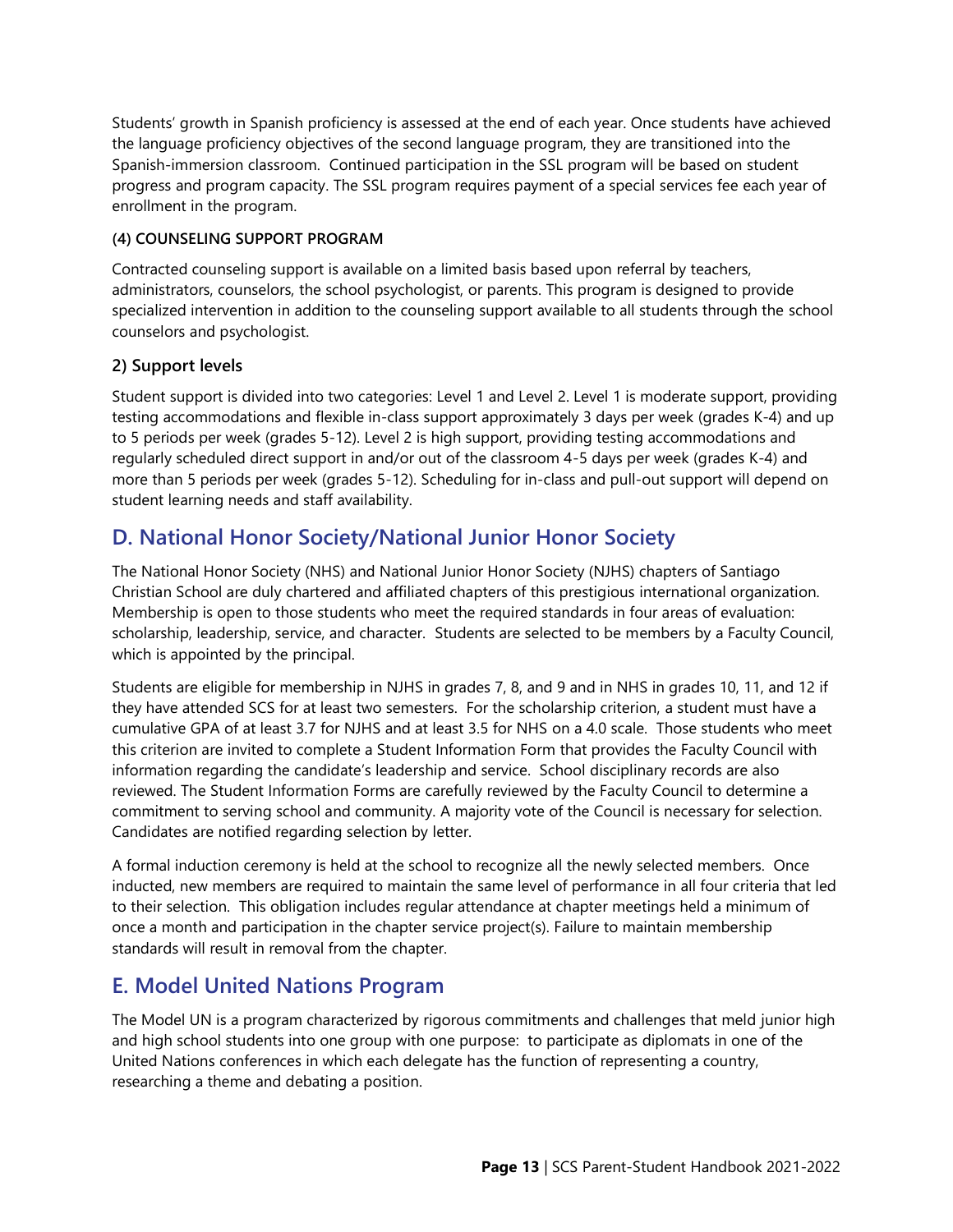This program is in an after-school club format in which students have the opportunity to learn about the United Nations organization, its protocol and purpose, develop debating skills, commit to the resolution of global issues, resolve and negotiate conflicts, learn oratory skills, and understand more about the world around them.

Requirements for participation:

- 1. The student must submit an application and teacher recommendations.
- 2. Once chosen for the program, the student will attend weekly Model UN club meetings for the necessary training to be a successful delegate and fulfill the role effectively.
- 3. Every participant will have the opportunity to take part in the drills that SCS will participate in during the school year.
- 4. Payment of participation fee: Families are responsible for the cost of participation in Model UN conferences. Conference fees include conference registration, travel and lodging, and the cost of tutorials.

## <span id="page-19-0"></span>**F. Student leadership**

**Junior High School Leadership:** The junior high leadership team consists of 4 students, two from each grade level, who are elected by their peers. The team meets weekly and provides direction to junior high activities and plans/coordinates activities that involve fundraisers, and service opportunities in order to develop a stronger sense of community. Also, the team works to positively impact the school and surrounding society through servant leadership while striving to reflect Jesus in character, wisdom, and influence.

**Student Council and Executive Council:** High school students elect an executive council that oversees the high school student council. The executive council is elected each spring for the following school year. The senior class council positions for their grade level are also elected in the spring, all other grades (9-11) are elected in the first two weeks of the new school year. The executive and class council members promote communication amongst class members, high school events, class events, and promote high school spirit and unity.

**LIT – Leaders in Training:** LIT-level leaders are students in grades 9 to 12 who are in good standing, demonstrate an interest in or talent for leadership, and agree to participate in LIT-level trainings. LIT-level leaders are approved through a simple application process confirming academic and behavioral standing; acquiring signatures of support from parents, faculty members, and peers; offering brief essay responses to questions regarding personal goals and commitments; and promising participation in all LIT-level trainings. LIT-level leaders are the grade 9 to 12 members of Class Council, captains of high school sports teams, and others who desire to grow in leadership.

**Prefect Board:** Prefects are the school's top student leadership positions. Members apply during the spring of their junior year and are chosen after an intensive application and interview process. Each must strongly exemplify the school's core values and possess a proven record of leadership and involvement in SCS leadership programs. Prefects provide practical leadership at SCS in their area of service and grow in servant leadership through the leadership training program and the guidance of their staff mentor.

In September, prefects attend a unifying retreat in which the concepts of leadership are more deeply explored, relationships are forged with the staff mentors, and plans are initiated for the following year. Prefects are the tone-setting welcome committee for new and returning students, poised to lead their peers into a positive and productive year. The Prefect Board is comprised of six positions: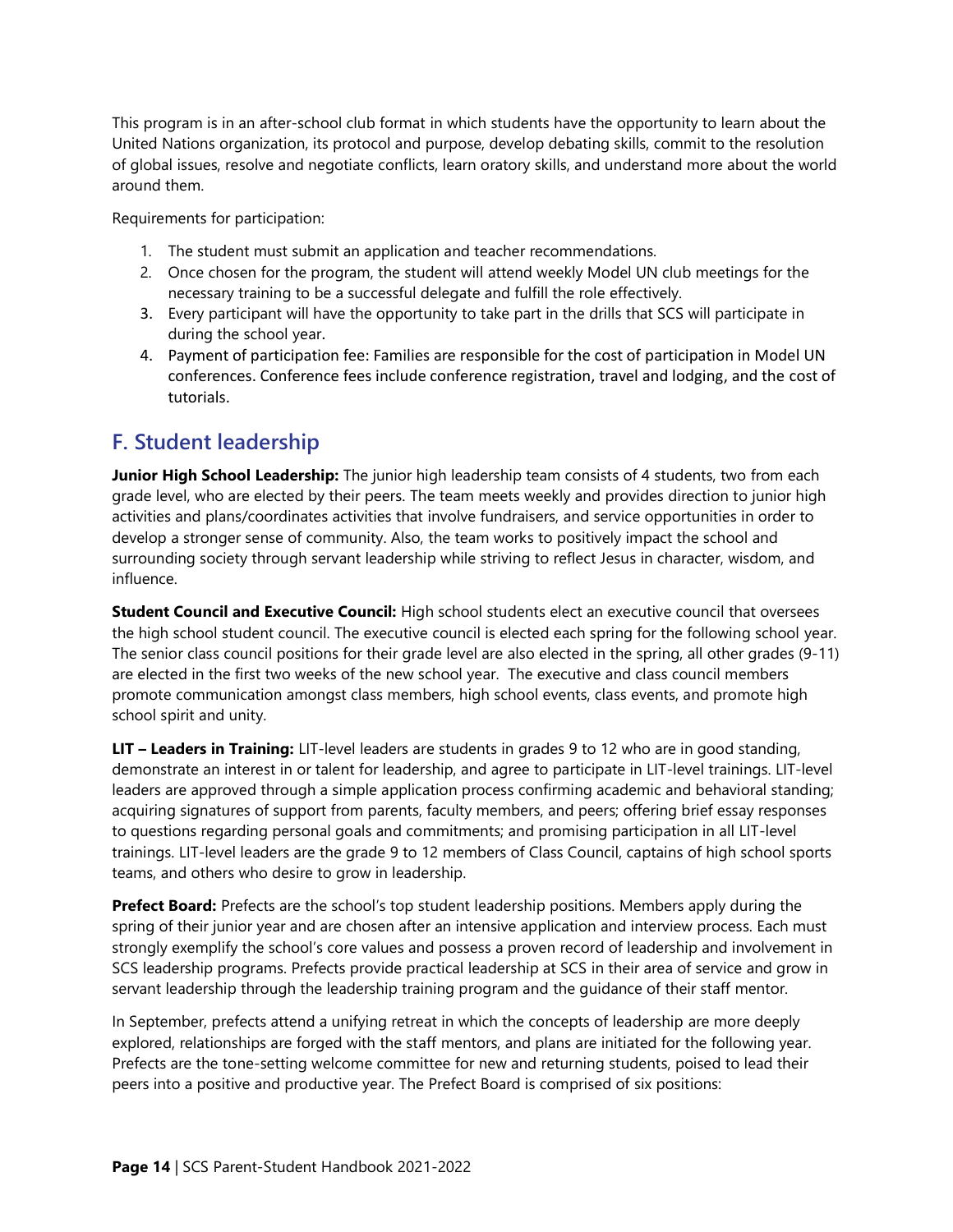- *Senior Prefects – Plan and lead all prefect meetings, meet with the prefect advisors weekly, and work with senior class advisor and senior class council to provide leadership for all senior class activities*
- *Academics Prefects – Manage the student tutoring programs, study groups, literary magazine, and help coordinate activities with the NHS and NJHS*
- *Fine Arts Prefects – Work with fine arts teachers to promote the arts throughout the SCS community*
- *Spiritual Life Prefects -- Assist with implementation of the weekly chapel programs, service projects, junior high and high school ministries, and find new ways to encourage students' spiritual growth*
- *Advancement Prefects – Assist with campus tours, fundraising events, Jeans Days, school publicity, and special events like Family Day, Open Houses, etc.*
- *Community Prefects – Assist with the Community program to encourage community-building and prevent bullying at SCS, coordinate the Big Brothers/Big Sisters mentoring program for elementary students and for freshmen as well as other initiatives from the guidance office*

## <span id="page-20-0"></span>**G. Athletic program**

#### **1. Introduction**

The athletic program at Santiago Christian School is a development continuum, beginning with  $-$  for many — the students' first introduction to competitive school athletics and preparing them for the highly skilled and competitive level of High School Athletics. All students have received gifts from God and should be able to develop and use those gifts for his glory, in academics, in fine arts and in ATHLETICS.

At the **Elementary** level, grades 1-6, when belonging is important and skill levels are low, we are committed to allowing as many students to play as possible, where students are able to play multiple sports and discover the sports that they may grow to love. The emphasis at this level is on participation, developing skills, and building confidence.

All students are welcome to participate in our developing B team where they have games and may participate in tournaments, but the main goal is to give students the opportunity to play. This means that all the players will have enough game time to help them improve. Students with more highly developed skills for their age group are assigned to the A team. The A team participates in competitive tournaments and games outside the city. Game time for A team players is determined according to skill and the coach's discretion, but still with an aim for developing players' abilities.

At the **Junior High** level, grades 7-8, skills will continue to be developed. The focus is to give the students who are interested the opportunity to grow and compete with other schools' teams, so they can take their skills to the next level. Those students who have not been involved in an athletic program will learn what it means to be part of a team and will see how, with effort and guidance, their skills begin to improve. They learn to win and lose as a team. Student athletes will not be cut from the teams except for behavioral issues. We may also have A and B teams at the Junior High level.

By the **High School** level, grades 9-12, as students mature physically and psychologically, the focus will be to be competitive amongst other schools in the country, while teaching the students the aspects of accountability, teamwork, and dedication, amongst other important character traits. Team strategy becomes more complex. Try-outs will be conducted, and there may not be a place on the team for every athlete who wants to play at the High School level. Those with a higher level of skill development will begin to represent the school in a more competitive environment.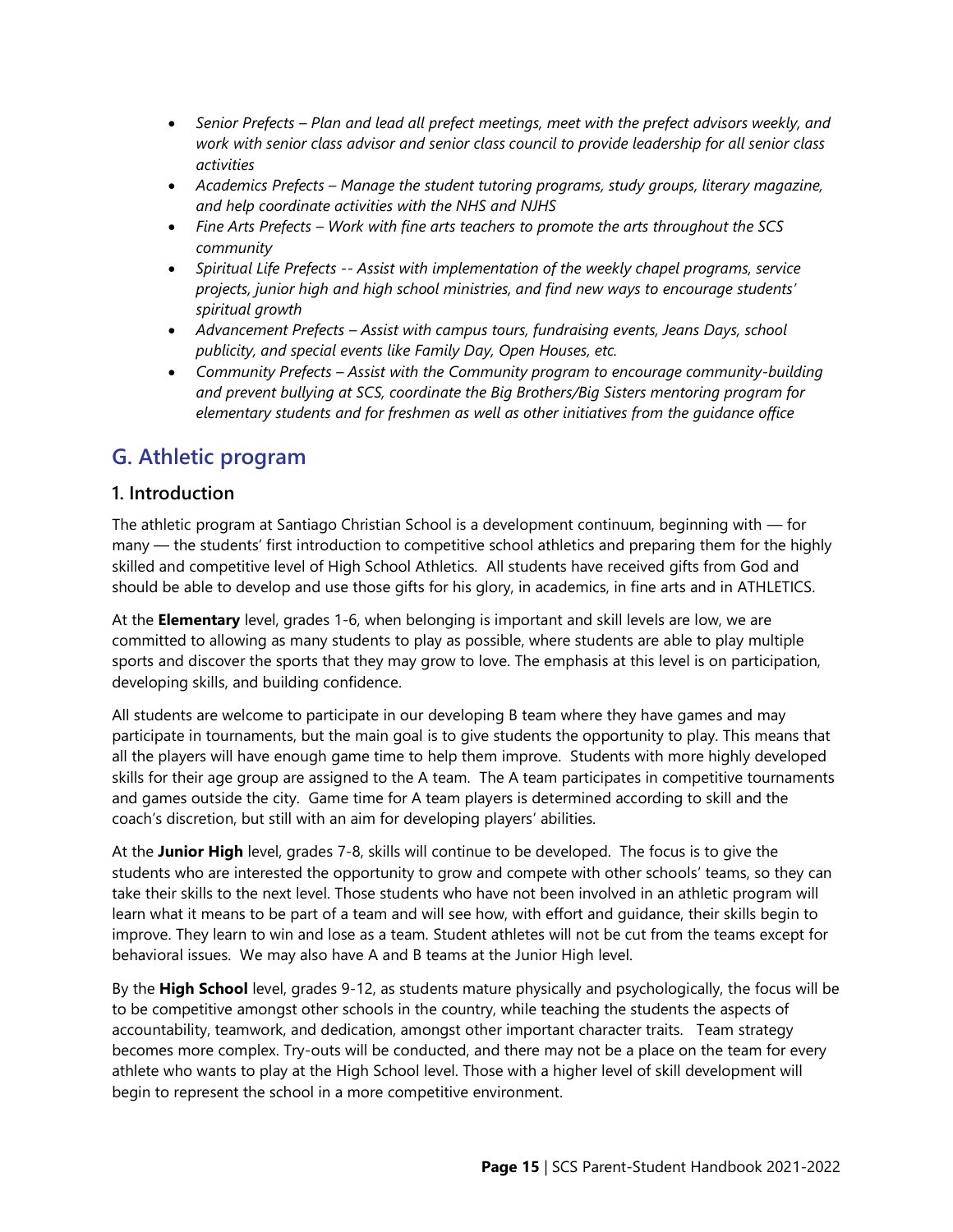#### **2. Sports teams**

Junior Varsity and Varsity sports offered by Santiago Christian School will last the entire school year and tryouts will be conducted as early as possible in the school year, as scheduled by the Athletic Director. The Athletic Director will assess the student interest and make a determination on offering additional sports on a year by year basis.

#### **Elementary (Boys/Girls)**

#### **Junior Varsity**

#### **Varsity**

• Soccer (grades 1-2, 3-6)

• Basketball (grades 3-5, 6-8)

- Boys Basketball
- Boys Soccer
	- Girls Soccer
- Girls Volleyball
- Boys Basketball
- Boys Soccer
- Girls Soccer
- Girls Volleyball

#### **3. Expectations of student athletes**

At all levels of play the purpose of the athletics program at Santiago Christian School remains the same. We want to use the gifts that God has given us to bring praise and glory to him. We want each student involved in the program to reach a level of success, to feel good about his/her role on the team and have fun doing it. Christian character and leadership is the primary focus of the program at all times. Student athletes are *expected* to:

- Be a part of everything their team does and make sure every action represents the team positively.
- Be committed to do what their team needs them to do in order to make it the best team possible.
- Attend all practices and games, be on time, and serve a one-game suspension for each absence from practice, unless the absence was excused by the Coach.
- Work hard in the classroom and attend all classes to remain academically eligible. Students must be in school for the entire day in order to compete in a game that same afternoon/evening, unless the absence was excused.
- Meet the SCS standards of behavior which are also expected during practices and competitions by all students.
- Make the season a good experience, even if it is a learning experience for the future.
- Be prepared with proper practice attire and uniforms for all practices and games.

Students who are not meeting these expectations may be removed from their teams.

#### **4. Eligibility**

Participation in SCS athletics, including tryouts, is voluntary and open to eligible athletes only. Students are not obligated to participate and participation is not required for graduation. Thus, participation in SCS athletics is a privilege and not a right. Accompanying this privilege is the responsibility to conform to eligibility standards. This privilege may be revoked if an athlete fails to comply with the rules.

The athletic director administers all policies as they relate to eligibility and has final authority regarding athlete eligibility. Sound reasoning and adherence to the school's core values will be the standard by which the athletic director evaluates and decides situations outside stated policies.

Eligible athletes must maintain a current signed Consent and Commitment form on file in the Athletic Department.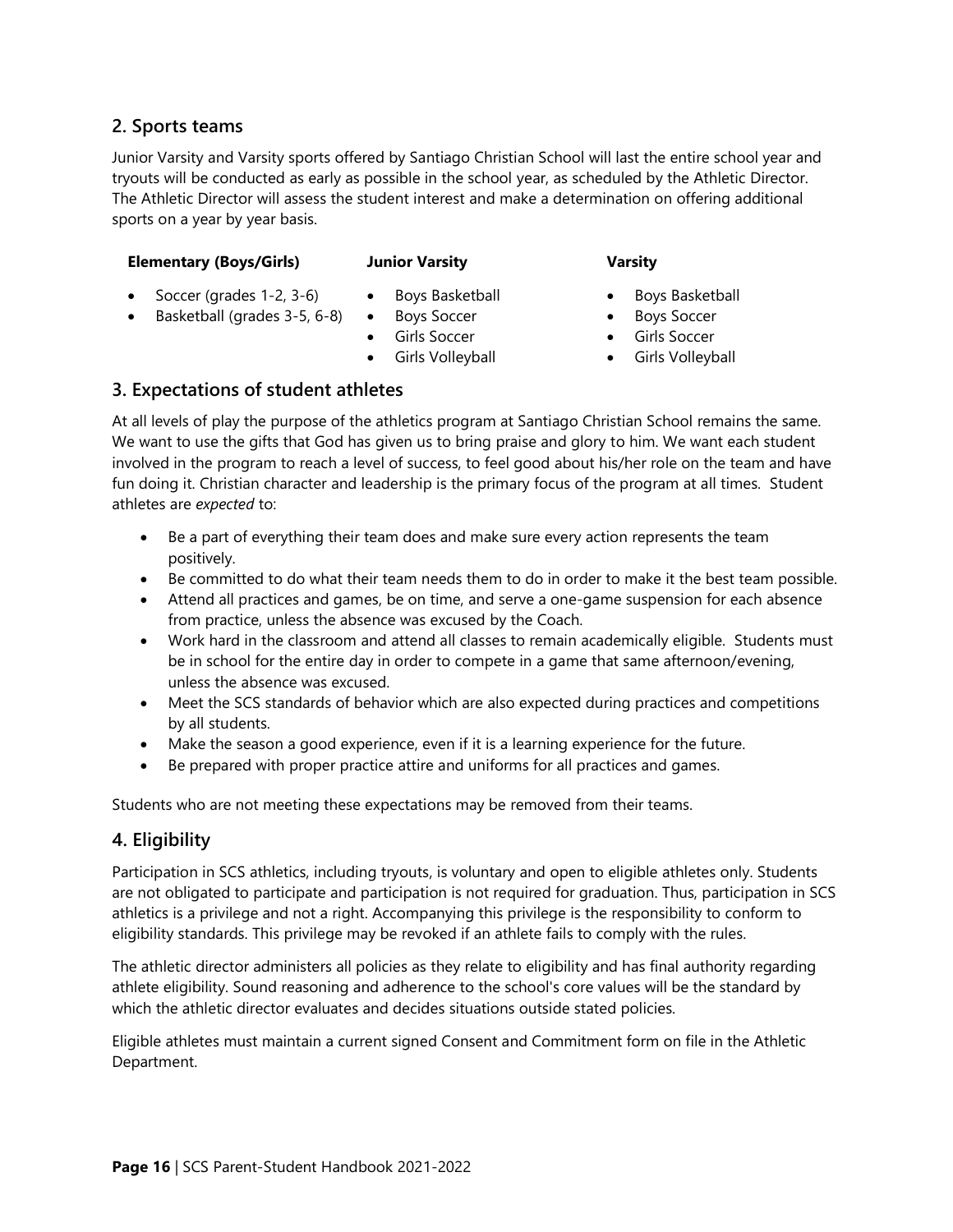Students will be excluded from the SCS sports program whenever they do not comply with: (1) grades (being on academic probation p. 23), (2) the standards set out in this Handbook, those involved in fights, consumption, sale, distribution of harmful substances and/or prohibited by law, (3) for misconduct (disrespect to teachers, staff, schoolmates, etc.) conduct that violates the law and (4) for medical conditions.

#### **1) Medical eligibility**

All student athletes will be required to have an annual medical clearance filed in the health office in order to participate in practices or games. This medical clearance includes the following:

- 1. An up-to-date SCS Health Record Part A completed and signed by the parent or guardian. This may be submitted at the time of registration, preceding the start of the upcoming school year.
- 2. A complete medical evaluation with SCS Health Record Part B completed, signed and stamped by the student's family doctor. This medical evaluation must be completed after June 1st to be valid for the upcoming school year. (New students and students entering 5th or 9th grade may submit SCS Health Record Part B early as part of their admissions process after February 1st of the previous school year.)

#### **2) Academic eligibility**

Students participating in sports must meet the criteria and assessment of academic eligibility established at the beginning of the year by the academic administration.

Academic eligibility is reported twice each quarter for secondary students.

- Mid-Quarter At the midpoint of the quarter, a grade check will be conducted for all secondary athletes. Students failing one class may still participate in practices and games. Students who are failing two or more classes will not be allowed to practice or participate in games. For the rest of the quarter, a weekly grade check will be conducted to determine if ineligible students' grades have improved. If their grades improve to passing, they will be eligible through the end of the quarter.
- End of Quarter Academic eligibility for secondary athletes at the end of each quarter will be determined by report card grades. Students failing one class may participate in practices but may not play in games. Students failing two or more classes at the end of each quarter may not participate in practices or games. After report cards are issued, a weekly grade check will be conducted to determine if ineligible students' grades have improved. If students' grades improve to passing in all classes, they will be cleared to participate.

#### **3) Attendance and eligibility**

Attendance eligible athletes are consistently on time and ready to play at all practices and games. Excuses must be requested from the coach well in advance of practices and games and will be granted at the coach's discretion for extenuating circumstances only. Absences or tardies as a result of detentions are unexcused.

Attendance: Players must attend every practice and every game. Injured and academically ineligible athletes must attend practices and games.

- 1 unexcused absence = loss of playing time  $\frac{1}{2}$  of a game
- $\bullet$  2 unexcused absences = loss of playing time 1 full game
- 3 unexcused absences = possible temporary suspension from the team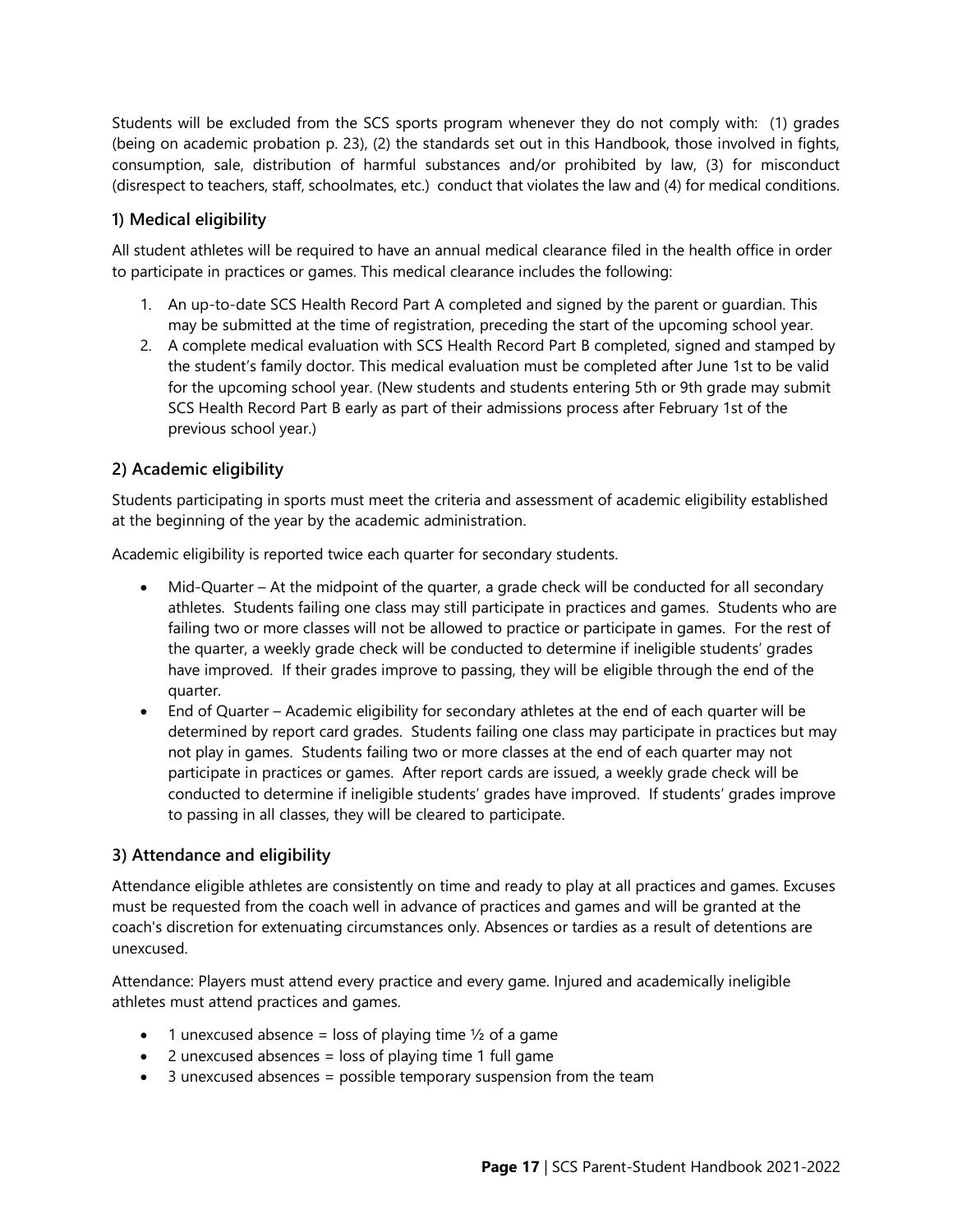Tardiness: Five to ten minutes early is on time. Injured and academically ineligible athletes must attend practices and games.

- 1-2 unexcused tardies = see coaches' policy
- 3 unexcused tardies = loss of playing time  $\frac{1}{2}$  of a game
- $\bullet$  4 unexcused tardies = loss of playing time 1 full game
- 5 unexcused tardies = possible withdrawal from the team

#### **5. Uniforms**

Uniforms will be sold to students and will then become theirs to own. Any student who does not have his/her uniform for a game will not be allowed to participate and will be marked absent, which results in a one-game suspension. The family is responsible for uniform expenses.

#### **6. Practices**

Practices are essential for the development of student athletes in which skills are improved, team concepts are introduced and a community is developed. All are required for a successful season. The athletic director, with input from coaches when possible, will create a practice plan. The practice schedule will allow for students to play in multiple sports as best as possible.

#### **7. Sports declaration**

Students playing Junior Varsity sports may play on a maximum of two teams per year. Practices will be scheduled as best as possible to allow the students to attend all practices for the two teams that they are participating on. All students who are playing on two must declare a primary sport. When practices or games overlap, the students must practice or compete with the team that is their primary sport declaration.

Students playing Varsity Sports may play on one team only as the time commitment required increases, and a student would not be able to commit adequately to more than one team.

#### **8. Athletic teams participation for graduation credit**

Students are required to have 2 Physical Education/Health credits in order to graduate. Student athletes may receive ½ credit per semester towards their required graduation credit total. Credit will be given for students according to the following:

- The student athlete must attend 85% of all team events, which includes practices, games and tournaments – a minimum of 68 hours per half-credit.
- The student athlete must meet the expectations of a student athlete as outlined above.
- The athletic director, in consultation with the coach, will determine if a student has met the requirements to receive credit.
- Credits will be reported to the Secondary Office by the athletic director.

## <span id="page-23-0"></span>**H. After-School enrichment and summer school programs**

A variety of after school programs are provided for the student including enrichment programs, tutoring, homework club, music lessons, and summer school. These have separate fees depending on the program.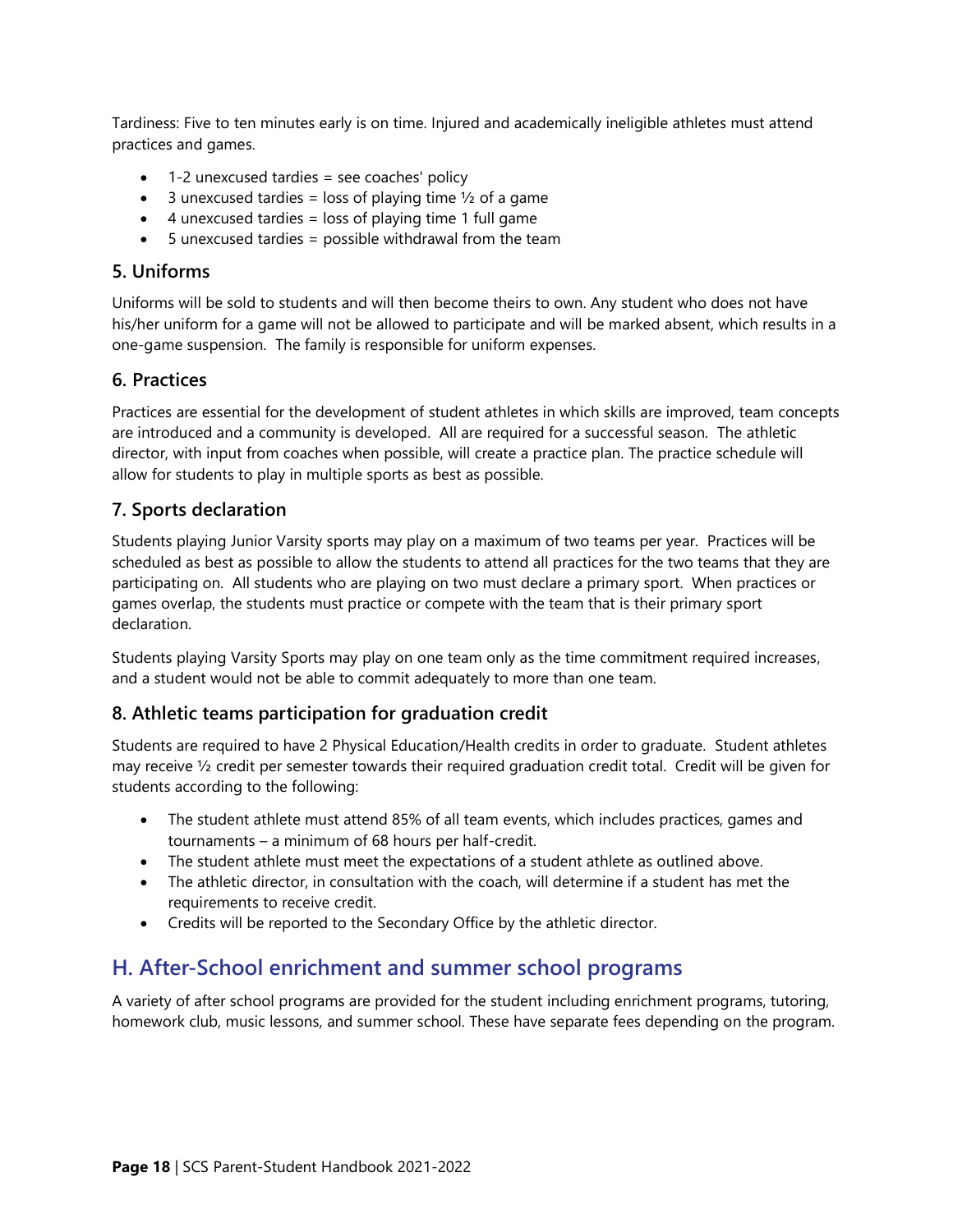## <span id="page-24-0"></span>**Section IV: Grading, Homework and Retention Policies**

## <span id="page-24-1"></span>**A. Online services**

It is the responsibility and duty of the parents to remain informed about the policies and procedures of SCS by the following electronic means and not to claim ignorance of the information dissemenated through these channels:

#### *SCS website:* [www.scs.edu.do](http://www.scs.edu.do/)

The SCS website provides up-to-date information related to the school such as the Parent-Student Handbook, school calendar, school events and activities, links to other sites such as PowerSchool, etc.

#### *FACTS:* [facts.scs.edu.do](http://www.scspsserver.edu.do/)

SCS provides this online service to facilitate communication with parents and students regarding grades, homework, and academic progress. Access codes are distributed to parents and secondary students at the beginning of the school year.

#### *Google Classroom:* classroom.google.com

Google Classroom is an online service for distributing and collecting course information and for collaborating online. Teachers may choose to use Google Classroom for their courses.

#### *Office 365:* office.scs.edu.do

Office 365 provides online storage, online Word/Excel/PowerPoint (and more), email, and calendars. Students may not send email to or receive email from external organizations (e.g., Google/Hotmail, universities, etc.). Student email is strictly for internal use only. Students may use Office 365 to legally download and install a copy of Microsoft Office on their computer. In addition, by using their school accounts to log into iOS, Android, and Windows Store versions of Office applications, students may unlock all the features available in these applications.

#### *Destiny:* scslibrary.follettdestiny.com

Destiny is our online library catalog. The catalog is searchable without a login, though logins are useful for seeing which books are checked out to a student's account and the due dates. Most students are able to log in to Destiny with their PowerSchool username and password. Please check with the librarian for further information.

#### *EBSCO:* [search.ebscohost.com](https://scsedu.sharepoint.com/adminteam/Shared%20Documents/Handbooks/Parent-Student%20Handbooks/search.ebscohost.com)

Through EBSCO, the SCS family has access to a variety of databases for student and educator research into past events and current topics. EBSCO includes newspaper articles, magazines, reference books, biographies, academic journals, and an encyclopedia. A feature of EBSCOhost is multi-language content; users can translate many full-text articles into their language of choice (such as Spanish, Dutch, or Korean.)

Students can search *Explora Primary Schools, Explora Middle Schools*, and *Explora Secondary Schools* for student-friendly content tailored to age, development, and reading levels.

A login is required to use EBSCO off-campus. Please check with the librarian for a user ID and password.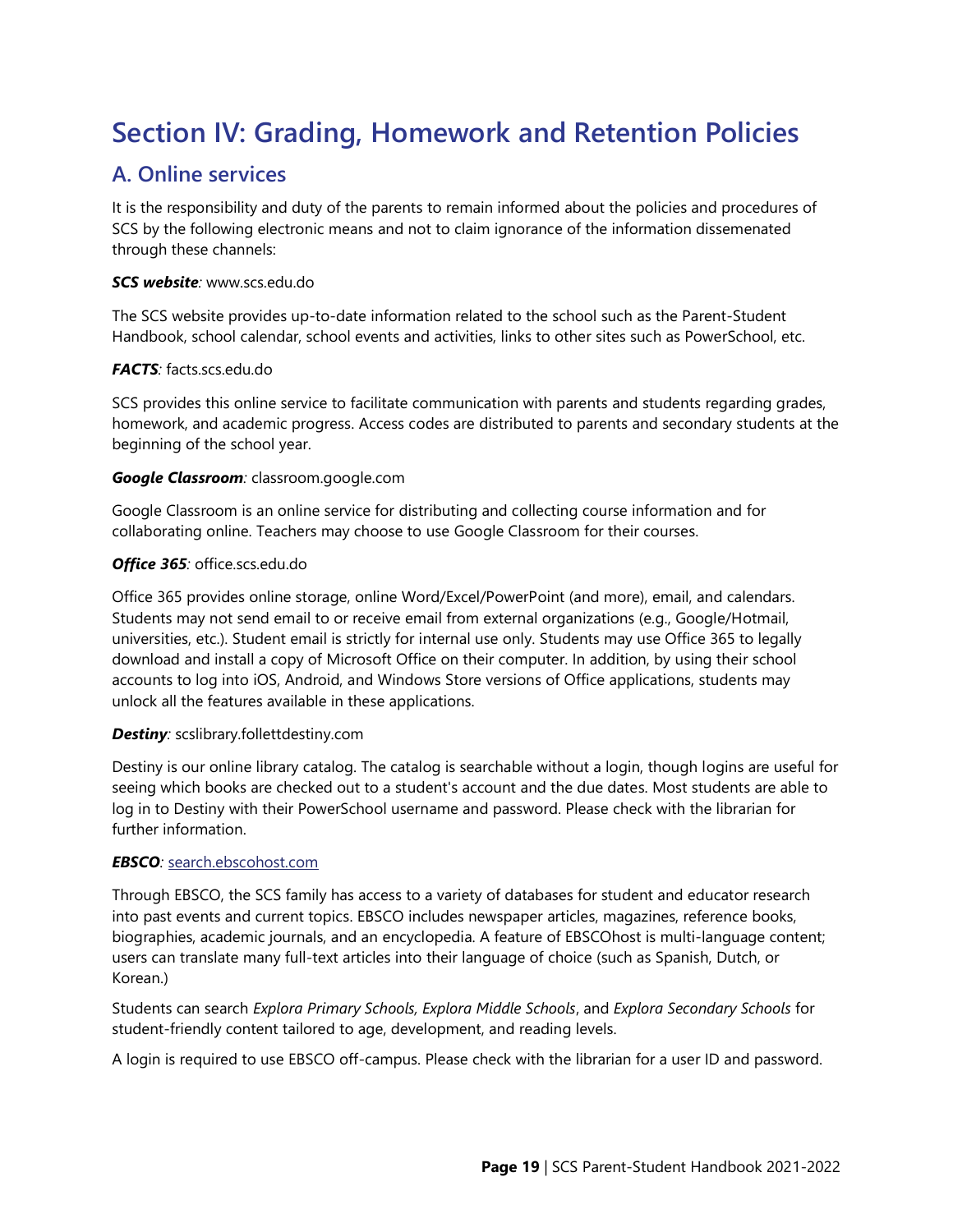## <span id="page-25-0"></span>**B. Evaluation reports**

It is the responsibility of the family to monitor, verify and track the content of academic reporting. Through SCS's academic platform the family can constantly stay informed about the student's educational progress.

A report card is sent home to the parents for all students at the end of each grading period. Report cards include academic grades and behavioral information. A comment space should be completed by the teacher each grading period reflecting achievements, improvement needed, and student effort.

The faculty and staff desire to work closely with parents to enable each student to achieve his/her highest potential. For this to be accomplished, open communication and support between parents and our school are necessary. Parents are urged to call at any time to schedule a conference regarding their child's progress or school programs. Parents must have an appointment to meet with SCS faculty.

Parents and students are encouraged to monitor academic progress via FACTS. Report cards are sent approximately every nine weeks at the end of the grading period as specified in the school calendar. In case the student presents any academic difficulties, parents will be informed.

A parent-teacher conference is held following the first grading period and following the fourth grading period. Conference dates are specified on the school calendar. Parent-teacher conferences may be requested by the school or the parent any time there is a concern that needs to be addressed.

## <span id="page-25-1"></span>**C. Grading**

#### **1. Grading scale for grades K-6**

For report cards, students in grades K through 6 are assessed using the Marzano-modeled SCS Standards-Based Grading Scale.

| Grade | <b>Description</b> | <b>Extended Description</b>                                                                                                                      | <b>Student-friendly Description</b>                                                     |
|-------|--------------------|--------------------------------------------------------------------------------------------------------------------------------------------------|-----------------------------------------------------------------------------------------|
| 4     | Excellent          | In addition to score 3.0 performance, in-<br>depth inferences and applications go<br>beyond what was taught.                                     | I know (can do) it well enough<br>to make connections that<br>weren't taught.           |
| 3     | Proficient         | No major errors or omissions regarding any<br>of the information and/or processes that<br>were explicitly taught.                                | I know (can do) everything that<br>was taught without making<br>mistakes.               |
| 2     | Adequate           | No major errors or omissions regarding the<br>simpler details or processes, but major<br>errors or omissions regarding the complex<br>processes. | I know (can do) all the easy<br>parts, but I don't know (can't<br>do) the harder parts. |
| 1     | Limited            | With help, there is a partial understanding<br>of some of the simpler details and<br>processes.                                                  | With help, I know (can do)<br>some of what was taught.                                  |
| U     | Undeveloped        | Even with help, no understanding or skill is<br>demonstrated.                                                                                    | I don't know (can't do) any of it.                                                      |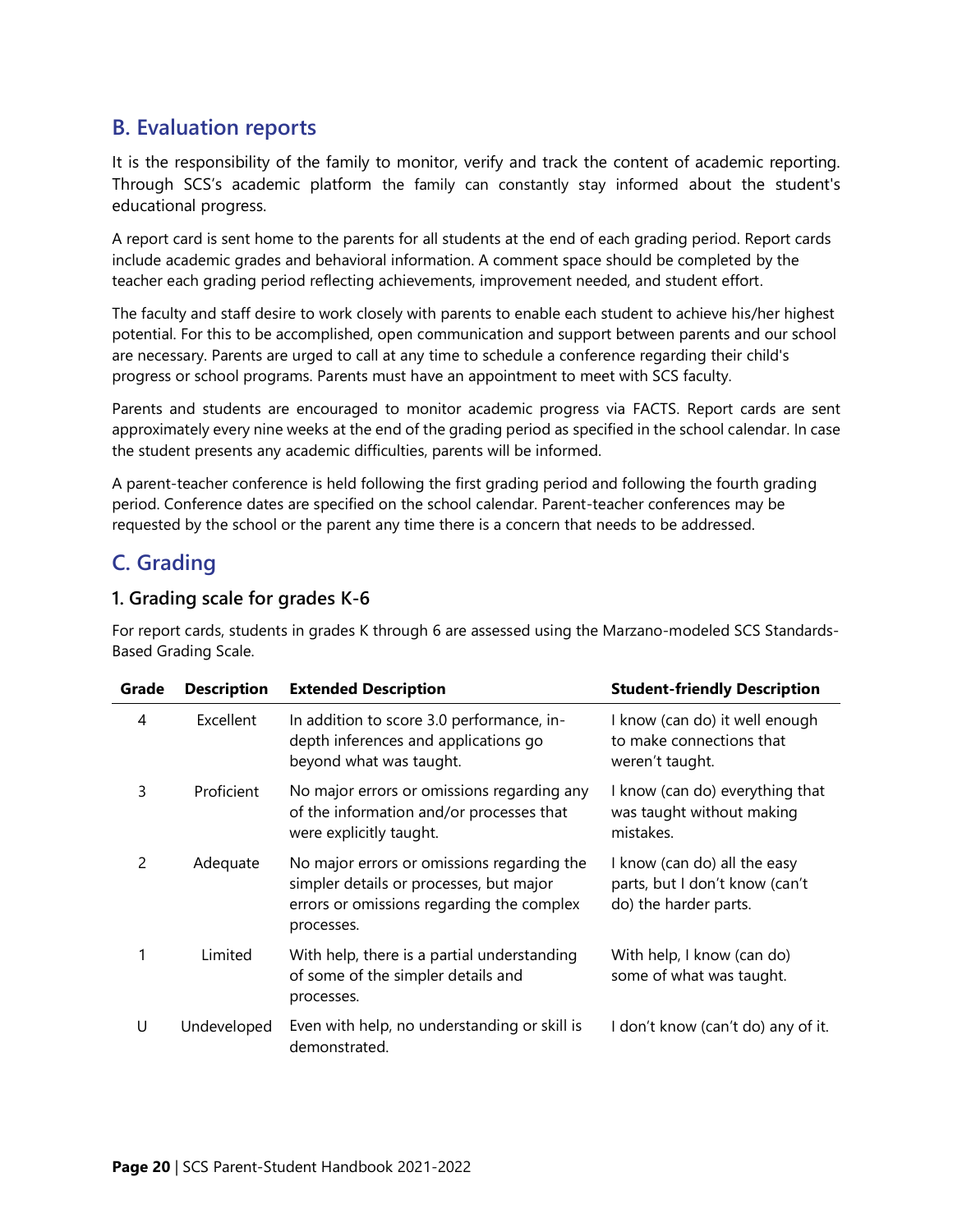#### **2. Grading scale for grades 7-12**

Students in grades 7-12 are assessed using percentage scores. Percentage scales, corresponding letter grades and grade point scales are employed in grading and in computing averages. The grading scale is as follows:

#### **Grades 7-12**

| <b>Letter Grade</b> | <b>Percent Score</b> | <b>Grade Point Average</b> |
|---------------------|----------------------|----------------------------|
| A                   | 95-100               | 4.0                        |
| $A -$               | 90-94                | 3.7                        |
| $B+$                | 87-89                | 3.4                        |
| B                   | 83-86                | 3.0                        |
| $B -$               | 80-82                | 2.7                        |
| $C+$                | 77-79                | 2.4                        |
| $\mathsf C$         | 74-76                | 2.0                        |
| $C -$               | 70-73                | 1.7                        |
| F                   | Below 70             | O                          |

Only academic credits awarded by SCS are included in students' GPA calculations. Approved transfer credits and credits awarded by other institutions count towards required credits for graduation, but are not calculated in the student's cumulative GPA as reported on their SCS transcript.

#### **3. Grading policies**

The following standards are used to determine quarter and semester grades:

- Up to 10% of the total overall course grade may be assigned to homework (routine daily work completed outside of class)
- Grades 9-12: Student grades are determined by semester based on summative (70%) and formative (30%) assessments.
- Incomplete grades ("I"): If a student receives an "Incomplete," work must be completed within two weeks following the end of the grading period and the final grade turned in to the office. Incompletes are only assigned due to prolonged excused absences or other circumstances approved by the principal. Unless there are extenuating circumstances approved by the principal, for incompletes beyond the two-week grace period the grades for incomplete work will become a zero and the final average calculated.

## <span id="page-26-0"></span>**D. Homework/class projects**

**Purpose:** Homework reinforces academic concepts, builds background knowledge, and gives students an opportunity to practice for mastery. Teachers use homework as a tool to evaluate student understanding so that group and individual re-teaching can be done before testing time. Homework is neither for teaching new concepts nor practicing skills that have not been previously taught in class. Because practice of skills is valuable, completed homework that is submitted on time will not be subject to a score of zero.

**Projects:** Projects give students opportunities to explore topics more deeply, develop critical thinking, and demonstrate understanding in a variety of ways. Most project work should be done in class, and group projects are to be completed in class during school hours (any exceptions to this must be approved by the principal). Teachers may assign no more than one project per semester for each subject area that requires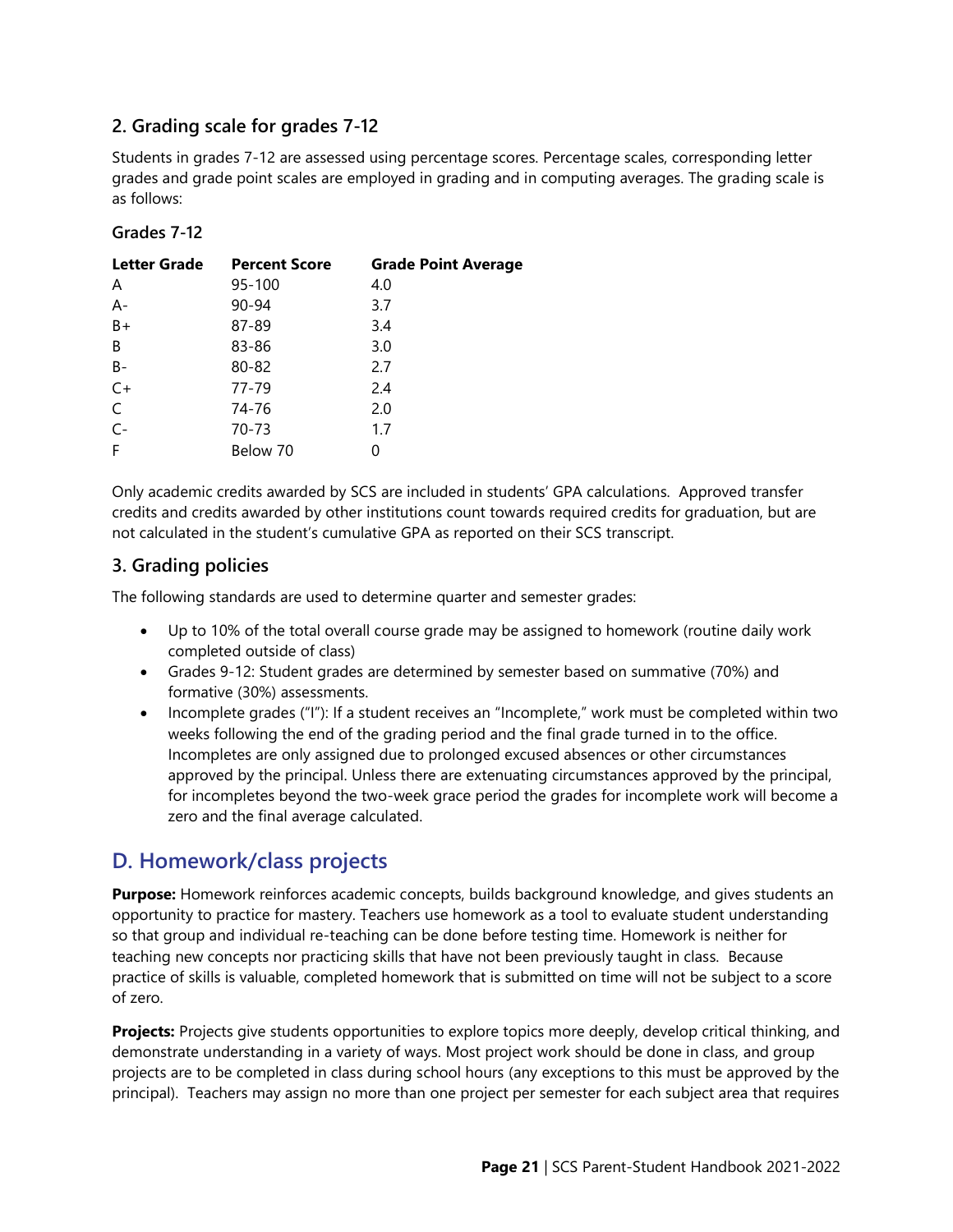work outside of class. Time spent at home on projects is subject to the parameters for daily and weekly homework.

**Parameters:** Homework should not interfere with student development and well-being such as family time, time to play, and sleep. When an elementary or middle school student has worked the designated maximum minutes, the parent should stop the child and write a note to the teacher explaining the amount of time that the child worked. The child will not be penalized for incomplete homework if he has worked the maximum amount of time for one day. At the high school level, if a student is working beyond the maximum time more than once a week, the parent should contact the high school principal to discuss a solution. Students who choose not to use the time given in class to complete classwork or projects should expect to spend additional time on this work at home.

For each grade, parameters have been established for the maximum number of homework minutes per day:

#### **Parameters for Combined Daily Homework**

| Grade       | <b>Daily Average</b> |
|-------------|----------------------|
| PreK-K      | 0-10 minutes         |
| Grades 1-2  | 10-20 minutes        |
| Grades 3-5  | 30-50 minutes        |
| Grades 6-8  | 60-80 minutes        |
| Grades 9-12 | 90-120 minutes       |
|             |                      |

Since students in grades 5-12 students receive homework from different teachers for each subject, parameters have been established for the maximum number of homework minutes per class per week.

| <b>Parameters for 5-8 Weekly Homework</b> |              | <b>Parameters for High School Weekly Homework</b> |              |
|-------------------------------------------|--------------|---------------------------------------------------|--------------|
| Math                                      | 4x20 minutes | Math                                              | 4x30 minutes |
| English                                   | 4x20 minutes | English                                           | 4x30 minutes |
| Spanish                                   | 4x15 minutes | Spanish                                           | 4x20 minutes |
| Science                                   | 3x15 minutes | Science                                           | 3x20 minutes |
| Social Studies                            | 2x15 minutes | Social Studies                                    | 2x20 minutes |
| <b>Bible</b>                              | 1x25 minutes | <b>Bible</b>                                      | 1x30 minutes |
| French                                    | 1x25 minutes | French                                            | 1x30 minutes |
| Electives                                 | 1x15 minutes | Electives                                         | 1x20 minutes |

*Note:* Honors and AP courses will require a heavier homework load for high school students.

## <span id="page-27-0"></span>**E. Testing**

#### **1. High School exams**

Semester and end-of-year exams are designed to test the main concepts taught during the whole semester or the whole year.

- Exams are administered according to a schedule determined by the team of teachers and approved by the principal.
- Grades 7-8 do not have semester exams and function on a full class schedule during high school exam week. The 8<sup>th</sup> grade Algebra I class does take semester exams.
- All exams for grades 9-12 will be during a 90-minute exam periods.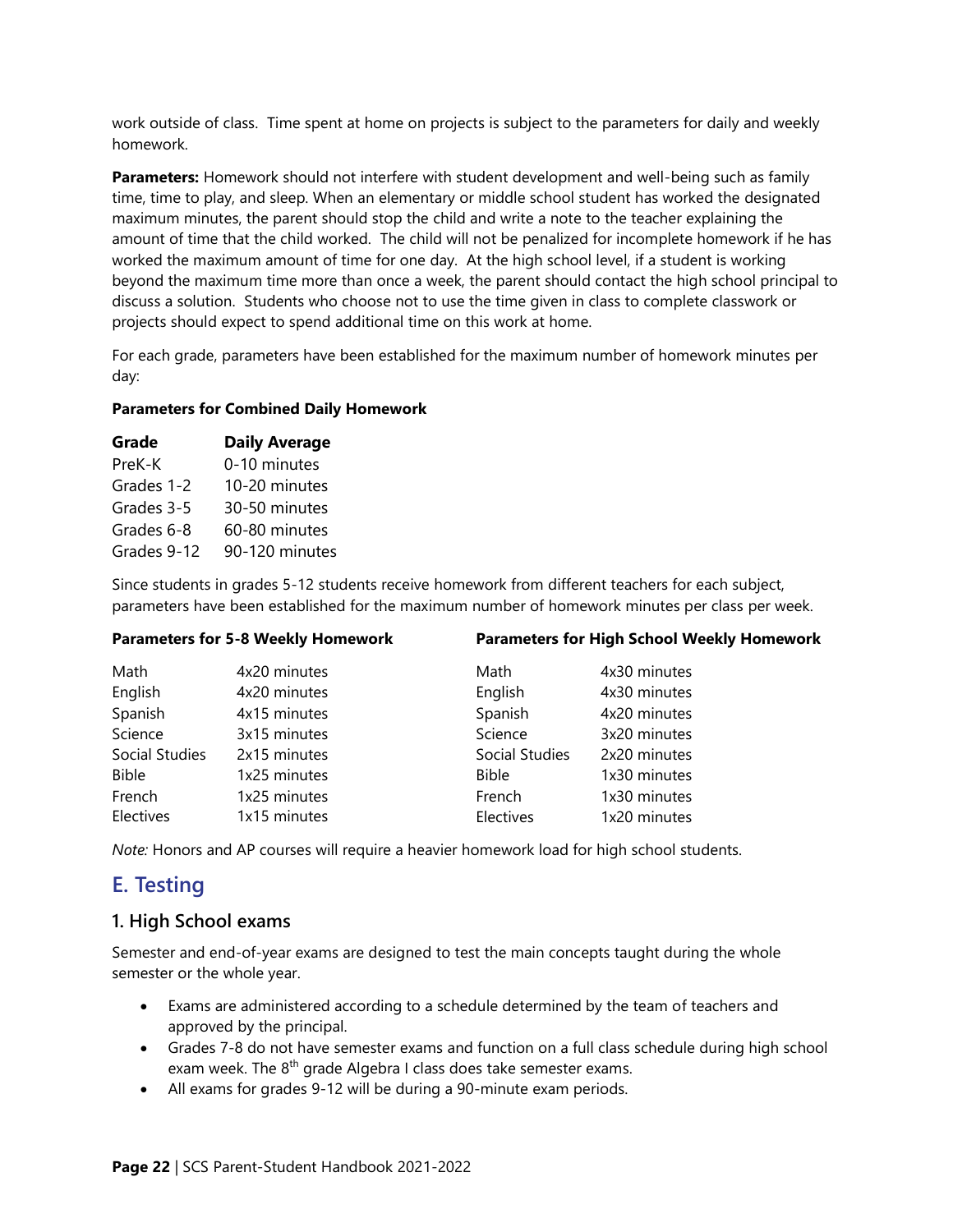Unless an absence is permitted in the case of an emergency, students must take semester exams on the designated exam dates to receive academic credit for their exams. A student with a score of 90% or above in a class may exempt the final exam in that class with a maximum of four test exemptions per student per semester. Each class may only be exempted once per academic year. Math and English language arts courses may not be exempted. Students may lose exam exemption privileges if they do not maintain attendance standards (see section on attendance).

### **2. Standardized testing**

SCS takes the academic progress of our students very seriously, and, as a result, the school uses a variety of methods of measuring and monitoring academic progress.

Standardized tests are given for grades K through 12 and are administered regularly during the academic year. While these tests measure each student's performance, their main purpose is to assess how the school is meeting the educational needs of the students as a whole. Individual test results are available for parents' review by contacting the principal's office.

## <span id="page-28-0"></span>**F. High School Honors**

#### **1. Valedictorian and Salutatorian**

These merit honors are traditional in academic institutions in the United States and recognized by universities. Students distinguished as Valedictorian and Salutatorian of the senior class represent the best of Santiago Christian School. The following are criteria for Valedictorian and Salutatorian:

1) Academic qualifications

- Valedictorian: The member(s) of the senior class with the highest cumulative grade point average. This is to be computed over the span of grades 9-12 using the school's official grading scale for credits awarded by SCS. The grade point average will be calculated to the hundredth place in determining status.
- Salutatorian: The member(s) of the senior class with the second highest overall grade point average. This is to be computed over the span of grades 9-12 using the school's official grading scale for credits awarded by SCS. The grade point average will be calculated to the hundredth place in determining status.

In order to be considered for valedictorian and salutatorian, students must have attended SCS for two full years. Only credits awarded by SCS will be included in the GPA calculation for valedictorian and salutatorian.

Note: In case of a tie in the grade percentage scale, SCS will honor two or more candidates.

#### 2) Character qualifications

The school selects the valedictorian and salutatorian based primarily on grade point average, with the student's character serving as a major consideration, as well. Factors that are taken into consideration include:

- The student's discipline record
- Membership in the National Honor Society
- Demonstrated service and leadership in the school community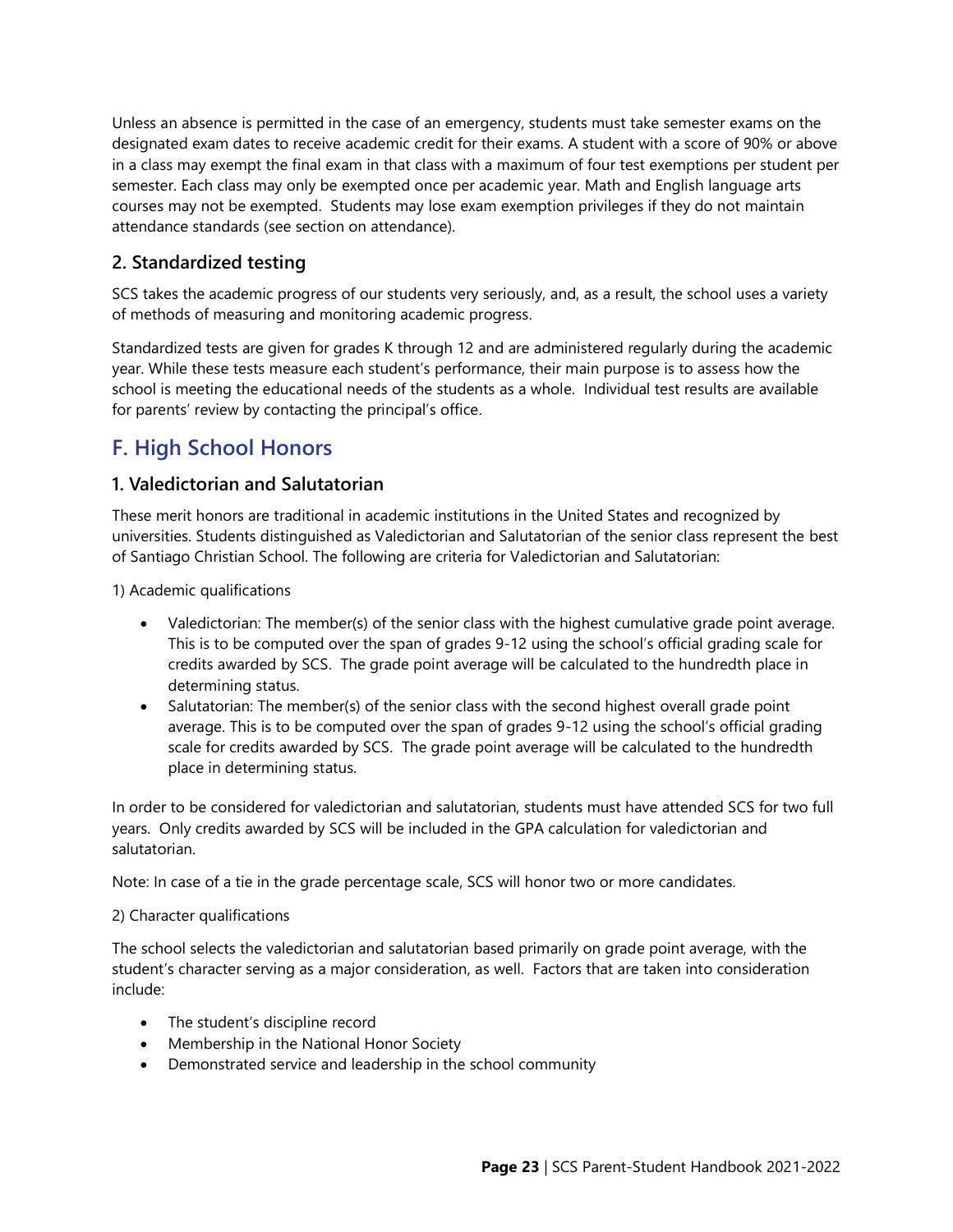## <span id="page-29-0"></span>**G. Student grade retention**

Dominican law requires that students in grades 3-12 must pass all subjects before being promoted to the next grade level. If a student is failing a class at the end of any quarter, the student's parents will be asked to pick up their child's report card in the school office and sign a form stating that they are aware of their child's failing grade.

When the school determines that a student should be retained but the parents are not in agreement, that student may not be allowed to enroll for the next school year. Retention will be enforced, whether or not the parent has responded to a notification and even when billing statements indicate acceptance for the following grade.

High school students (grades 9-12) are not allowed to repeat a grade level at SCS. Therefore, if it is decided that a high school student must be retained, that student will not be allowed to enroll at SCS for the following year.

Students who fail classes must comply with the following policies to be advanced into the next grade level:

#### **1. Grades 3-6**

Students in grades 3 through 6 who fail classes will be given an opportunity to recover credit through a *completivo*. Students who do not pass after completing the *completivo* may be given the opportunity to take an SCS-approved credit-recovery course at the school's summer credit-recovery course rate.

#### **2. Grades 7-12**

For students in grades 7 through 12 who fail courses, credit for these failed courses must be recovered according to the following policy:

- 1. A student may take the *completivo* exam at the end of the year, for grades 7-12. A new grade is computed by averaging together the year grade with the completivo exam score (each count 50%).
- 2. If a student does not take the *completivo* exam or if the post-*completivo* score is not a passing grade, the student has the opportunity to repeat the course in summer school (up to two courses).
- 3. If a student does not pass with the competivo exam, the student may also proceed to the *extraordinario* exam. Like the *completivo*, a new grade is computed by averaging together the year grade with the *extraordinario* score (with the exception that the year grade counts 30%, and the *extraordinario* score counts 70%).

## <span id="page-29-1"></span>**H. Secondary class schedule changes**

Students in grades 9-12 will receive their course schedule on the first day of classes and have two weeks (10 days of classes) to submit a request to drop a class and/or change their class schedule. Schedule changes are approved at the discretion of the administration.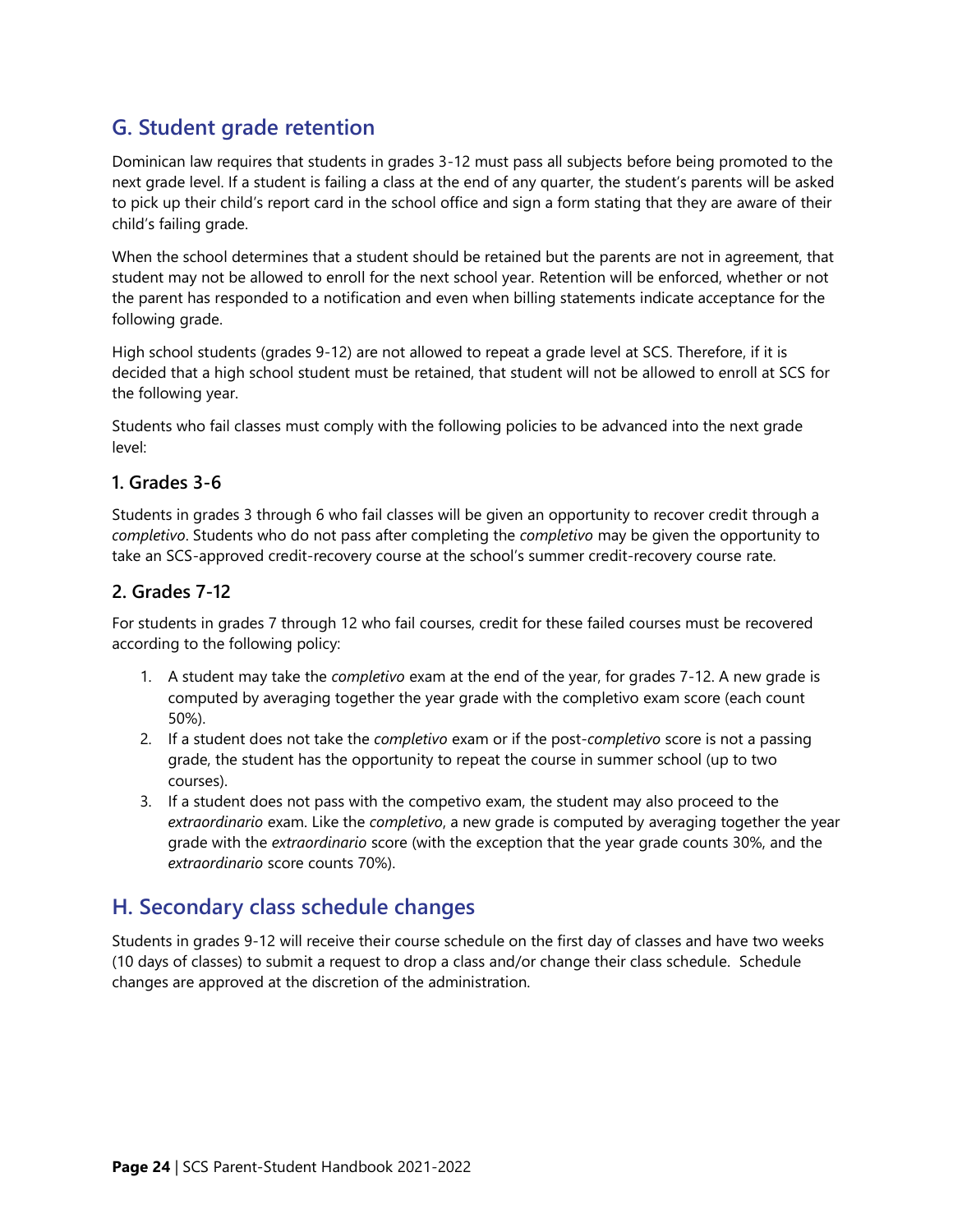## <span id="page-30-0"></span>**Section V: Attendance Guidelines**

## <span id="page-30-1"></span>**A. Attendance**

Attendance is an important component of academic success and the student must be present for the majority of school days.

When a student is absent, it is extremely important for the parent to contact the academic secretary by telephone on the day of the absence before 9:00 A.M. The parent must send a note when the student returns to school. If the parent does not contact the school regarding the student's absence, the absence will be considered unexcused. If a child is absent for more than 3 days due to illness, a doctor's certificate is required.

When it is known ahead of time that a student will be absent, the parent must submit a signed letter stating the date(s) of and reason for the student's absence. Students must be in attendance at least 80% of the school days of the school year. This is regardless of the reason for the absence.

By ordinance, students must have a minimum of 80% of attendance in the school year. It does not matter the cause of the absence. Check out our school calendar to plan family trips and medical appointments.

In accordance with Ordinance 4'99 from the Ministry of Education, a student who accumulates 20% absences must repeat the grade.

#### **1. ECE and Elementary School**

Attendance is taken daily at the beginning and end of the day. Students who do not comply with this attendance requirement may not be allowed to enroll for the following school year.

#### **2. Junior High and High School**

Attendance is taken by each teacher for every period. It is the students' responsibility to make arrangements with their teachers to get their homework and assignments when they are absent. This is not the responsibility of the secondary office.

## <span id="page-30-2"></span>**B. Absences**

Absences, to be excused, must have a valid justification. The director of the academic level will determine whether the excuse is justified.

#### **1. Excused absences**

- May include illness, bereavement, prolonged trips out of the country with parents when prior request for absence has been made and approved, and for trips for cédula, driver's license, visa, passport and other legal paperwork.
- Students will be allowed to make up their work for excused absences. The time allowed will be the same number of days they were absent, plus one day. Middle and high school students with homework from block schedules will have one extra day. For example, if a student is absent for three days, he/she will have four days in which to make up the work. All make-up work is due by the end of the marking period.
- For high school students, if the work is not completed within this timeline, then they will receive 50% of the numerical grade.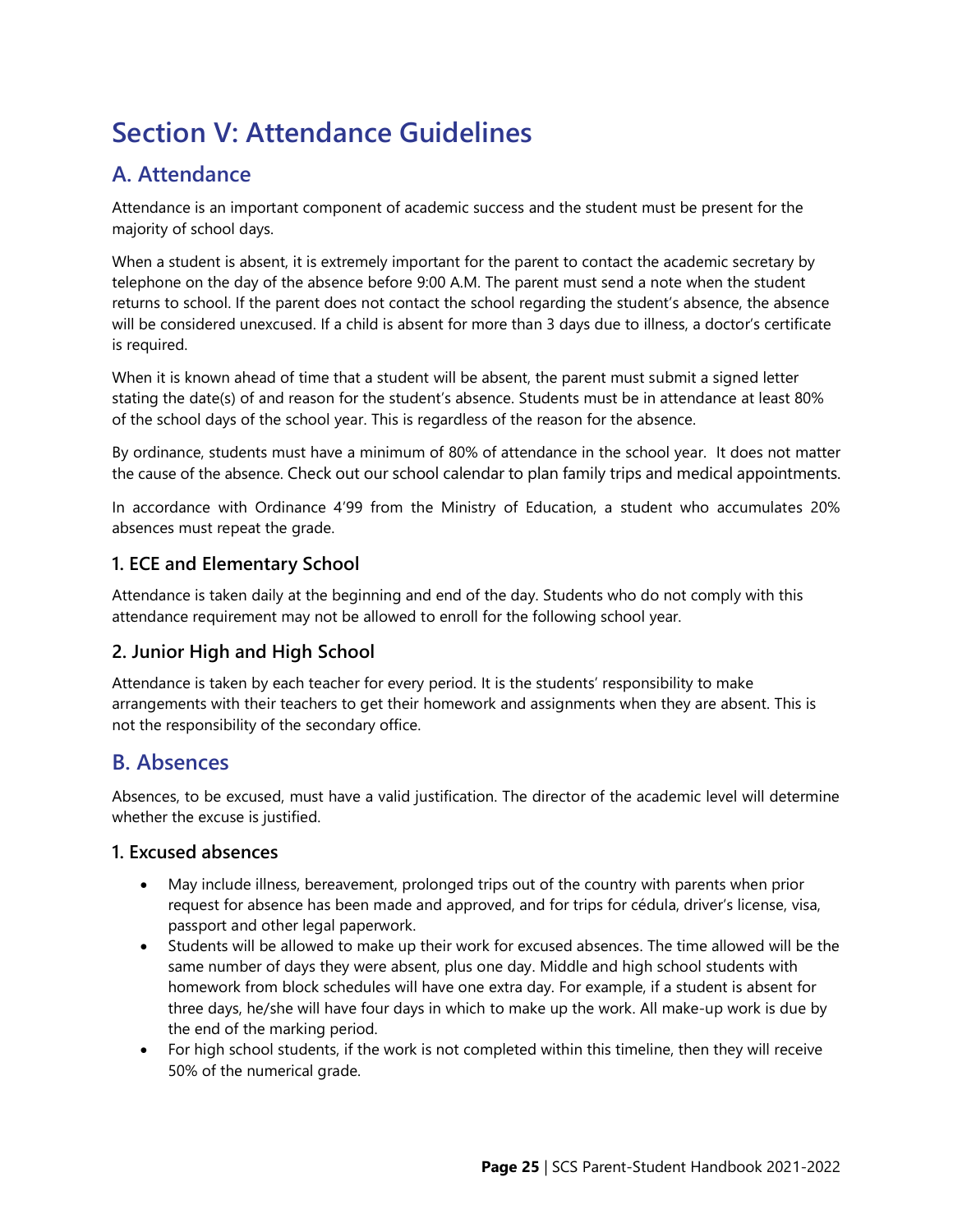#### **2. Unexcused absences**

- Unexcused absences are absences where the office was not contacted by the parents or absences were for reasons not specified as excused. (unexcused reasons according to the administration discretion)
- All absences are considered and recorded as unexcused until a written parent note is submitted to the office explaining the reason for the absence and the reason is determined to be excused.
- Students will need to make up homework or assignments not done during the period of their absence. The time allowed to submit makeup work will be the same number of days that they were absent. For example, if the student is absent for three (3) days, he or she will have three (3) days to submit the assignment. If makeup assignments are not delivered within this timeframe, the assignment will not be graded.
- For high school students, work made up for unexcused absences will receive 50% credit on the assignments missed while absent.

## <span id="page-31-0"></span>**C. Tardies**

It is necessary that students arrive each morning *before* classes begin. Research shows that one of the most productive learning times is the first part of the day. Therefore, we have high expectations for *all* students to be at school on time each day and consequences for being tardy are significant.

- 1. For ECE and Elementary grades, it is considered "late" to enter the classroom after 8:00 A.M. The ECE and Elementary grades recognize that students sometimes have delays for valid causes and therefore will give excused tardies. Examples of a tardiness are a late arrival of the bus, an appointment with the doctor, etc.
- 2. ECE and Elementary Each quarter, students will be allowed three (3) tardies per class. After the fourth (4) tardy, the parents will be notified and a conference will be held with the teacher and administration. An improvement plan will be established. It is considered late to arrive at the class after it has started. Any delay of 10 minutes or more will be counted as an unexcused absence from class.

Procedure: The teacher will submit a report for every three (3) tardies that a student has in a class during the semester. Individual secondary teachers may have additional guidelines to address tardies in accordance with the school's Fundamental Beliefs.

Work plan to improve punctuality for secondary students:

- Student will receive a minor infraction report from teacher at  $3<sup>rd</sup>$  tardy within the semester.
- 6th late arrival in the semester: the student will receive a serious infraction report from teacher and the school will contact the parents to establish an improvement plan;
- 9th late arrival in the semester: the student will receive a very serious infraction report, will be assigned disciplinary consequence, and the student and parents must meet with the designated teacher or administrator.
- 12th late arrival in the semester: the student will receive a very serious infraction report, must meet with the administrative team and will be assigned an in-school suspension as a disciplinary measure.

High school students will not be able to qualify for an exam exemption if they arrive more than eight (8) times late to a class during the semester.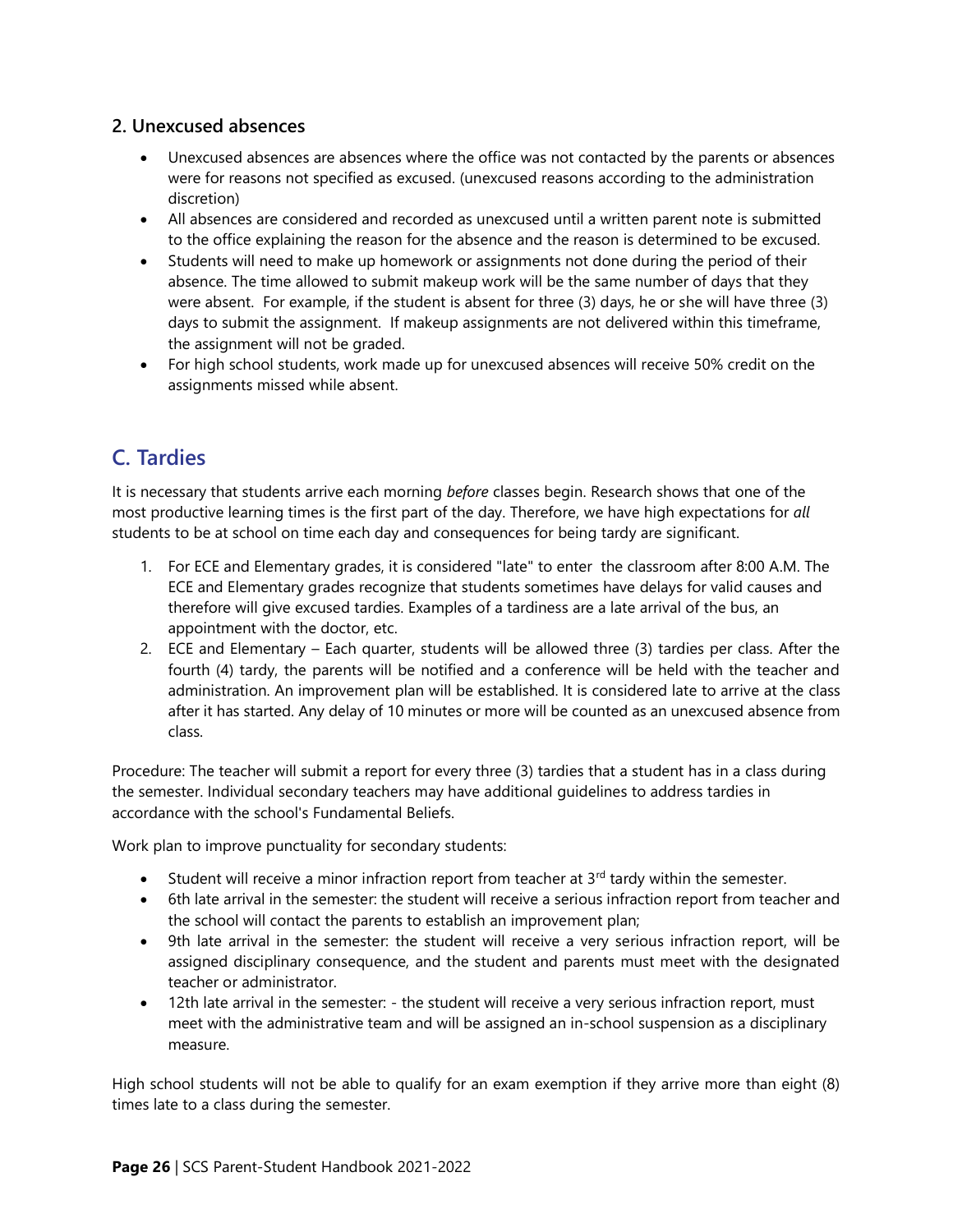Chronic tardiness reflects general disrespect for the school, teachers, and classmates. It causes a distraction in the educational process for both the late student and his peers. Chronic tardiness is a violation of SCS rules and policies. So, students who are constantly late can be evaluated and be considered for recommendation of another school for the next school year.

## <span id="page-32-0"></span>**D. After-school policy**

The safety of every student is important to us. In accordance with Dominican law and SCS rules, the school has established a system of supervision of all elementary and middle school students during the arrival and dismissal hours of the school day.

Every morning SCS has supervision of students starting at 7:30am. This service does not incur additional cost. Students should not be dropped off before 7:30am on the school campus. SCS cannot provide care and security before this time to students.

All elementary teachers will wait with their students in their classroom until 3:30pm. Elementary and junior high school students who are on campus after 3:30pm must be in a supervised program or activity. If they are not participating in an after-school program, they must report to the "After Care" program. "After Care" services have a cost per hour determined by the administration. Parents or guardians must be present in person to sign out students and must show the card with the student dismissal number or a school ID.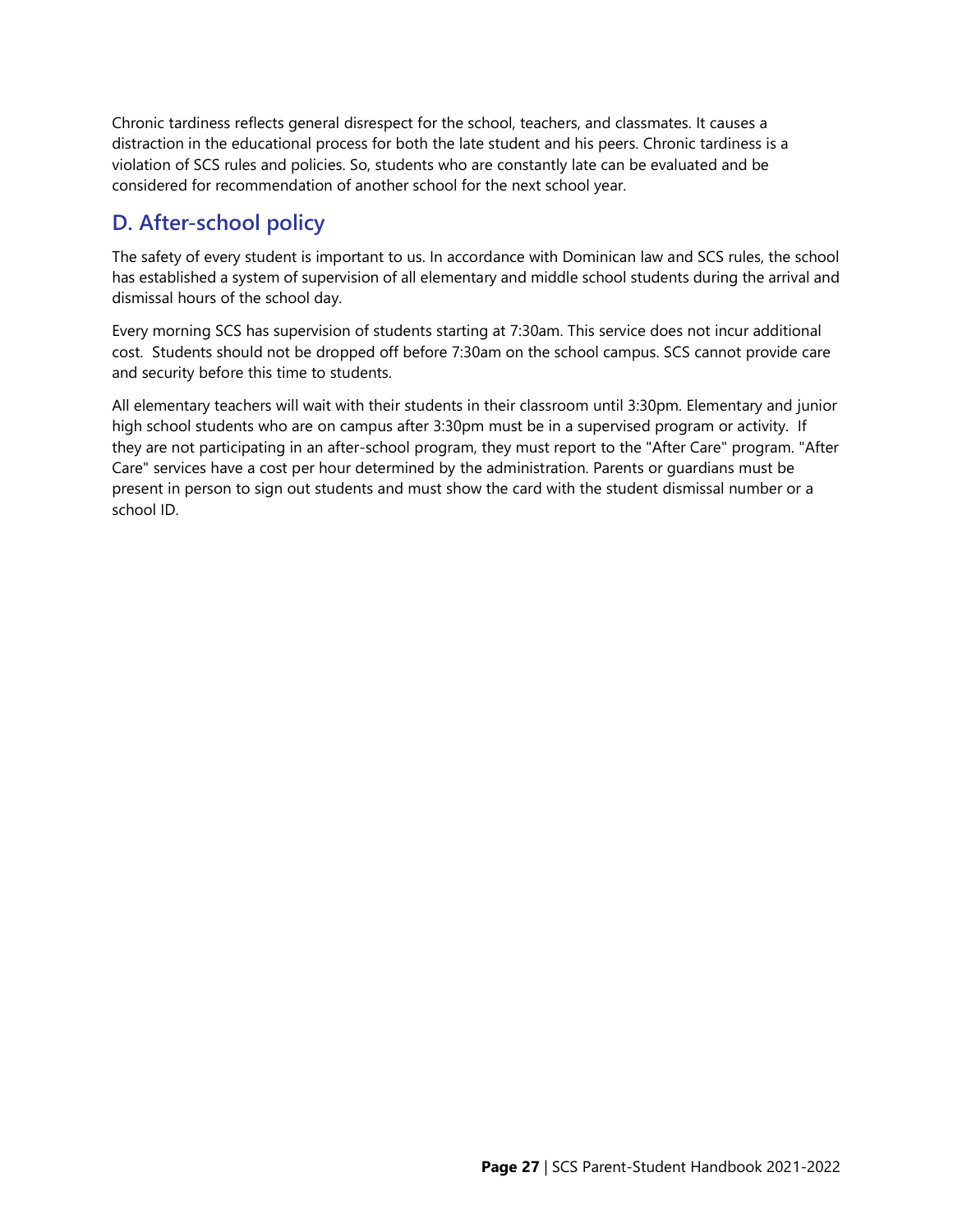## <span id="page-33-0"></span>**Section VI: Community Guidelines and Behavioral Expectations**

## <span id="page-33-1"></span>**A. Philosophy of staff/student relationships**

Because we believe that each student is made in the image of God and made for a relationship with God, discipline at Santiago Christian School is viewed within the context of discipleship. Hebrews 12:10-11 states, "Our fathers disciplined us for a little while as they thought best; but God disciplines us for our good, that we may share in his holiness. No discipline seems pleasant at the time, but painful. Later on, however, it produces a harvest of righteousness and peace for those who have been trained by it."

All discipline has the goal of helping students grow in their walk with Jesus or to guide them towards a saving knowledge of Jesus Christ. Because each child has been created to uniquely reflect the image of God, discipline and discipleship must be done on an individual level and will often look different from child to child.

## <span id="page-33-2"></span>**B. Core beliefs about staff/student relationships**

The following list articulates the foundational beliefs that guide staff/student relationships and interactions and inform the discipline process when problems arise.

All students and teachers are created by God, in His image. We are His creation, yet we are sinful by nature and redeemed and transformed by His grace. In this context, we believe that:

- 1. Every attempt should be made to nurture the dignity of both the student and the adult as unique bearers of God's image.
- 2. Misbehavior should be viewed as an opportunity for individual discipleship, problem-solving, and development of life skills as opposed to a personal attack on the school or staff.
- 3. Students should be given the opportunity to make decisions and live with the results, whether the consequences are good or bad.
- 4. Students should be guided and expected to solve their problems and the ones they create without making problems for anyone else.
- 5. Misbehavior should be handled with natural consequences instead of punishments whenever possible.
- 6. Students should have the opportunity to be heard (at an appropriate time) when consequences are necessary.

## <span id="page-33-3"></span>**C. School guidelines**

Rather than spell out a list of mandates for every area of school life, we ask students to demonstrate respect for God, their neighbor, and themselves (Matthew 22:37-40). When we (students and staff) fail to do this, we hold each other accountable for solving the problem. The following school-wide guidelines apply in every classroom:

- 1. Treat others with respect. Because each person is created in the image of God and is loved and valued by his/her Creator, students must treat each other with dignity and respect.
- 2. Your actions, dress, possessions, etc., may not cause a problem for yourself or anyone else.
- 3. If your actions, dress, or possessions cause a problem, you will be asked to solve that problem.
- 4. If you cannot solve the problem, or choose not to, staff members will impose upon you an appropriate consequence. This consequence will depend upon the situation and the person or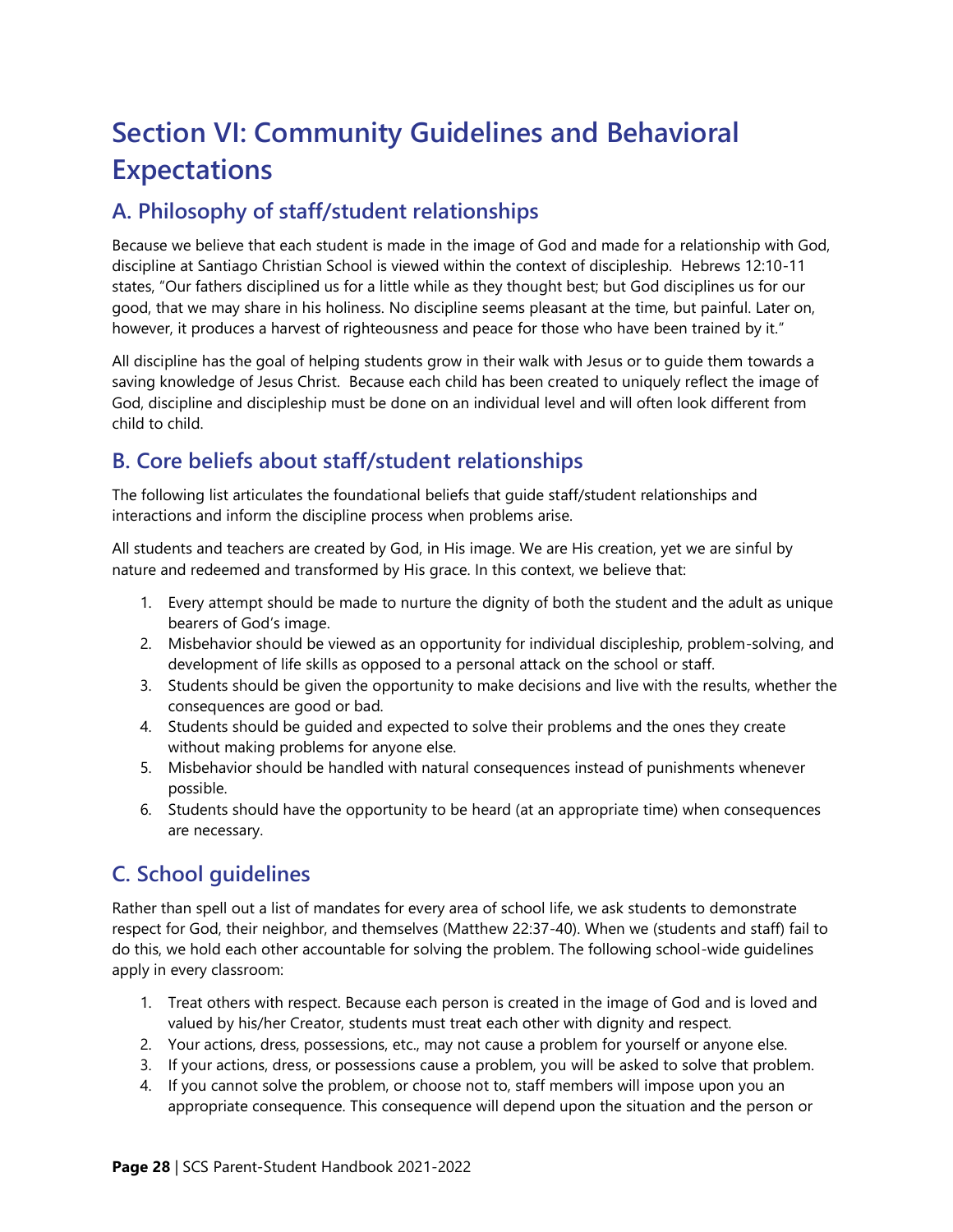persons involved. Staff members will use their best judgment based upon the information they have at the time.

5. If students and/or parents feel that the consequences are unfair, they should request a hearing.

### <span id="page-34-0"></span>**D. Classroom guidelines and management**

Teachers have the responsibility of creating and maintaining a positive environment in their classrooms. For this reason, teachers develop additional classroom guidelines and/or procedures related to their own classroom. When students fail to respect others in the classroom or community, the teacher has the authority to determine an appropriate intervention and consequence. Such consequences may include, but are not limited to, temporary removal from the classroom for recovery, a teacher-student conference, detention, reflection assignment, helping with work in the classroom, and parent contact. More serious infractions of classroom or community guidelines or a pattern of repeated infractions will result in administrative disciplinary action.

## <span id="page-34-1"></span>**E. Specific behavioral expectations**

Students are to act orderly and respectfully, maintaining Christian standards of courtesy, kindness, speech, morality, and honesty. This section provides specific instructions on campus behaviors which students are expected to support with their attitudes and actions.

## <span id="page-34-2"></span>**F. Academic Integrity**

If a student in grades 3–12 is found to be academically dishonest on homework, exams, projects or tests, the student will not receive 100% credit for the work done and there will be disciplinary measure assigned. The consequences will be given to all students involved, those who receive the answers and those who provide the answers. At the secondary level, a sanction is assigned for being dishonest on an exam, test, or project. Repeated actions may result in a very serious penalty and/or non-enrollment for the next school year. High school students are expected to comply with SCS Honor Code guidelines, described below.

Plagiarism consists of copying or imitating closely the words or ideas of another and using them as one's own without crediting the source (otherwise known as "literary theft"). Plagiarism is considered cheating, and both academic and disciplinary consequences will apply, and the teacher will contact the parent. A repeated infraction usually results in a zero grade, suspension, and a parent conference with the principal.

Preschool through 2nd grade teachers are responsible for setting up an effective procedure for educating their class on cheating. The procedure will be communicated to the students and parents at the beginning of the school year.

#### **1) Honor Code**

Our school's mission includes the expectation of high standards in ethical behavior as well as scholarship. Academic integrity is an integral component of this mission and we seek to foster respect (for self and others), trust in honest achievement and positive relationships among all members of our school community. Our Honor Policy, Honor Code and Honor Pledge are intended to clarify the expectations we have for all students to maintain an ethical climate that values honesty, effort and respect for others.

The Honor Code is based upon the values affirmed in the Honor Pledge: *"Santiago Christian School students are personas íntegras, who reflect Jesus in character, wisdom, and influence. As an SCS student, I*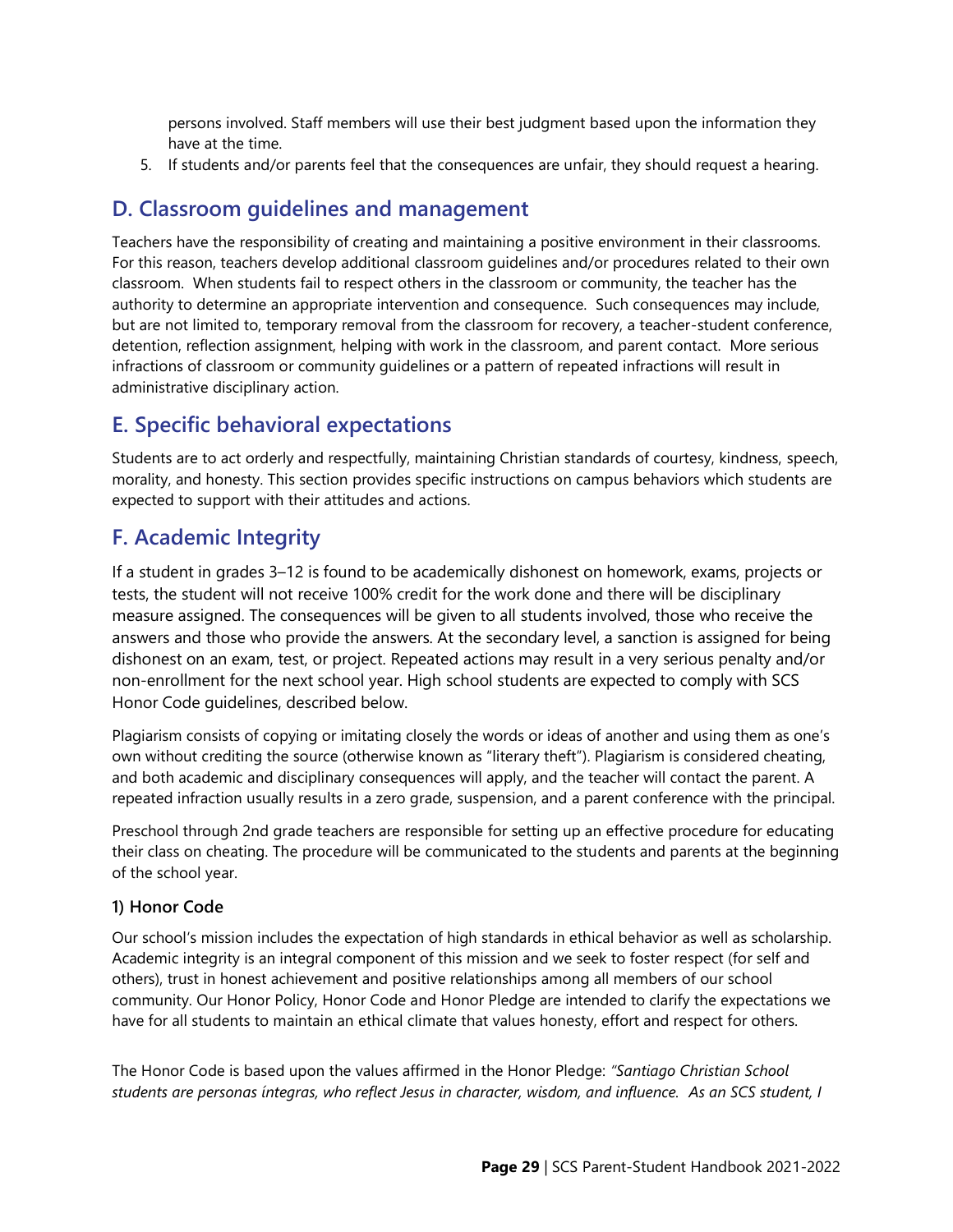*commit to act with honesty and integrity, treat others with respect, and seek the good of all in our community."*

Santiago Christian School embodies a spirit of mutual trust and intellectual honesty that is central to the very nature of learning, and represents the highest possible expression of shared values among the members of the school community. The core values underlying and reflected in the Honor Code are:

- **Honesty** in willingly offering the complete and impartial truth. (Exodus 20:16)
- **Academic honesty** demonstrated by students through submitting their own original work on all academic assignments, giving credit to all sources, not seeking an unfair advantage, and not giving unauthorized help to others. (Proverbs 11:1)
- **Integrity** of all members of the school community demonstrated in a commitment to living by the moral principles exemplified by Jesus in every situation, regardless of the circumstances. (Proverbs 11:3)
- **Respect** for others that is evident through valuing and honoring people of all backgrounds, showing empathy and consideration of others' feelings, and defending the weak. (Philippians 2:3- 4)
- **Seeking the good of all** by serving, helping, caring, giving generously, acting humbly, and living out the Golden Rule by doing unto others as you would have them do unto you. (Matthew 7:12)

This Honor Code summarizes the Honor Policy, which defines the expected standards of conduct in academic affairs. The Honor Policy is published on our school website. The Honor Council is the school body charged with enforcement of the Honor Code. The student body and faculty at Santiago Christian School will not tolerate any violation of the Honor Code.

#### **2) Honor Pledge**

At the beginning of each year, to confirm their commitment to upholding the values of the Honor Code, high school students sign a copy of the Honor Pledge, which states: *"Santiago Christian School students are personas íntegras, who reflect Jesus in character, wisdom, and influence. As an SCS student, I commit to act with honesty and integrity, treat others with respect, and seek the good of all in our community."*

As a reminder of this commitment, on every test, quiz, project, or paper, all high school students are required to hand-write and sign the following affirmation: *"On my honor, I pledge that I have not violated the honor code on this assignment."*

## <span id="page-35-0"></span>**G. Dress code**

In accordance with the uniform guidelines of the Dominican Republic, the administration has established a dress code that seeks to cultivate an educational environment that fosters learning. The dress code applies to all students while on campus or on field trips.

## <span id="page-35-1"></span>**H. Probation policy**

Students may be placed on probation due to behavioral infractions or failure to meet minimum academic expectations. The principal meets with the student and parents to establish the terms of the probation. At the end of the probation period, another parent meeting is held to review progress and determine whether the probation will be lifted. Students who are on probation are not eligible to register for the following year. Once the probation has been lifted and the student is on good academic and behavioral standing, the family is allowed to register that student for the coming year. Students who do not show improvement to be removed from probation may not be allowed to re-enroll for the following year.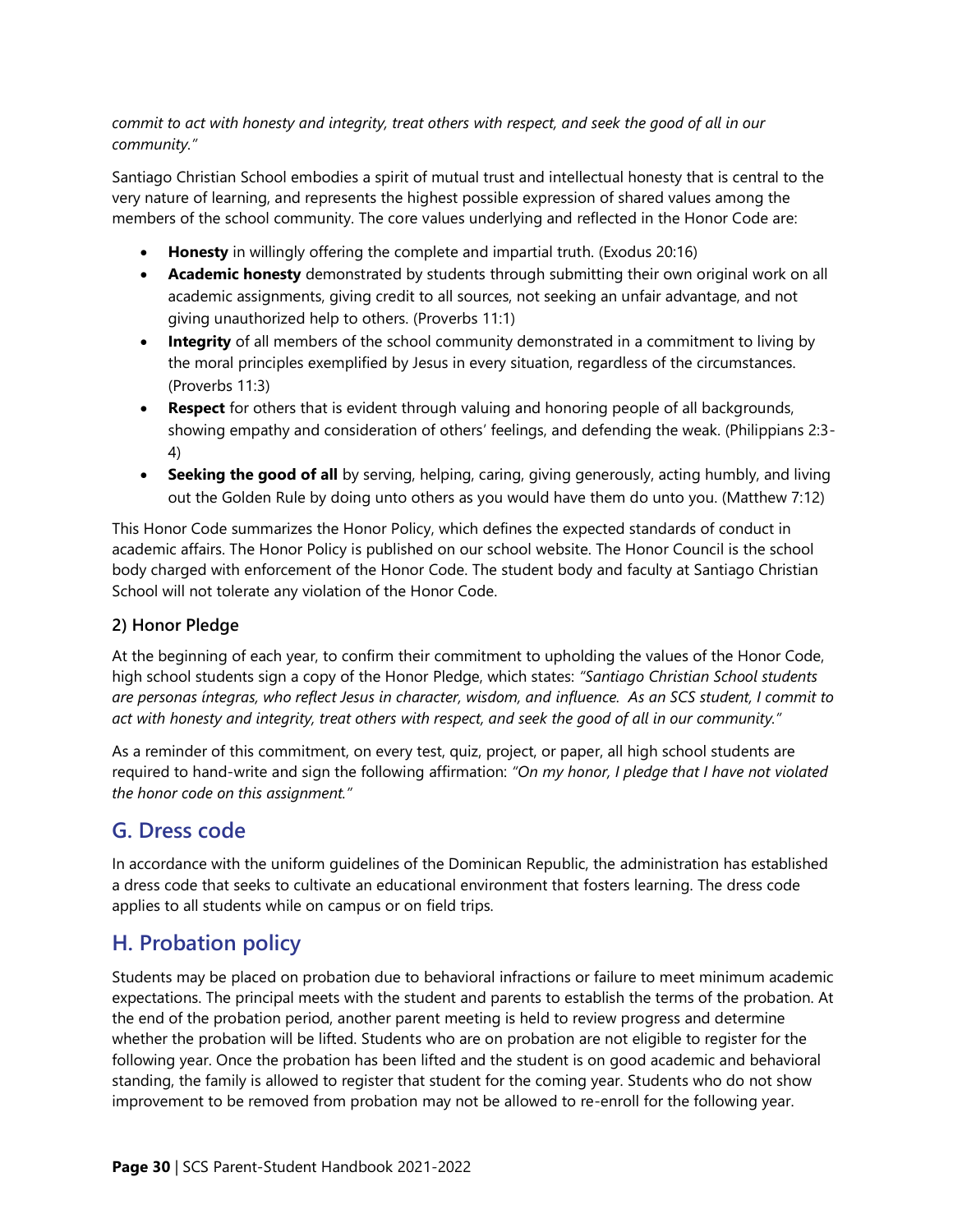## <span id="page-36-0"></span>**I. Suspension**

Suspension is a temporary separation of the student from the classroom and/or school activities for not less than one-half day and not more than two days. Suspension would normally be the result of specific incidents of repetition of improper conduct or for serious disciplinary infractions. Parents will be notified by phone and in writing.

## <span id="page-36-1"></span>**J. Sexual harassment**

Santiago Christian School is committed to providing a safe, positive learning and working environment for everyone. Sexual harassment and sexual violence not only interfere with a safe and positive environment, but also are in direct contradiction to the evangelical Christian principles upon which SCS is based and with the laws. Therefore, SCS prohibits sexual harassment and sexual violence.

SCS will investigate all formal and informal, verbal and written complaints of sexual harassment and sexual violence. Any student or employee who is found to have used sexual harassment or sexual violence will be considered in violation of this policy and will be reported to the appropriate authorities.

#### **1) Definition of Sexual Harassment. It is a crime under the laws of the Dominican Republic.**

For the purposes of this policy, sexual harassment will be defined as unwelcome sexual advances, requests for sexual favors, and other unwelcome verbal or physical conduct of a sexual nature.

Examples of sexual harassment could include, but are not limited to:

- Touching, pinching, and grabbing body parts
- Sharing sexual notes/messages or pictures/photographs
- Writing sexual graffiti
- Cornering someone, forcing them to kiss or to do any sort of sexual gesture or act
- Making suggestive or sexual gestures, comments, jokes, or looks
- Spreading sexual rumors or making sexual propositions
- Pulling clothes off oneself or off another person
- Causing a student or employee to feel that a grade, participation in an activity, raise, promotion, or any positive opportunity is dependent upon a willingness to participate in sexual activity
- Making any sort of implied threat or pressure for sexual favors

It is important to note that not all physical conduct is considered sexual or harassing in nature. Some examples would be a teacher/coach consoling or congratulating a child and students demonstrating mutual platonic affection.

Sexual violence includes rape or other sexual acts physically forced upon a person. In all cases of sexual violence, the definition by public law will supersede this policy.

#### **2) Procedure for complaints**

Any person who believes that he or she has been a victim of sexual harassment or sexual violence by a student or employee of Santiago Christian School must report the conduct immediately to the director of the school or anyone in the SCS administration. The complainant must report the following:

- What happened
- When the incident(s) happened
- Where the incident(s) happened
- How he/she felt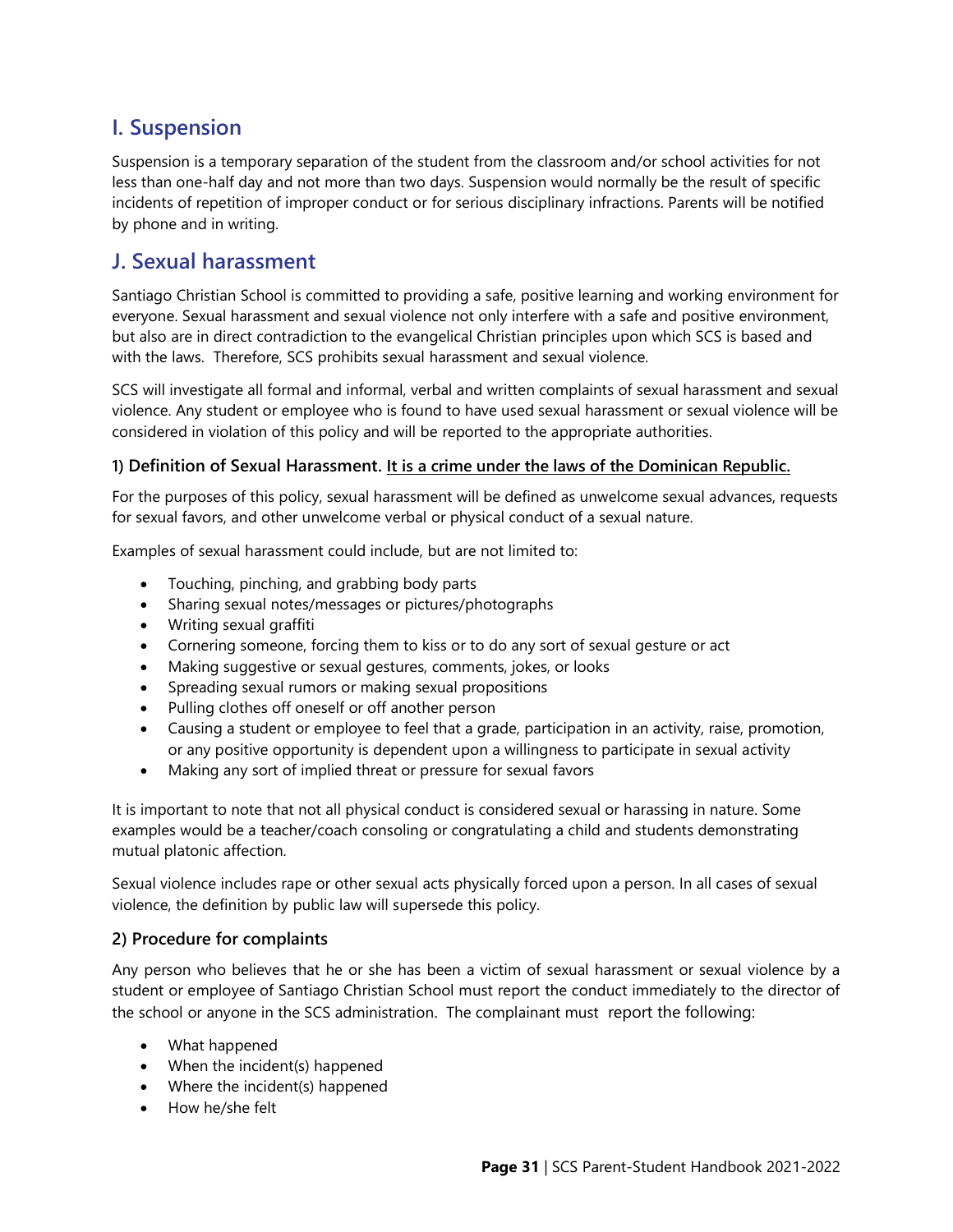- What (if anything) was said between the complainant and alleged harasser
- Names of witnesses (if any)

This information will be turned in to the person handling the investigation. In nearly all instances the principals or the director of the school will handle complaints. If the report is made verbally, the principal or school director handling the complaint must document it in writing within 24 hours. The investigation will be carried out in accordance with the protocol established by MINERD.

The investigation may consist of personal interviews by the School administration with the alleged victim, the alleged perpetrator(s), and others who may have knowledge of the incidents or circumstances that led to the complaint. The investigation may also consist of other methods and documents specified by the investigator.

#### **3) Confidentiality**

Information concerning any sexual harassment complaint will be treated with as much confidentiality as possible within the limits of reasonable investigation, imposed sanctions and the corresponding legal framework.

#### **4) Mediation of the conflict**

In some cases, the victim of sexual harassment may choose to solve the problem through informal means, such as verbal or written requests to desist as set out in the MINERD mediation system, when the act has not reached the rank of crime according to the law.

#### **5) Sanctions**

Consequences for sexual harassment depend on the severity of the situation. They can range from verbal warnings to sanctions or legal action.

Sanctions for sexual violence would fall within the confines of public law and prosecution, but also could include specific sanctions given by SCS.

#### **6) Appeal must be in accordance with MINERD**

If an alleged victim or perpetrator disagrees with the results of the investigation, he or she has the right to make a written appeal to the board of directors within 10 business days to request another investigation handled by a different administrator.

#### **7) Reprisal and/or retaliation**

The student who files a complaint of sexual harassment or violence will not affect the grades, participation in school activities, homework assignments, etc. Anyone who retaliates against a student who reports, testifies, or contributes or assists on sexual harassment or violence will be liable to a penalty and/or may have legal implications.

Retaliation includes, but is not limited to, any form of intimidation, reprisal, or harassment.

## <span id="page-37-0"></span>**K. Bullying**

The intent of the bullying policy is to ensure that pupils learn in a Christian, supportive, caring and safe environment without fear of being personally attacked. Bullying is anti-social behavior and affects everyone; it is unacceptable and will not be tolerated.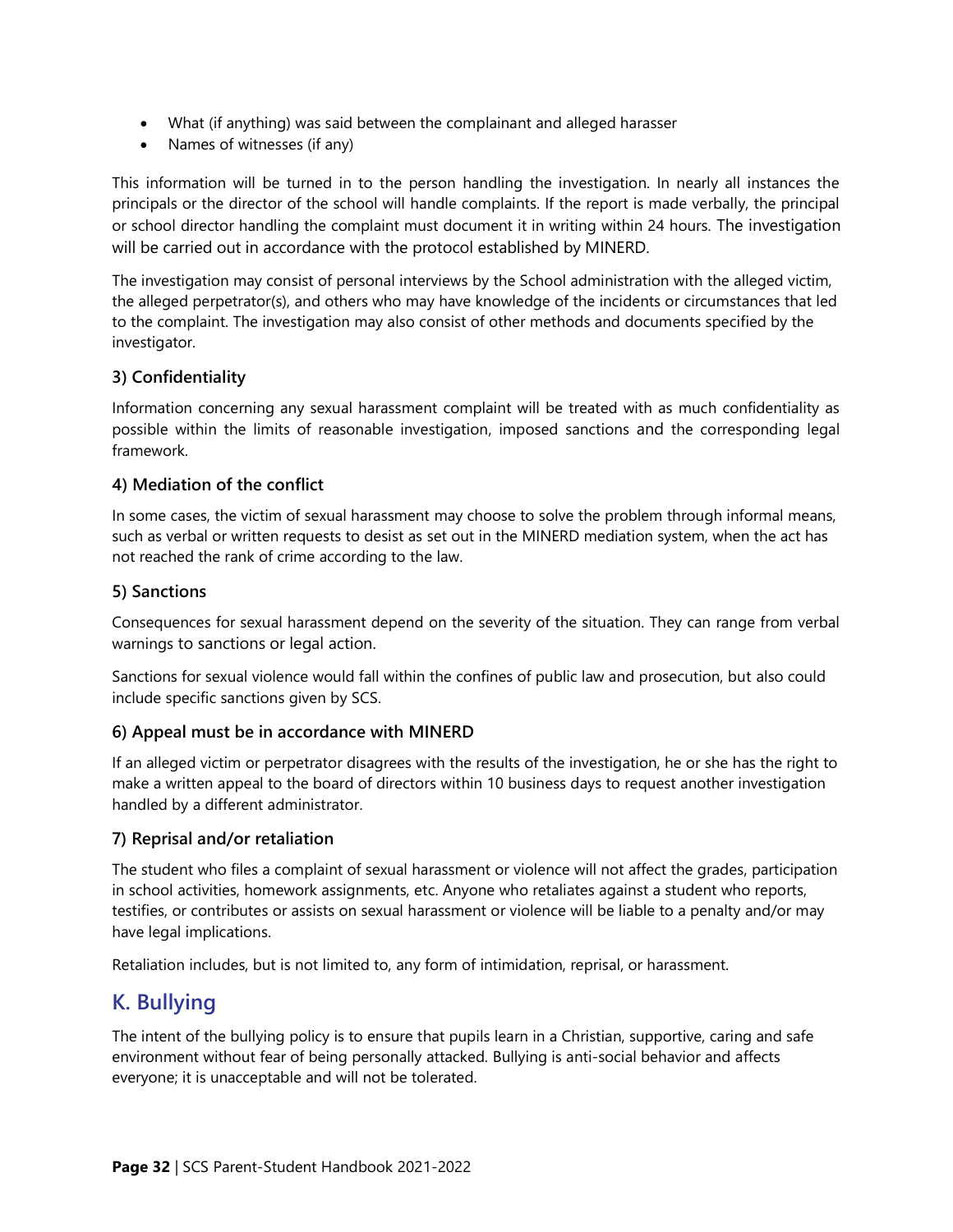#### **1) Definition of bullying**

Relational aggression, sometimes referred to as "bullying," is defined as deliberate, hurtful behavior, repeated over a period of time, where it is difficult for those being attacked to defend themselves. The four main types of relational aggression are the following:

- physical (hitting, kicking, theft)
- verbal (name calling, racist remarks)
- indirect (spreading rumors, excluding someone from social groups)
- cyber bullying (threatening to or intentionally harming a person via use of electronic equipment such as cameras, internet, etc.)

Pupils who are being attacked may show changes in behavior, such as becoming shy and nervous, feigning illness, taking unusual absences or clinging to adults. There may be evidence of changes in work patterns, lacking concentration or truanting from school. Pupils must be encouraged to report relational aggression.

SCS teachers and staff must be alert to the signs of bullying and act promptly and firmly against it in accordance with school policy.

#### **2) Procedure for complaints**

The following steps may be taken when dealing with incidents:

- If bullying is suspected or reported, the incident will be dealt with immediately by the teacher or staff who has been approached.
- A clear account of the incident will be recorded and given to the principal. The principal will inform the director and the parents of the children involved.
- The principal will interview all concerned and will record the incident.
- Teachers will be kept informed.
- Parents will be kept informed.
- Disciplinary measures will be used as appropriate and in consultation with all parties concerned.

Pupils who have been targeted will be supported by:

- Offering an immediate opportunity to discuss the experience with the principal, teacher or member of staff of their choice
- Reassuring the pupil
- Informing parents or guardians and offering to assist them in dealing with their child
- Offering continuing support through the counselor's office

## <span id="page-38-0"></span>**L. Tobacco, Alcohol, Drugs Policy**

The SCS campus as well as all school activities off-campus are to be tobacco-, alcohol-, and drug-free. The specific community guidelines for tobacco, alcohol, and drugs are as follows:

**Tobacco and Electronic Cigarettes.** The possession, distribution, sale, use of tobacco or electronic cigarettes is forbidden on school property. Students who violate this measure will be disciplined. SCS will request assessments and counseling/treatment from parents/families.

**Alcohol**. Possession, distribution, sale or use of alcohol is prohibited at SCS. Students who violate this measure will be disciplined. SCS will request assessments and counseling/treatment from parents/families.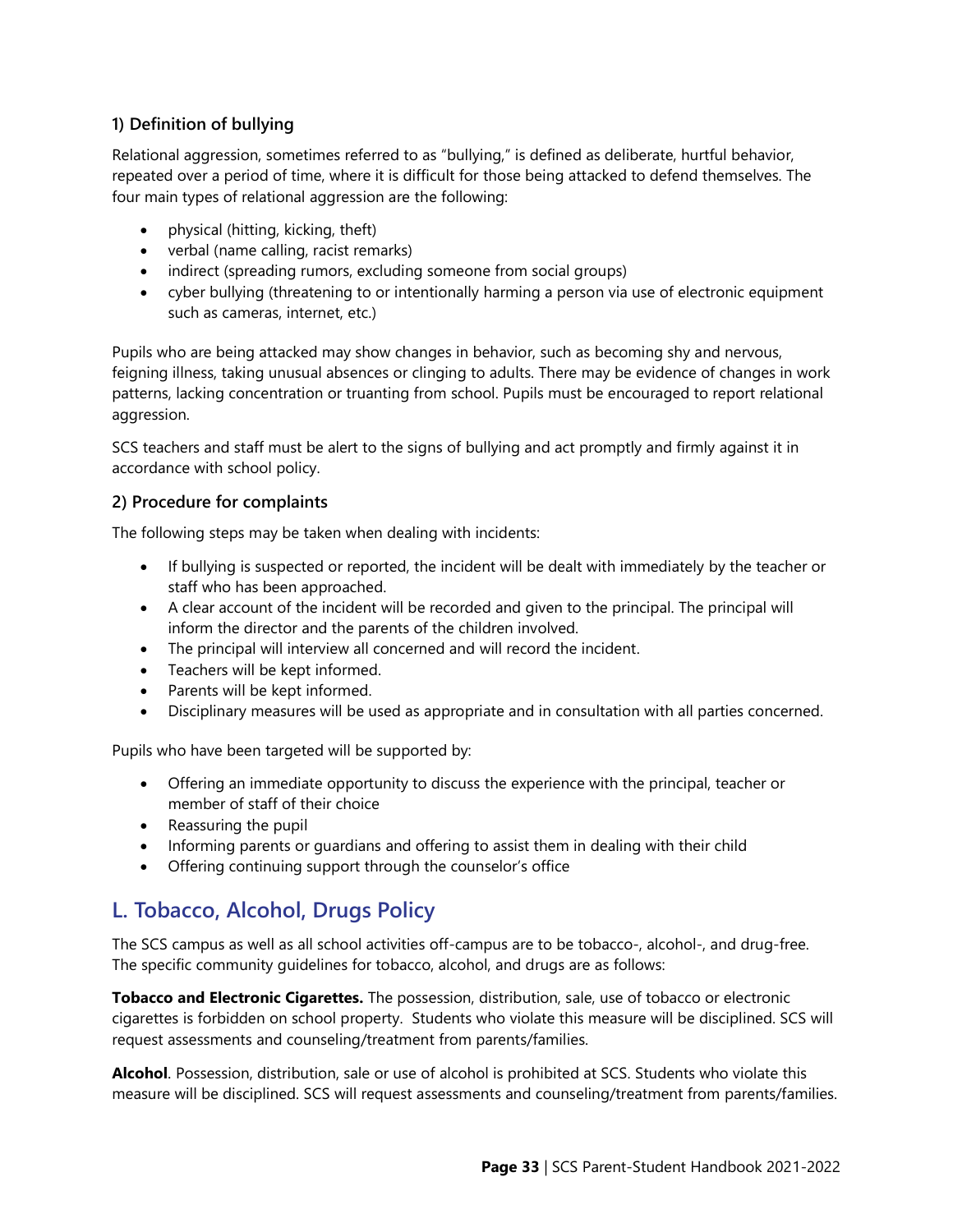Students with repeated violations or who are involved in providing alcohol for others may be denied enrollment.

**Drugs**. Possession, distribution, sale or use of drugs is prohibited at SCS. Students who violate this measure, disciplinary action will be applied to them and reported to the appropriate authorities. SCS will request assessments and counseling/treatment from parents/families.

**Lethal weapons**. Possession, distribution, sale or use of lethal weapons (or toys that look like lethal weapons) or ammunition is prohibited at SCS. Violation of this policy will result in disciplinary actions.

SCS reserves the right to deny enrollment the student for the next school year.

## <span id="page-39-0"></span>**M. Dominican law regarding discipline in private schools**

The discipline policy of SCS is established and implemented in accordance with the rules of coexistence of the Dominican Educational System that regulates private educational institutions and the Code of Children and Adolescents - Law 136-03.

## <span id="page-39-1"></span>**N. Grievance and appeals process**

This conflict resolution or grievance procedure is intended to provide recourse for members of the SCS community (students, parents, employees) who believe that they have experienced unjust or unfair treatment from a superior. It ensures that there is a clear, biblically-based process for seeking a remedy for a perceived wrong.

Guidelines for the grievance process:

- 1. The goal of the process is not only resolution of the concern presented in the grievance, but also reconciliation between the individuals involved.
- 2. Effort should be made to resolve the concern at the lowest level of authority and not bypass a level of authority.
- 3. Due to the relational nature of conflict resolution and reconciliation, in-person meetings should be held at each step, both to hear the concerns and perspectives of the parties involved and for the authority to explain personally the decision made with regard to the grievance. Providing written documentation does not replace the need for in-person communications.
- 4. Individuals may choose to have a person present in the meetings for support. Students may have their parent or guardian represent them in all steps. Employees may have a member of the counseling team or human resources office present with them in all steps.
- 5. The time limits of five days for responses may be extended by mutual consent.
- 6. Individuals with outstanding conflicts should refrain from discussing the situation with parties not directly involved in the conflict in keeping with the biblical principles of maintaining unity and seeking to protect the name of others.
- 7. There will be no financial, professional, or personal retaliation for individuals for following these steps.

**Step 1.** Every effort should be made to first resolve differences directly with the person involved following Christian principles of honesty, humility, love, and forgiveness. As much as possible, the goal is to follow the principles set forth by Jesus in Matthew 18:15-20 of going directly to a brother who has sinned against you. If satisfactory resolution and cannot be reached, the party who believes that they have been wronged, hereafter referred to as the complainant, should proceed to Step 2.

**Step 2.** The complainant must, in writing, state the concern, why it is believed to be a wrong, and the remedy being sought. SCS employees should complete the grievance reporting form that is posted in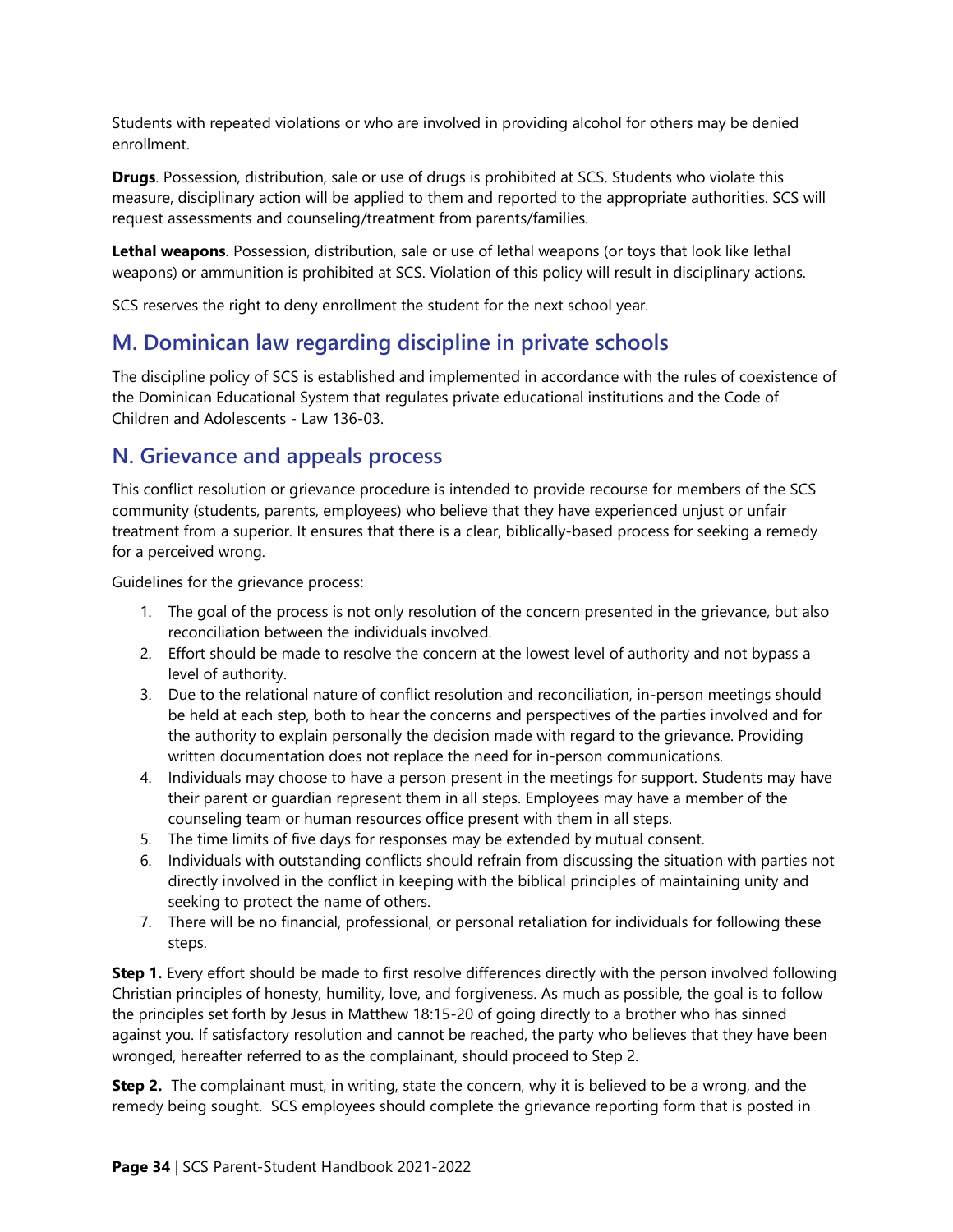SharePoint. This written concern must be presented to the immediate supervisor who will have five calendar days to write a response and present it to the complainant. A copy of both will be forwarded to the next person in the line of authority. (Example – A student feels a teacher made a wrong decision – he/she, the complainant, will submit his/her concern in writing to the teacher. The teacher has five calendar days to respond in writing and will forward a copy of both the concern and the response to the principal. If satisfactory resolution is not reached, proceed to Step 3.)

**Step 3.** If the concern is not resolved, the complainant may continue to present his/her concern to the next level of authority as specified in step 2 allowing five calendar days for a response. (Example – The student can present his/her case to the principal who will have five days to respond with copies sent to the director.)

**Step 4.** After the individual at the next level of authority has responded, the complainant may take his/her concern to the director, who will have five calendar days to respond in writing.

**Step 5.** If unable to resolve the concern at the level of the director, the complainant may ultimately approach the board of directors via the president of the board. The board's decision will be final.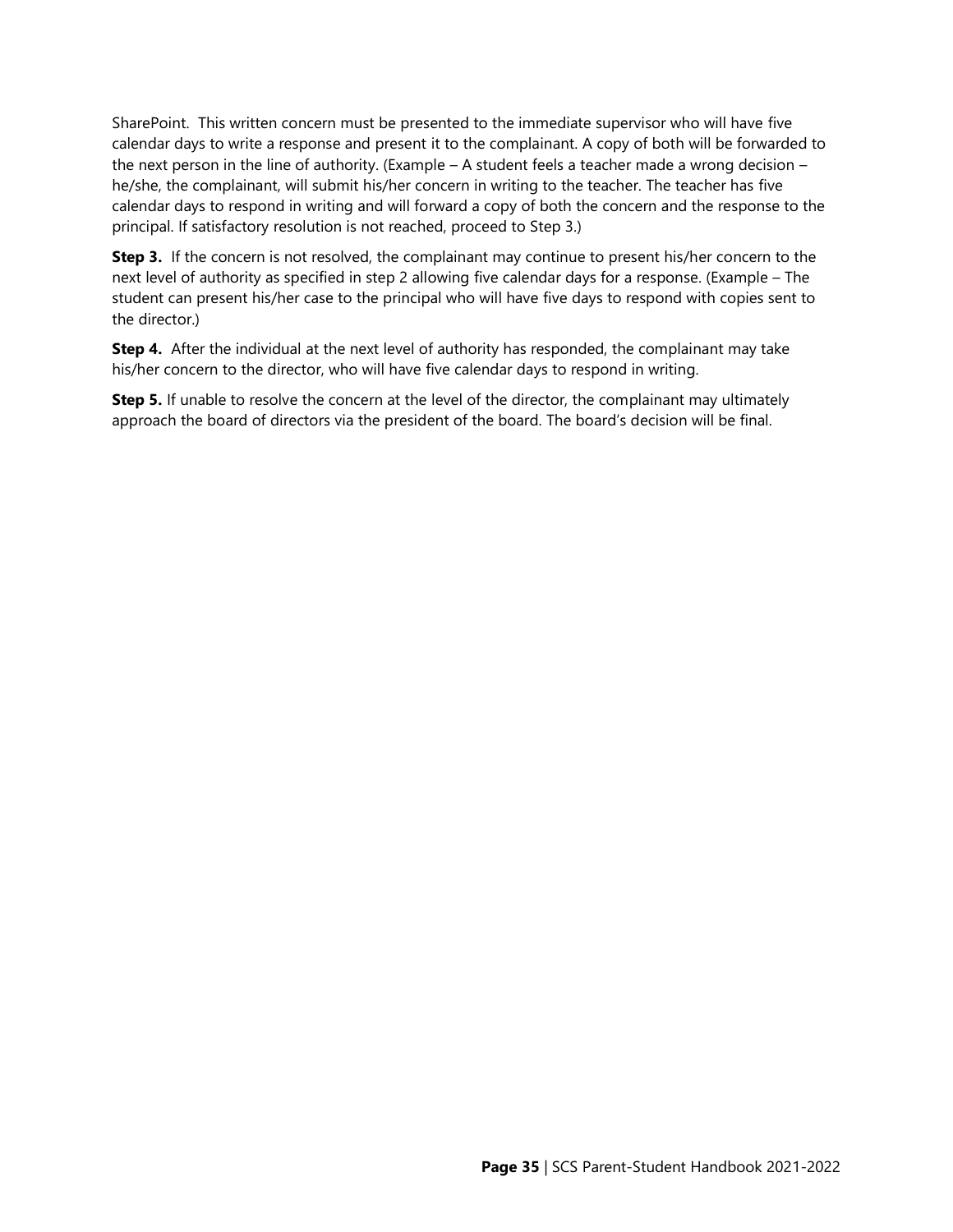## <span id="page-41-0"></span>**Section VII: General School Procedures**

## <span id="page-41-1"></span>**A. Field trips**

All grade levels take field trips for academic reasons which are directly related to curriculum. Field trips are an integral part of the curriculum and the child's learning experience. However, parents must approve their child's participation in such trips by returning a signed parent permission form. Students who do not return the signed parent permission form will not be allowed to participate in field trips (phone calls will not be accepted in place of the signed form). On the secondary level, alternative assignments may be given by the teacher to make up for the learning that is missed when a student does not attend a class field trip. Typically, field trip expenses are covered by the school with the exception of lunch or snack, if needed. Some longer trips (usually for high school classes) require additional fees for tours, overnight accommodations, etc. Teachers, with possible help from parents, chaperon all field trips.

## <span id="page-41-2"></span>**B. Illness and emergency treatment**

1) Allergies: In case the child or adolescent is allergic to any type of food or medication, the parent or guardian must notify the school at the beginning of the school year. If the allergy develops or is discovered after the beginning of the school year, the parent or guardian must communicate it in writing to the school. Otherwise, the school has no responsibility for consequences that may arise as a result of neglecting to do so;

2) Illness: It is not allowed to bring to the school children or adolescents who have a fever of 100 degrees or more, tonsillitis, conjunctivitis (pink eye), diarrhea, currently vomiting or vomiting during the night before, amoebas, constant cough, lice, skin rashes or any other type of contagious disease.

In case of illness or injury, SCS will notify the parent or guardian. It is the responsibility of the parent to transport his/her child from school and provide him/her with the necessary medical treatment. The school does not treat serious injuries or illnesses. Medical care is only provided for first aid.

In case of severity requiring rapid medical attention, the school will transport the student to a nearest clinic or hospital according to the situation, in order to protect the physical well-being of the child. Parents will be responsible for medical expenses incurred in such emergency treatment or care.

The school's accident insurance can be used in accordance with the policy and limitations of the insurance company.

## <span id="page-41-3"></span>**C. Insurance**

SCS provides accident insurance in the event of injury to students at school. When an injury occurs which requires treatment by a doctor and/or clinic, the parent must pay and submit receipts to SCS for processing with/through the insurance company. The insurance company will then issue a check to SCS and SCS will then reimburse the parent the amount received from the insurance company.

Injuries occurring as a result of school-provided bus transportation to and from school, and up to one hour prior to school and one hour after school dismissal, will be covered in the same manner as described in the previous paragraph.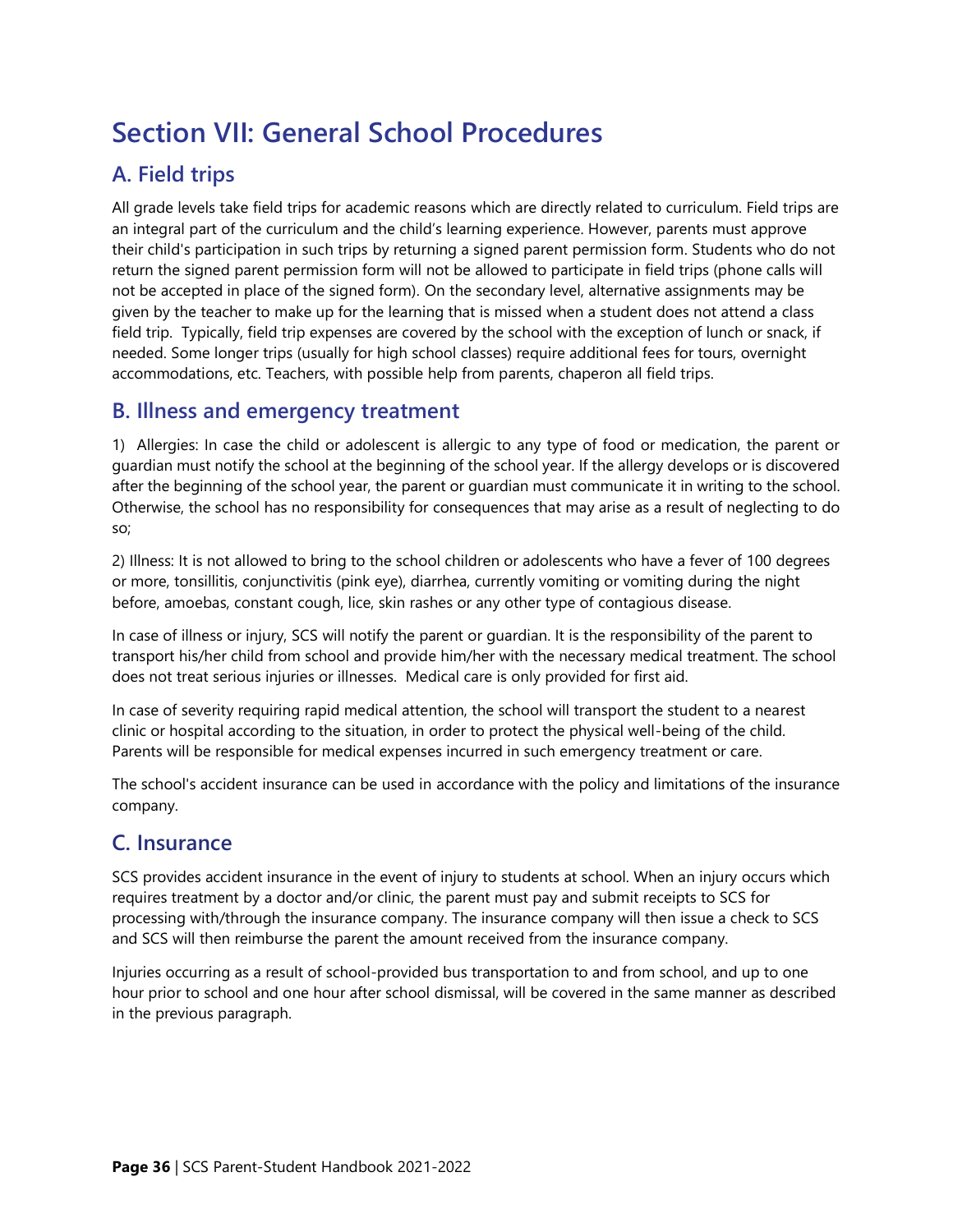## <span id="page-42-0"></span>**D. Library**

It is the stated aim of the library to develop and nurture literacy; to support the needs of the curriculum; to develop skills of inquiry, curiosity, creative thinking, communication, and collaborative problem solving; and to teach the use of resources to develop life-long learning skills.

The SCS library encourages literacy by allowing students and their families to borrow, or check-out, books for use off-campus. The SCS collection offers books at all levels (Pre-K through adults): fiction (stories, picture books, novels) and non-fiction (informational, historical, biographies) primarily in English and Spanish as well as a few titles in other languages.

The library is open Monday through Friday during school hours and for a short period of time after school. All students must have a pass from a teacher to use the library outside of assigned class time.

Students are expected to abide by the following guidelines:

- Students in  $1^{st}$   $6^{th}$  grades may have one book checked out (borrowed) at a time. Secondary students may have two books checked out (borrowed) at a time.
- Books are checked out (borrowed) for two weeks but may be returned earlier.
- No reference books may be checked out of the library.
- Lost or damaged materials are the responsibility of the person who checked the materials out.
- Value of lost or damaged materials is determined by current replacement cost.
- All materials must be returned to the library two weeks before the end of the school year.
- The librarian may impose other conditions or alter those mentioned above if deemed necessary.

## <span id="page-42-1"></span>**E. Textbooks**

All textbooks are provided by Santiago Christian School on a loan basis and remain the property of Santiago Christian School.

All textbooks must be covered with non-adhesive protective covers. Students who have uncovered textbooks after the first week in class will be assessed a penalty for each uncovered book.

Damage fines will be assessed at book check-in time for damage beyond normal wear. The parents will pay replacement costs for lost or severely damaged books.

## <span id="page-42-2"></span>**F. Lockers and personal property**

Each junior high school and high school student is assigned a locker at the beginning of the school year. Students are responsible for supplying a lock and keeping their lockers locked. Lockers and personal belongings can be inspected at any time by SCS authorities. The school is not responsible for any loss, damage or theft of any personal property.

## <span id="page-42-3"></span>**G. Releasing school information policy**

For the purpose of providing accurate information and to protect the privacy of SCS parents and students, no student information will be made available to any third party without the authorization of the school's registrar.

## <span id="page-42-4"></span>**H. Transcript**

Current and former students may request official or unofficial transcripts by completing a transcript request form (located on the SCS website). For students who are minors, requests must be signed by a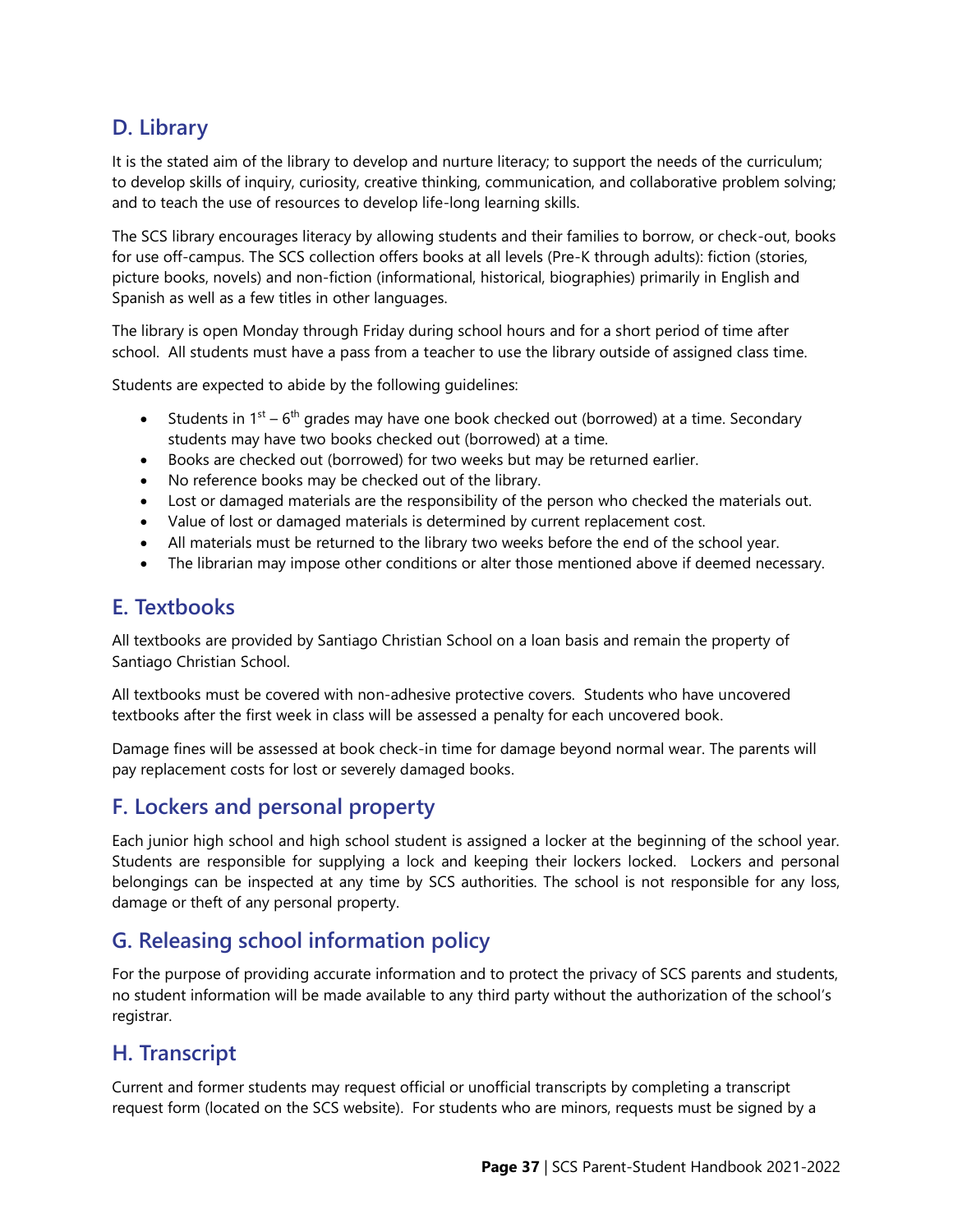parent or guardian. Upon a student's graduation or transfer, one copy of a student transcript will be provided at no charge. Additional copies of permanent records will be provided at a minimal charge, within a turnaround time of no more than three weeks.

## <span id="page-43-0"></span>**I. Early Dismissal**

A student who needs to leave school before dismissal time must bring a note from their parent or guardian at the beginning of the school day. The note should include: 1) the reason why the student is leaving early, 2) the time they will leave school, 3) the person authorized to pick him up, and/or 4) the type of transportation the student will use to leave the campus. To complete the process the authorized person will have to register the student's departure in reception. An underage individual (minor) is not recognized as an "authorized person" for early dismissals.

## <span id="page-43-1"></span>**J. Parents and visitors at school**

All visitors must have a scheduled appointment or receive approval from administration to enter. Parents are welcomed, and even encouraged, to visit their child's classroom. However, for the safety of all children, all parents and visitors must first sign in with the school receptionist and receive a Visitor's Pass. Anyone not doing so will be asked to go to the office. Even in the case of an emergency, parents need to check in with the receptionist.

Students planning to have friends visit their classroom must complete a Visitor Request Form with their principal at least 24 hours in advance.

## <span id="page-43-2"></span>**K. Dismissal**

Dismissal is an important time of day in which many students must be moved from their classrooms to their vehicles as quickly and safely as possible. Parents are provided with directions for dismissal each year and are required to follow these directions and cooperate with the instructions of SCS staff members or security guards who assist in the dismissal process.

## <span id="page-43-3"></span>**L. Withdrawal from school**

#### **1. During the school year**

When a student withdraws from school before the end of the school term, the parent or guardian must notify the principal in writing as early as possible, preferably two weeks or more before the withdrawal date. Without this notice the absences will be counted as unexcused. The teachers must be notified at the same time to be sure the student has turned in all required work.

#### **2. General guidelines**

To receive credit for that portion of the school year that the student has been in attendance, the following conditions must be met.

- All required work must be completed through the last attendance day. Those withdrawing early at the end of the school year must complete the full year's work to be given credit for the school year. Students who fail to complete their final tests in each subject will have their grades reduced by two letter grades.
- Those students withdrawing to attend another school must have an attendance record of 80% minimum up to their last day at SCS. Those withdrawing early but close to the end of the school year must have been in attendance at least 80% of the required attendance days for the entire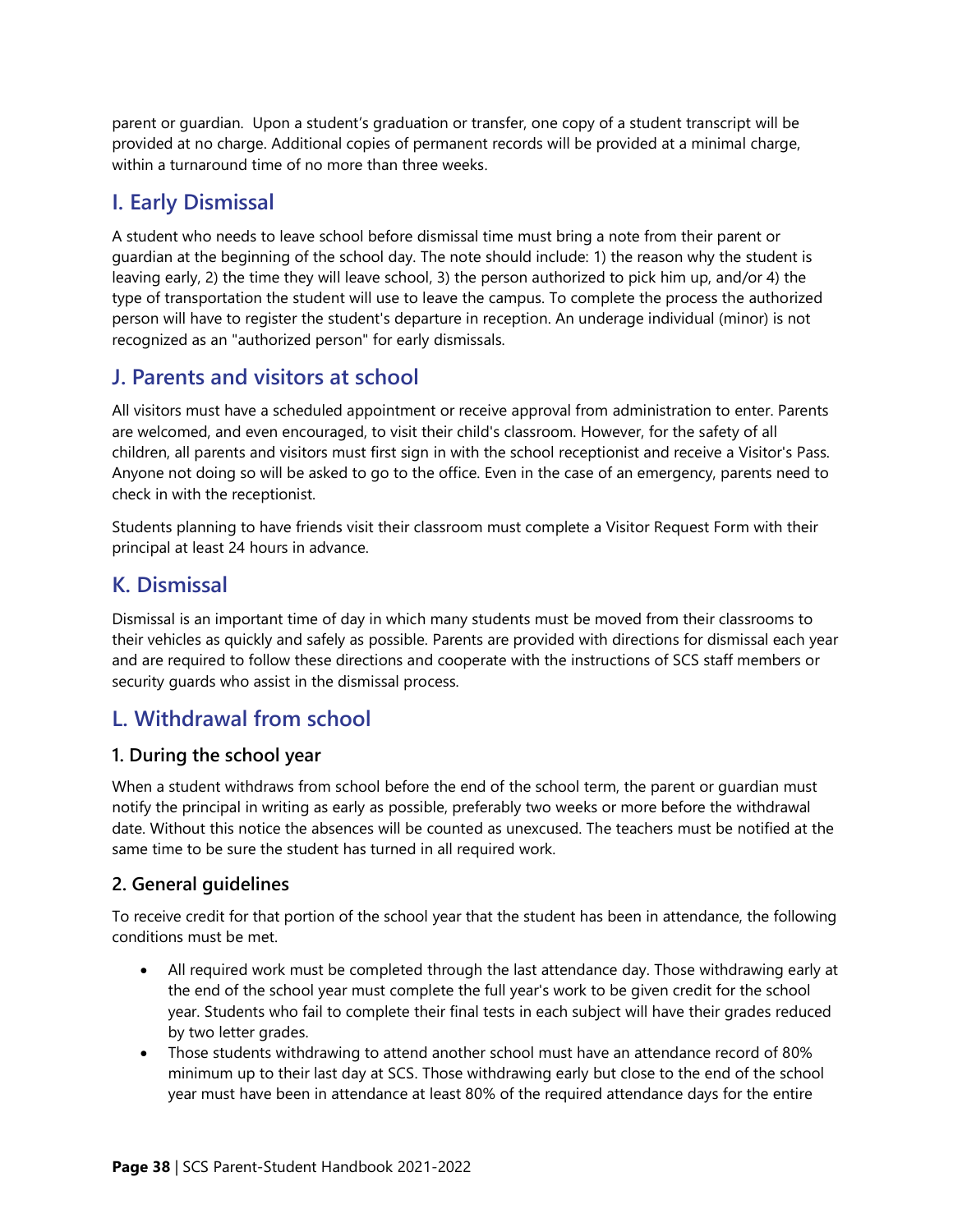school year or credit will not be granted. Absent days resulting from such a withdrawal will be counted as unexcused.

- All classroom and library books must be returned to the school by the withdrawal date.
- No diplomas will be awarded before the normally scheduled graduation date.
- The parent or quardian must be responsible for the actual withdrawal of the student and must complete and sign a Request for Withdrawal form in the school office. The checklist on this form must be completed.
- Fees, fines, and other financial obligations must be paid prior to final approval of the withdrawal process. NOTE: A legalized payment plan must be finalized with the business administrator for any outstanding fees or charges prior to release of school records.
- Tuition is refundable according to our school policy. See the current General Fee Schedule & Registration Policies brochure for current refund policy.
- Once a student has been withdrawn from SCS, the school cannot quarantee re-admission during the current or subsequent school years. The student would need to apply for re-admission.

Parents who have withdrawn students without completing payment of all fees due and who later seek to register the student will need to first pay any fees due from the previous attendance period before any consideration for admission will be given.

## <span id="page-44-0"></span>**M. English language**

Students respect others by communicating in a common language which is understood by all. At Santiago Christian School, the primary language of the classroom and conversations on campus is English (with the exception of Spanish and French classes). In general, speaking in English throughout the school day helps to foster an atmosphere of trust and reduce the level of exclusion non-Spanish-speakers experience, while also improving the English-language ability of native Spanish speakers and preparing them for successful business and academic careers. However, students may seek clarification in their native language when needed. Students should follow their teachers' expectations and instructions for the language to be used in class or other school activities.

## <span id="page-44-1"></span>**N. Respectful speech**

In English, the respectful form of address for teachers is "Mr./Miss/Mrs." followed by the last name (e.g., "Ms. Smith"). Students should address faculty and office/maintenance/other staff in this manner. If the last name is not known, the forms "Sir" or "Ma'am" may be used instead. Students show respect for their peers by addressing them using the names their peers prefer and refraining from calling each other by unkind or derogatory terms.

Cursing, swearing, or using language that is sexual or base also creates a disrespectful atmosphere in which people do not care for their neighbors enough to use pleasant language. For this reason, such language is not acceptable in the SCS community.

## <span id="page-44-2"></span>**O. Unsafe or illegal activities**

Behaviors which are illegal or unsafe are never permitted on campus. Any behavior which violates the law will be addressed in consultation with any appropriate law enforcement personnel. Any behavior which threatens someone's safety will be grounds for potential suspension or denial of enrollment. Smoking (tobacco or electronic cigarettes), fighting, gambling, alcoholic beverages, and the use of narcotics and tobacco are not permitted on campus or at school functions.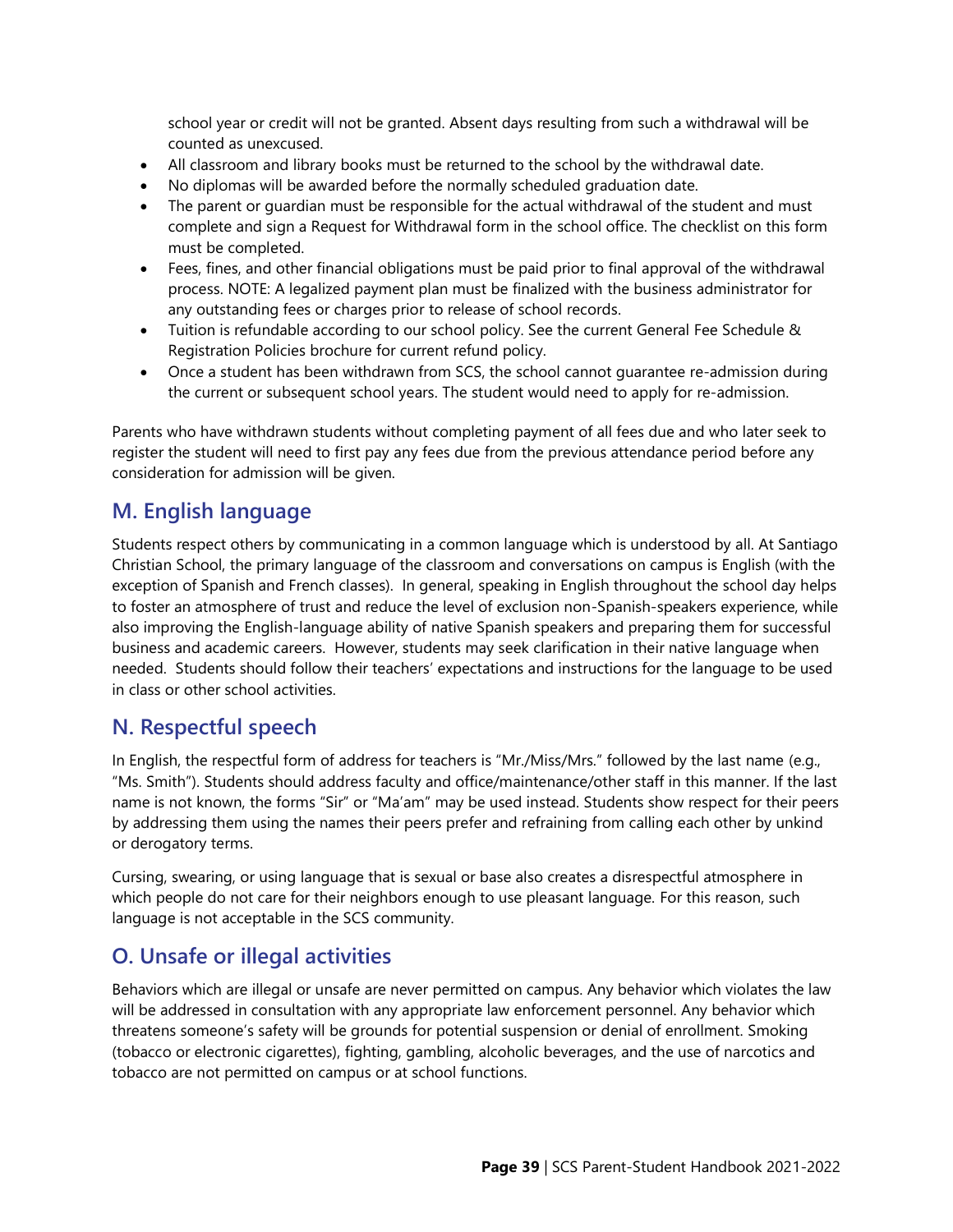For their own safety, students are never permitted to leave campus during school hours without the principal's permission.

For their own safety, children at play are to remain in their designated play areas and in sight of their teacher at all times.

Lockers, personal items, and electronic devices are subject to inspection by school authorities at any time.

## <span id="page-45-0"></span>**P. Alcohol possession and consumption**

Under Article 33 of the Code of Children and Adolescents, it is strictly forbidden for our students to possess and/or use alcoholic beverages, cigarettes and narcotic drugs in the school or in activities organized by the SCS, such as excursions, parties, and meetings. Violation of this rule will entail sanctions and/or legal implications.

## <span id="page-45-1"></span>**Q. Use of technology**

#### **1. Proper use of technological devices**

Santiago Christian School's information technology resources, including email and internet access, are provided for educational and administrative purposes. Violations of this policy will be handled in accordance with the school's disciplinary policy and the legal support as the case may be.

Members of the SCS community must…

- 1. Respect and protect the privacy of others.
	- Use only those accounts assigned to them (if any).
	- Not view, use, or copy passwords, data, or files to which they are not authorized.
	- Not distribute private information about others or themselves.
	- Logout at the end of each computer session.
- 2. Respect and protect the integrity, availability, and security of all electronic resources.
	- Not use any technology to circumvent school firewalls.
	- Report security risks or violations to a teacher or network administrator.
	- Not destroy, damage or modify data that does not belong to them, without clear permission of the owner.
	- Conserve, protect, and share technological resources with other members of the community.
	- Use school computers and Internet during school hours for school-related purposes only.
	- Install or download software, if also in conformity with laws and licenses, and under the supervision of a teacher.
- 3. Respect and protect the intellectual property of others.
	- Not infringe copyrights (e.g., making illegal copies of music, games, or movies).
	- Not plagiarize.
- 4. Respect and practice the principles of community.
	- Communicate only in ways that are kind and respectful.
	- Report threatening or discomforting materials to a teacher or administrator.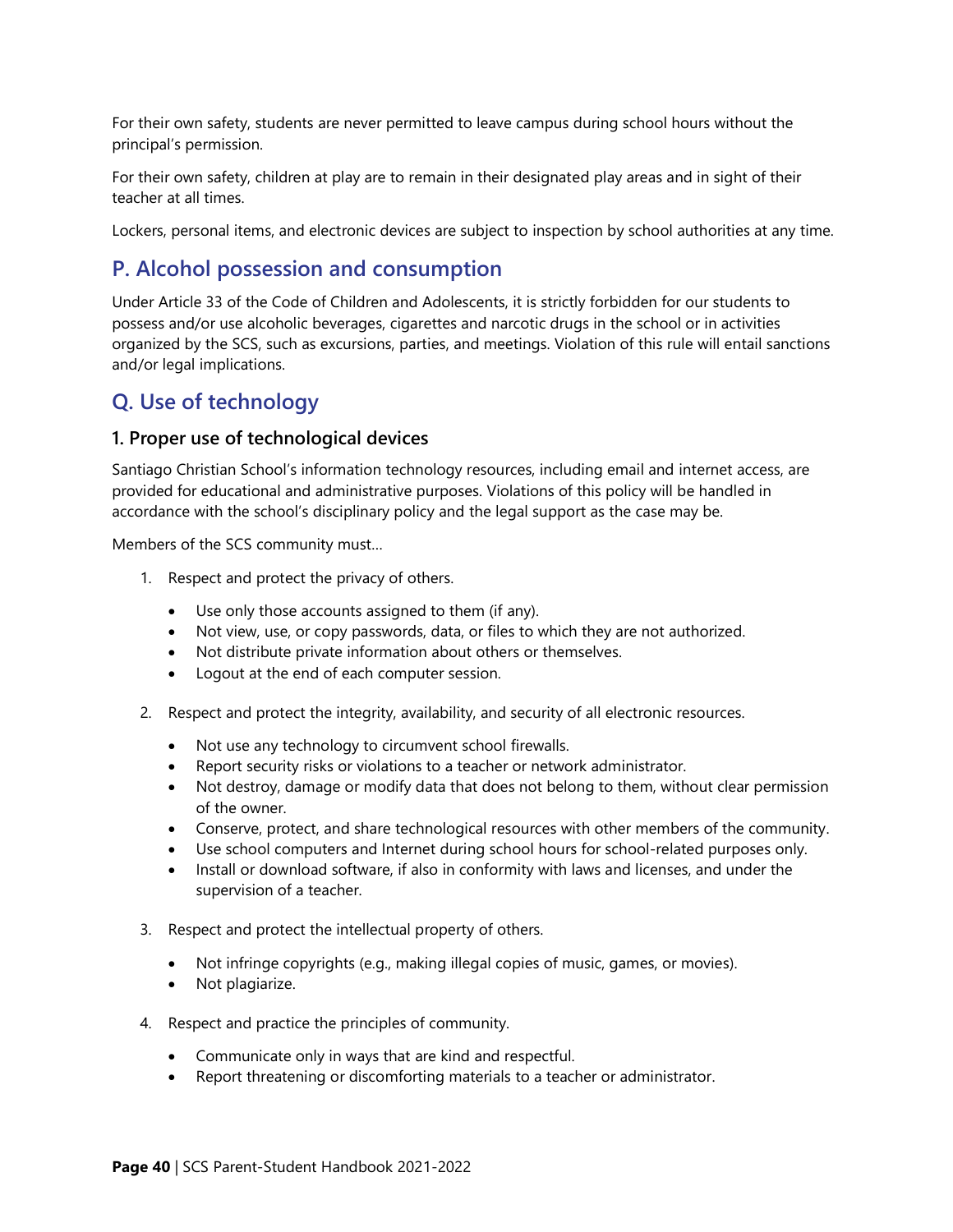- Not intentionally access, transmit, copy, or create material that violates the school's code of conduct (such as messages that are pornographic, threatening, rude, discriminatory, or meant to harass).
- Not intentionally access, transmit, copy, or create material that is illegal (such as obscenity, stolen materials, or illegal copies of copyrighted works).
- Not buy, sell, advertise, or otherwise conduct business, unless approved as a school project.

*Monitoring.* School and network administrators and other authorized employees monitor the use of information technology resources, including internet browsing logs, to help ensure that uses are secure and in conformance with this policy. Administrators reserve the right to examine, use, and disclose any data found on the school's information networks in order to further the health, safety, discipline, or security of any student or employee, or to protect property. They may also use this information in disciplinary actions and will furnish evidence of crime to law enforcement.

*Intellectual property.* Content stored in school-managed computer systems is the property of Santiago Christian School.

*Personal devices*. All student/staff-owned devices fall under this policy while being used on SCS campus. SCS assumes no responsibility and cannot be held liable for the condition of a personal device and its safety on campus. Personal devices are not eligible for technical support by SCS staff. Secondary students may not use cell phones during school hours. Devices used solely for video games are not permitted on campus. Electronic devices may be used as directed by a teacher for the following in-class purposes only: (1) note-taking in classes; (2) presentation purposes in a classroom; (3) as an electronic organizer for class work and notes; (4) supervised academic research; (5) electronic books.

Unauthorized personal devices.

Any unauthorized use of personal devices on campus during school hours will be addressed in the following manner:

- First infraction. Device confiscation for the day.
- Second infraction. Device confiscation for two days. A parent/guardian must pick up the device.
- Third infraction. Device confiscation for three days. A parent/guardian must pick up the device.
- Fourth infraction. It is considered a very serious offense; the student and parents must meet with the administration and a penalty will be applied.

Some examples of the items that are considered electronic personal devices include:

- Cell phone. School campus policy: (1) should not be seen, heard, or otherwise used in any way from 8:00am until 3:00pm and (2) must be put away in lockers or backpacks out of reach and out of sight (not in pockets on or under desks).
- Laptops and tablets. School campus policy: teacher-directed use in classes only
- Headphones/earphones (teacher-directed use in classes only, otherwise not allowed on person during school hours): wireless earphones are not permitted at any time during the school day
- Hand-held game consoles: not permitted at all on campus

*Social Networking Sites/Usage*. In order to foster a professional relationship and appearance between the faculty and student population at Santiago Christian School, all SCS faculty and staff members are to refrain from adding current students as "friends", or accepting friend requests, on internet social networking sites such as Facebook, Instagram, Snapchat, and other similar entities. Faculty and staff members who have accepted such requests in the past or currently have SCS students as friends must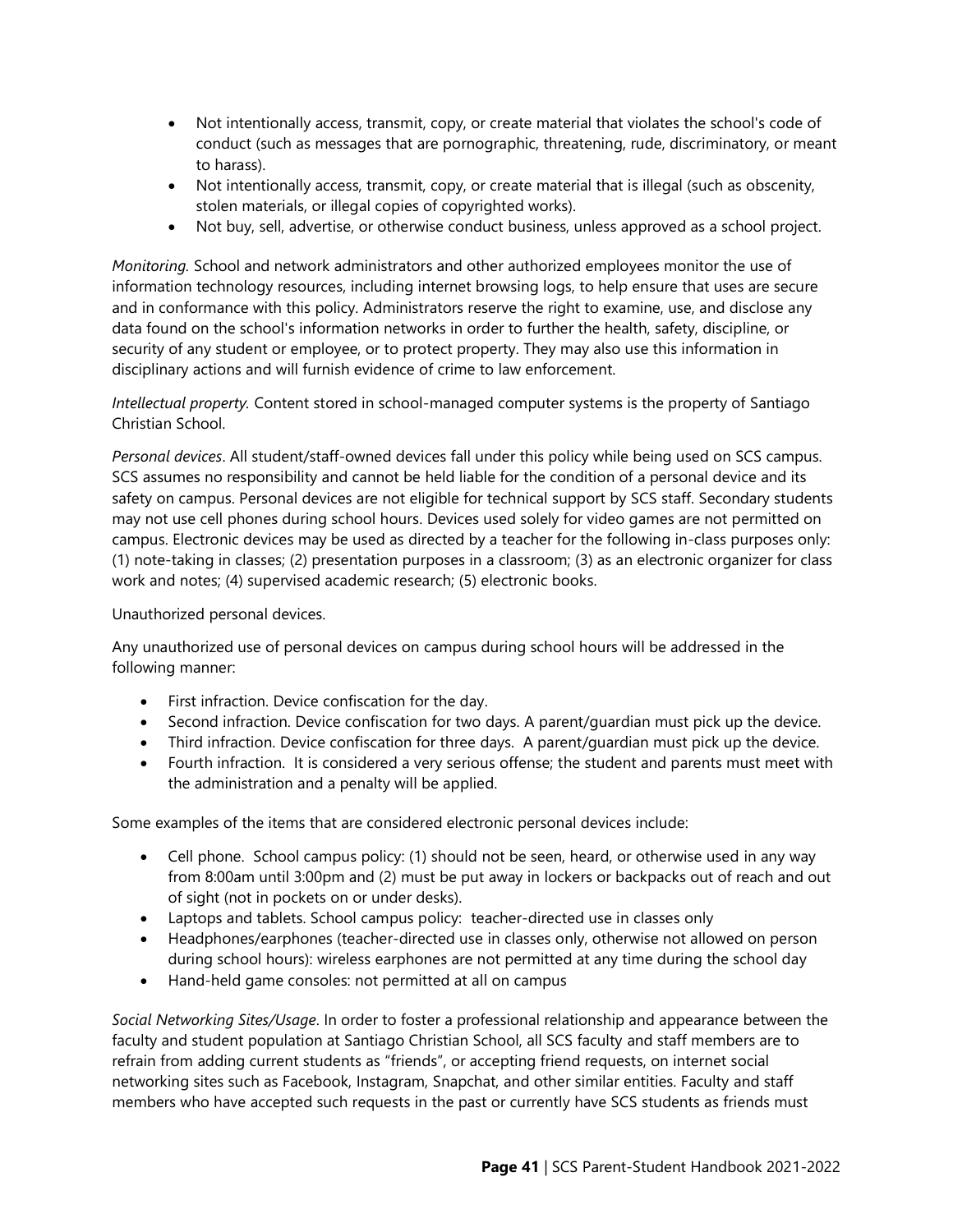remove those individuals from their "friend" list. We ask for collaboration from parents so that students know the policy and do not apply for friend status.

Students must maintain respectful behavior and make proper use of technology and social media, which is defined by the following code of ethics:

- 1. Unauthorized access to computers, networks, computer systems, or school data, classmates, teachers, administrative staff and/or third parties is not allowed.
- 2. Do not place images with sexual content, physical, verbal or emotional aggression, images that violate the moral or ethical standards of the school.
- 3. The placement of videos, information, advertisements, photos or audio on the Web, or other means of communication, in which students, teachers, administrators and/or school staff appear wearing the school uniform, or where the school logo or emblem is visible, is not allowed.
- 4. Upon receiving images that violate the morals and/or policies of the school, the individual should not share or distribute the images, even if they do not know the person.
- 5. Any student wearing the school uniform, appearing in social media and/or making a statement on behalf of the institution without proper authorization, will be considered a minor infraction.
- 6. Do not use images of classmates, teachers, administrators, staff and/or other individuals to make "memes".
- 7. Do not harass, intimidate, threaten or terrorize peers, teachers, staff and/or third parties by sending or posting inappropriate or harmful messages or photos via emails, instant messages, text messages, digital images, "blogs," websites, or any other social network.
- 8. Do not make up or spread rumors through social networks of personal and/or intimate information in order to ridicule or humiliate.
- 9. Do not create fake accounts to damage or affect the reputation of students, faculty or staff. Do not spread/reveal false rumors about a person.

#### **2. Legal framework for the appropriate use of technology**

Law 53-07 on High-Tech Crime and Crime defines High-Tech Crime as conduct that violates legal assets protected by the Constitution, laws, decrees, regulations and system-related information. Electronic, computer, telematics, cyber and telecommunications offences shall be understood as falling within this definition, as well as the Code of Children and Adolescents – Law 136-03 – and the Criminal Code of the Dominican Republic.

## <span id="page-47-0"></span>**R. Pornography**

The possession, sale and/or distribution of pornography on the school campus or in activities related to the school is not permitted.

## <span id="page-47-1"></span>**S. Students driving on campus**

Students who drive to school in their own vehicles must provide the following documents to the academic secretary:

- Copy of driver's license
- Copy of insurance
- Letter from parent/guardian granting permission to student to drive on campus
- Description of vehicle(s) to be driven as well as license plate numbers

Students may park in the parking area near the soccer field only.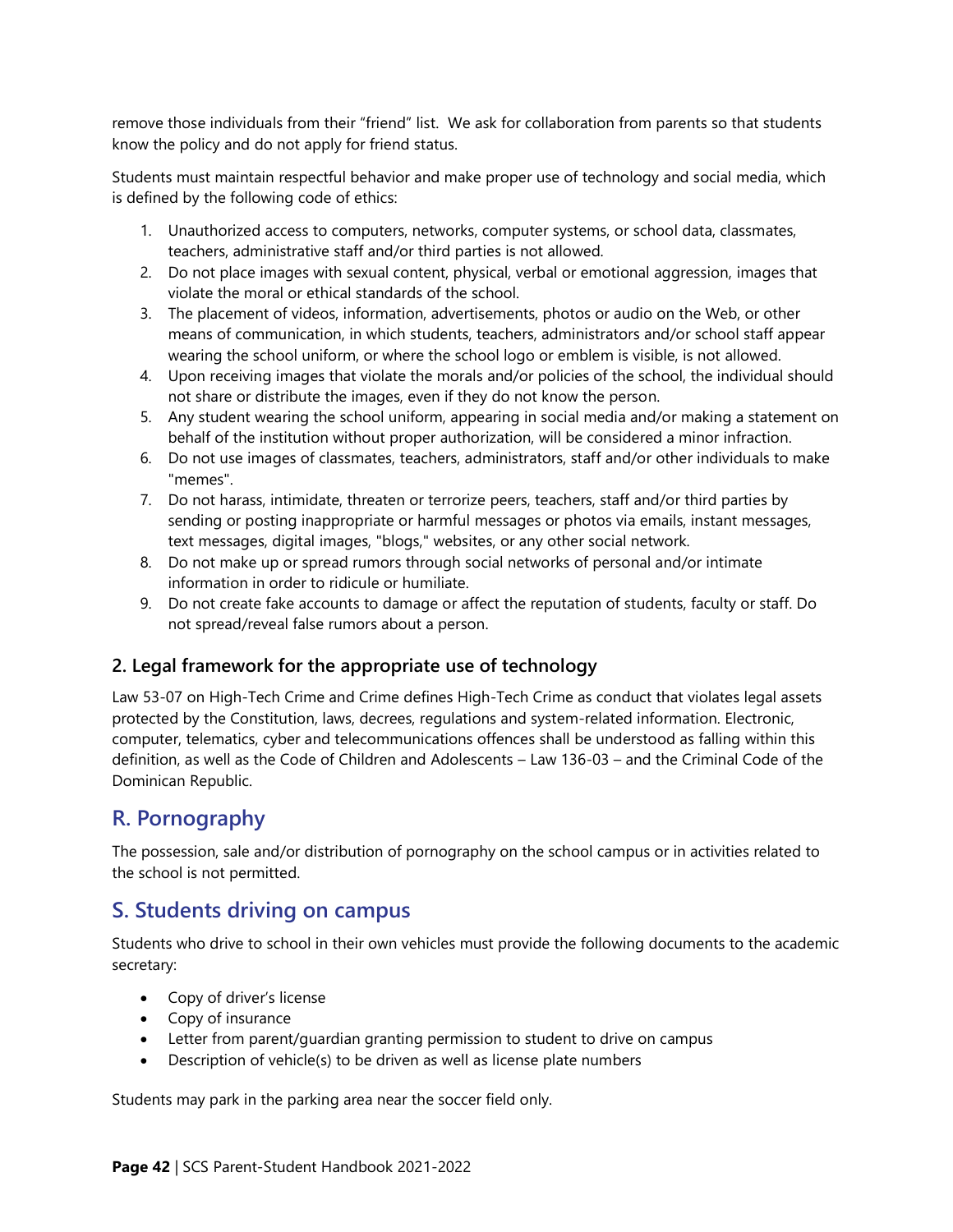Students driving to school will obey all driving rules, in addition to driving responsibly and carefully. Permission to attend the school campus with its own vehicle, i.e. driving is a privilege, not a right and may be revoked at any time if deemed to be non-compliant and/or posing a danger to himself and the school community. This decision is at the discretion of the school director and/or high school principal.

## <span id="page-48-0"></span>**T. Situations outside school jurisdiction**

The Code of Children and Adolescents establishes the concept of criminal justice for the adolescent which seeks to determine both the commission of the infraction and the criminal responsibility of the adolescent, for the violations of the criminal law in force in the Dominican Republic, ensuring compliance with appropriate legal processes.

Those situations that are sanctioned by Dominican legislation called "crimes" or "punishable acts", are outside of the authority of the disciplinary system established for schools, and a are adjudicated by the Criminal Chamber of the Court of Children and Adolescents, which will be responsible for implementing socio-educational measures or corresponding sanctions once the criminal responsibility of the adolescent in the event has been established.

Children under the age of thirteen (13) are responsible for their actions in the civil sphere, in no case are they criminally liable for the act committed. If it is a teenager who has committed the violation, he/she has civil and criminal responsibility.

## <span id="page-48-1"></span>**U. School transportation**

General classroom and campus rules apply to students while on the bus for field trips or other activities. Students are expected to obey bus drivers and monitors and show them the same respect afforded SCS staff.

## <span id="page-48-2"></span>**V. Dress code**

In accordance with the Dominican Republic uniform guidelines, the board of directors has established a dress code that seeks to cultivate an educational environment conducive to learning. Anything that is disrespectful or interruptive of the educational setting of the school will not be allowed. This dress code applies to all students while on campus or on school sponsored field trips.

The administration reserves the right to make the final judgment and decision with respect to appropriate grooming and clothing or dress issues.

#### **1. Grooming**

#### **1) Male students**

- Facial hair is not permitted.
- Earrings are not permitted.
- Hair must be neatly groomed, cut above the ears, eyes, and shirt collar. Hair may not be worn in a ponytail/bun/knot.

#### **2) Female students**

Earrings may be worn but no more than two in each ear and not longer than one inch.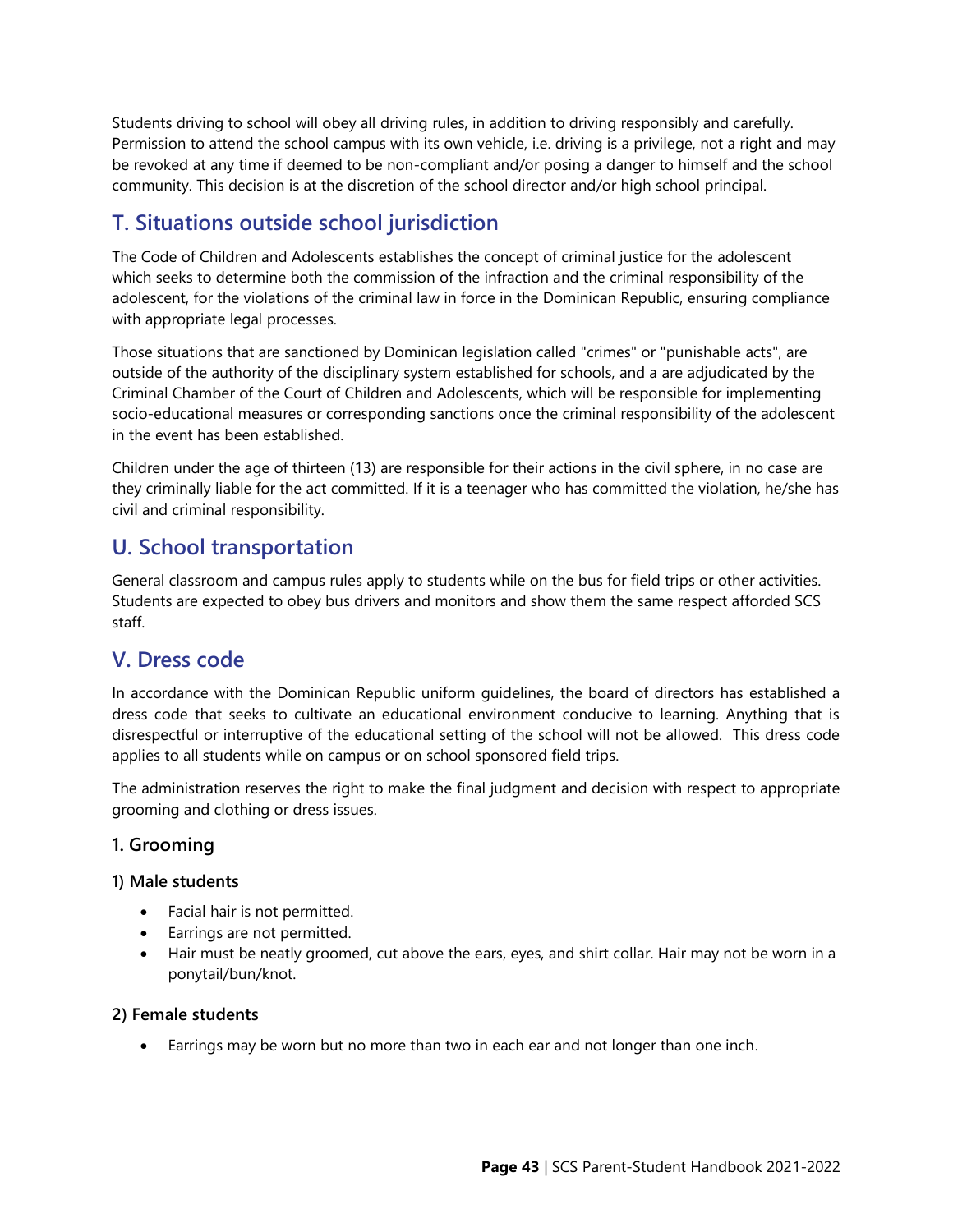#### **3) Both male and female students**

- Hair must be a natural color.
- No visible body piercing except for girls' earrings as described above.
- Visible tattoos are not permitted.

#### **2. Dress and clothing**

Uniforms are available for purchase at the school.

#### **1) General classroom attire**

#### **(1) MALE STUDENTS**

- Male students in grades PK-4 must wear solid khaki-colored long dress-style pants or kneelength/Bermuda shorts.
- Male students in grades 5-12 must wear solid khaki-colored long dress-style pants.
- Elastic waist pull-ups may be worn by preschoolers.
- Pants are not to be worn low.

#### **(2) FEMALE STUDENTS**

- Female students in grades PK-4 must wear solid khaki-colored long dress-style pants, Capri pants, skirts (knee-length or longer), or knee-length/Bermuda shorts.
- Female students in grades 5-12 must wear solid khaki-colored long dress-style pants/Capris.
- Elastic waist pull-ups may be worn by preschoolers.
- All clothing must not be inappropriately tight.

#### **(3) BOTH MALE AND FEMALE STUDENTS**

- Students in grades PK-4 must wear dark blue or light blue polo shirts with the SCS emblem.
- Students in grades 5-12 must wear dark blue polo shirts with the SCS emblem.
- Shirts must be purchased from the school.
- Shirts must be tucked in.
- Shoes must be dress or athletic style, appropriate and closed. Therefore, house shoes, flip-flops, Crocs, and beach shoes are inappropriate. Preschoolers may have slip-on or velcro-type shoes.
- Clothing worn to school and to school functions that has pictures, words, written messages, advertisements or other graphic designs must conform to Christian standards. Designs promoting or depicting beer or other alcoholic beverages, tobacco or drugs, and inappropriate themes are not permitted.
- Caps/hats may not be worn during the school day. Exceptions may be made during recess or outdoor P.E. classes for sun protection.
- Uniforms are to be worn on the buses. Special exemptions may be given for field trips.
- Jeans Day guidelines: Students who participate in Jeans Days may wear:
	- $\circ$  Jeans not ripped or torn, no shorts, athletic pants, leggings, or yoga pants/lycra
	- o A modest shirt not off-the-shoulder, spaghetti straps, transparent, open midriff, or with inappropriate messages/images

#### **2) P.E. dress for male and female students**

• Students from Kindergarten-8th grade must wear the designated P.E. T-shirt with the school emblem, athletic shorts or pants, and athletic shoes which they may wear all day long.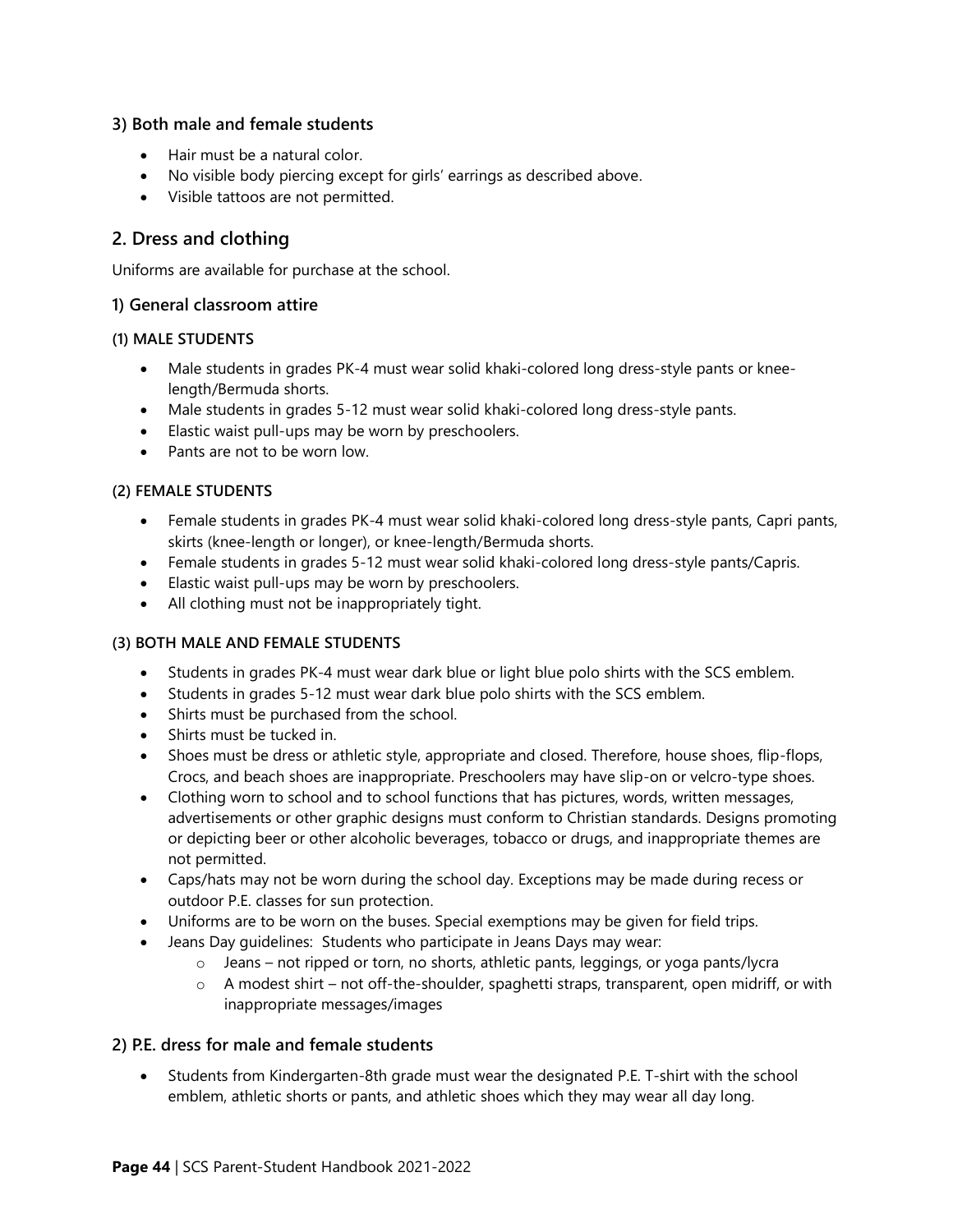- Students from 9th through 12th grade must wear the designated P.E. T-shirt with the school emblem, athletic pants, and athletic shoes during their P.E. course.
- P.E. shirts and pants must be purchased from the school.

#### **3) Public performances**

All students during public performances should dress as follows unless the sponsor of the activity designates other attire.

- Males: Dress pants and shirts
- Females: Appropriate dress or blouse and skirt combination. Blouses must have sleeves.

## <span id="page-50-0"></span>**W. Other campus guidelines**

- Students may not enter the teachers' lounge.
- Boys and girls are not to show physical affection beyond handholding or a quick hug.
- Students are not allowed to sell items on campus at any time unless the sale is for a school activity and is approved by the administration.
- Littering is not a respectful way to treat our colleagues who labor to maintain a clean and comfortable space for learning. Littering is not permitted.
- For safety reasons, students may not bring any skateboards, rip sticks, roller blades, or scooters to campus at any time, including during after-school activities such as open house, family day, etc.

## <span id="page-50-1"></span>**X. Loss of enrollment for the following school year**

Some students may be denied enrollment for the following year for inappropriate behavior, violation of the rules in this Handbook, violation of the laws, excessive absences or low academic achievement.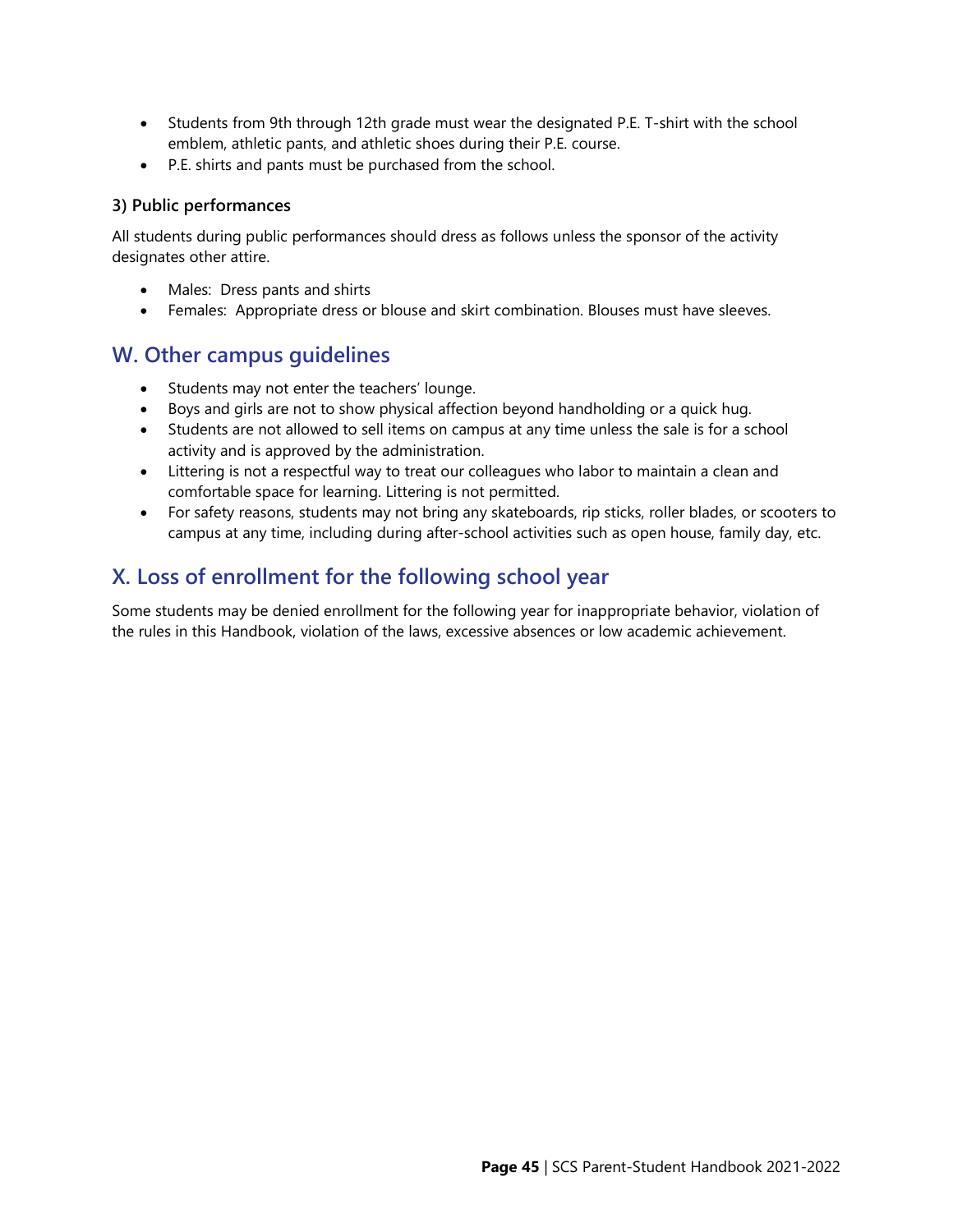## <span id="page-51-0"></span>**Section VIII: Emergency Procedures**

Santiago Christian School has structured procedures in the event of an emergency, including natural disasters. School personnel are trained for these specific emergencies. Likewise, students participate in practice drills in order to be prepared.

## <span id="page-51-1"></span>**A. Notification of school cancellations**

Notifications of school cancellations due to inclement weather or other emergencies will be posted on the school website.

## <span id="page-51-2"></span>**B. The emergency team**

At the core of a school's emergency procedures is the emergency team which is responsible for coordination and communication of an emergency.

The Security Manager leads the emergency team, which is made up of leaders from various departments in the school.

The Emergency Team is also responsible for:

- Interaction with the media (via Director)
- Designating the duties of administration, teachers, and support staff in an emergency
- Ensuring that adequate warning/alarm systems are in place and functioning
- Establishing evacuation procedures and safe havens
- Providing any necessary supplies and equipment for each type of emergency
- Providing direction for student behavior
- Establishing the chain of command and the dissemination of information
- Ensuring the presence of on-campus first aid and CPR-trained individuals
- Providing contingency plans and follow-up with teachers, staff, students, and community
- Shut off utilities as necessary
- Conduct or direct rescue operations
- If designated, communicate with the school community

Modes of communication for this purpose include the following:

- Telephone/Telephone Switchboard
- Driver/messenger
- Receptionist
- Parent Letters/Staff Announcements
- Chapels

Emergency drills with the students are performed on a regular basis. An emergency procedures handbook is updated regularly and is kept in every classroom and office.

## <span id="page-51-3"></span>**C. Responsibilities of parents**

The safety of the students is foremost in the minds of the school administrators and staff in the event of an emergency and will take priority over all other things. It is important that parents and guardians be patient but alert observers until the school has been able to communicate information and directives to them. Calling the school could jam the system and perhaps jeopardize emergency procedures.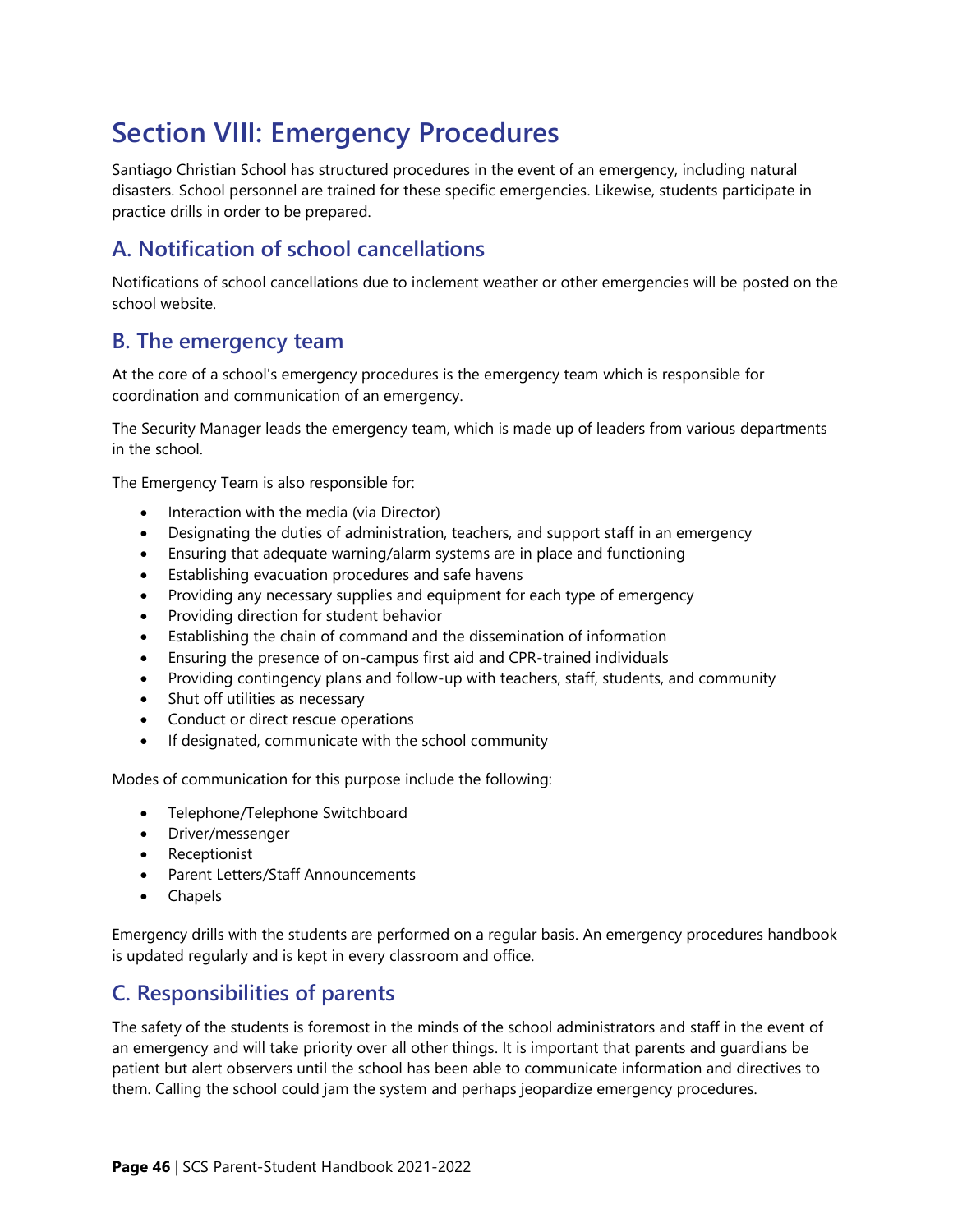When possible, communication to parents/guardians will be made available on the school website.

If a major emergency occurs, the students will remain on campus until their parents come to pick them up. During emergencies, students will only be permitted to leave the school accompanied by a parent or an authorized adult.

In the case of an evacuation, parents should be aware of and abide by the school's procedures, which are outlined below. Parent cooperation in the following directions will ensure the safety of our students.

## <span id="page-52-0"></span>**D. Campus evacuation procedures**

In the case of an emergency warranting campus evacuation the following procedures should be followed.

- All pedestrian gates will be locked.
- Security and traffic control personnel will distribute evacuation procedures and check-out slips to parents and representatives.
- All students will move to respective emergency locations. Evacuation team personnel will move into their respective positions.
- Parent or representative will go to the cafeteria gate to begin the pick-up process.
- The parent or representative will complete a student check-out form and give to a runner.
- The parent or representative will move to the back gate to pick up their child(ren) (near the theater/arts building).
- Runner will pick up students and deliver them to a checker at the back gate (near theater/arts building).
- Students will be checked off a master list and released to their parent or representative.
- Parents or representatives will immediately leave campus once they have their children.

## <span id="page-52-1"></span>**E. Security measures**

For the safety of the students, they will not be allowed to leave campus during the school day without written authorization from their parents and approval by the office. While students are playing, they must remain in the designated play area and in full view of their teacher.

SCS reserves the right not to deliver a student to the person who picks him/her up (including father, mother, guardian or other authorized person) who is drunk or under the influence of any type of substance.

## <span id="page-52-2"></span>**F. Right to protection of one's own image**

SCS suggests that families handle with caution and discretion the use of images of students that could be taken in school activities before placing them on social networks. Remember that all are required by law to respect the right to the protection of the image of minors. Parents should not publish or share photos of other people's children without the parents' express consent.

As an institutional standard in SCS, students, teachers and administrative staff in general are not allowed to use, distribute or "upload" photos and/or videos on their personal social networks (Facebook, Twitter, Whatsapp, Instagram, etc.) of the students in the facilities or activities of the school without prior written authorization from the Administration. Only the school's Advancement office may authorize the publishing of student photos and post/share/distribute photos of students for official school purposes. At registration, parents indicate whether they choose to give the school permission to use photos and/or videos of their children for school purposes.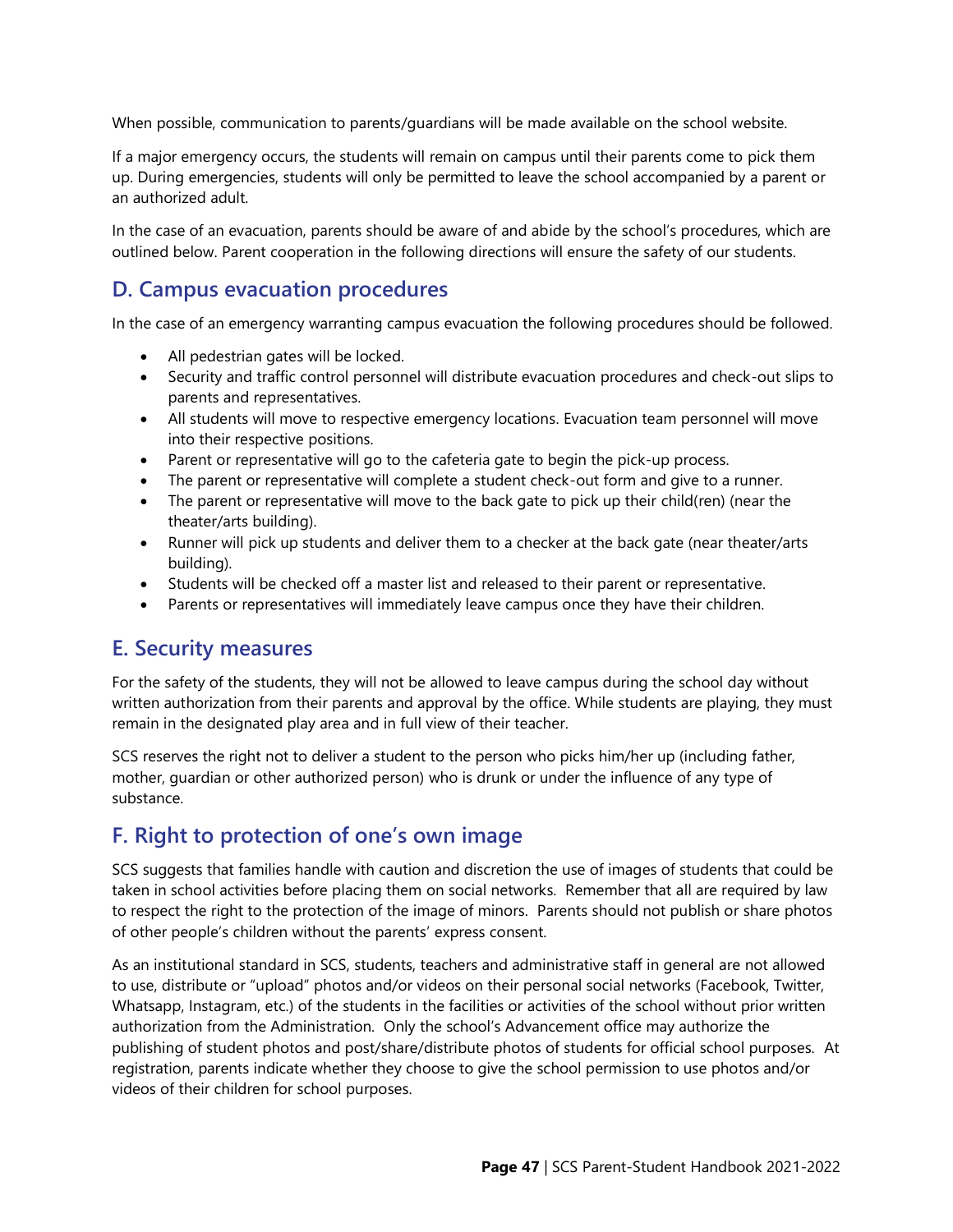As established in Article 26 of the Code of Children and Adolescents: "It is forbidden to have or disseminate, by any means, the image and data of children and adolescents in a way that may affect their physical development, moral, psychological and intellectual, his honor and reputation, or that constitute arbitrary or illegal interference in his private life and family privacy or that may stigmatize his conduct or behavior." Paragraph: "Violation of the prohibitions indicated in the preceding articles shall be sanctioned in the manner provided by article 411 of this Code."

## <span id="page-53-0"></span>**G. Confidential information**

According to what is established in article 18 of the Code of Children and Adolescents: "All children and adolescents have the right to honor, reputation and self-image, to private life and personal intimacy and family life. These rights cannot be subject to arbitrary or illegal interference by the State, natural or legal persons ". Therefore, fathers, mothers, or legal guardians are the only persons recognized by SCS to deal with any matter or receive information (academic, emotional, behavioral, etc.) related to the student.

## <span id="page-53-1"></span>**H. Birthdays and other special occasions**

For pre-school through kindergarten, parents are allowed to bring birthday cakes and juice refreshments (no soda) to their child's class during school hours upon making specific arrangements with the teacher. Balloons or party items are discouraged although favors are allowed. For 1st through 6th grade, celebrations of birthdays during the day are allowed upon making arrangements with the teacher. Birthday cakes and refreshments should be limited to lunch time in the cafeteria or ranchitos. Drinks should be limited to juice only (no soda). Secondary students should not attend ECE and Elementary birthday parties.

Upon occasion, students may wish to distribute invitations to birthday parties or other celebrations while on campus. So as to prevent possible exclusion and hurt feelings, this may only happen if an entire class is being invited. Invitations to a select group of students may not be distributed on the school campus. (For example, it is not allowed to invite an entire class and some individuals from a different class.)

## <span id="page-53-2"></span>**I. Authorizations**

The father, mother or guardian will be consulted regarding the participation of their son and/or daughter in the activities carried out by SCS outside the school grounds, and the father, mother or guardian must give signed written authorization or authorization through via a validated email address. Important: a) It is required that the father, mother or guardian use the same signature as on their identity documents, b) Parents who do not want their children to participate in the field trip must notify the academic secretary one (1) week by in advance, c) If the minor is not authorized to participate, he/she must remain at home that day (unless otherwise indicated), d) These activities are carried out for training purposes as part of school planning, e) In middle and high school, when a student does not go on a field trip, the teacher may assign extra work as an alternative to replaced the learning that occurs through the trip.

## <span id="page-53-3"></span>**J. Referrals**

If the school detects a need for a student to have a psychological or physical evaluation, a referral will be made based on the provisions of article 32 of the Code of Children and Adolescents: "The directors, legal representatives or directors of educational centers ... have the obligation to: b) communicate to the parents and guardians that the child, adolescent or adolescent requires medical, dental, psychological or any other attention ... "; the father, mother or guardian is responsible for fulfilling this request as soon as possible, to follow up on the recommendations of the specialist, and to deliver a copy of the diagnosis to the Directorate of the SCS.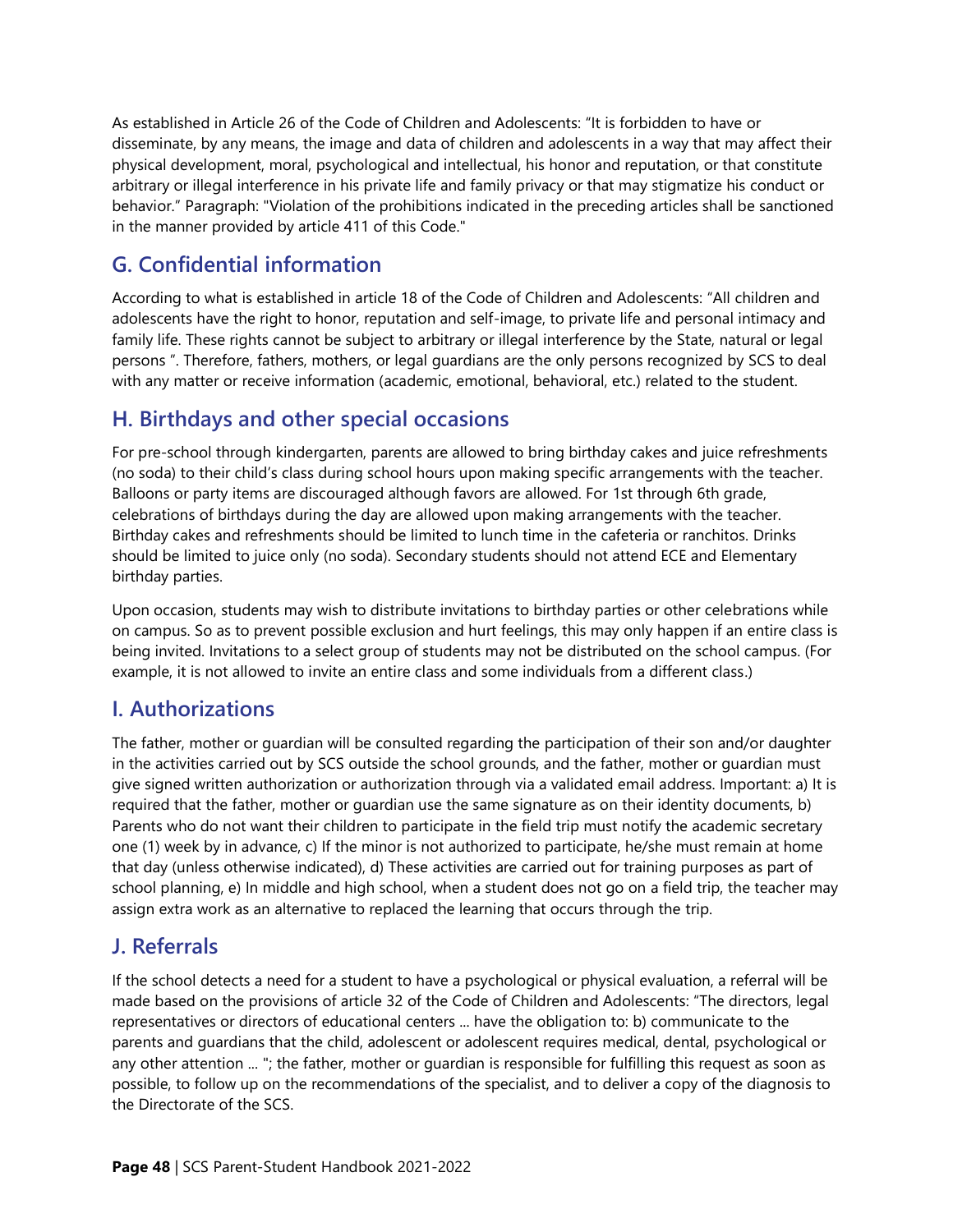At the time of a student being referred the school will present specialist options, the parent must:

- Open a channel of communication between the school and the specialist.
- In the event that the school is not satisfied with the results, it may request additional evaluations.

## <span id="page-54-0"></span>**K. Health office**

The health office is designed to take care of medical emergencies during the school day. It is not meant to replace doctor's visits and does not have the resources to treat students who were already sick at home. If the student is sick, he/she must stay at home.

## <span id="page-54-1"></span>**L. Medication policy**

For student safety, the SCS policy is for all medications to be administered under the supervision of health office personnel. Students should not bring medicines with them to school. This is to protect students from possible misuse of medications, which could have dangerous consequences for their health.

If a student needs to take any medication during the school day, we ask the parent to bring the medication, in the morning, to the health office along with a copy of the prescription and complete the drug registration form.

All medicines arriving at the health office must come in the original packaging with a copy of the prescription. The health office will not administer any medicines brought without a prescription or a complete and signed drug registration form. A copy of the drug registration form can be obtained from the parent page of the SCS website.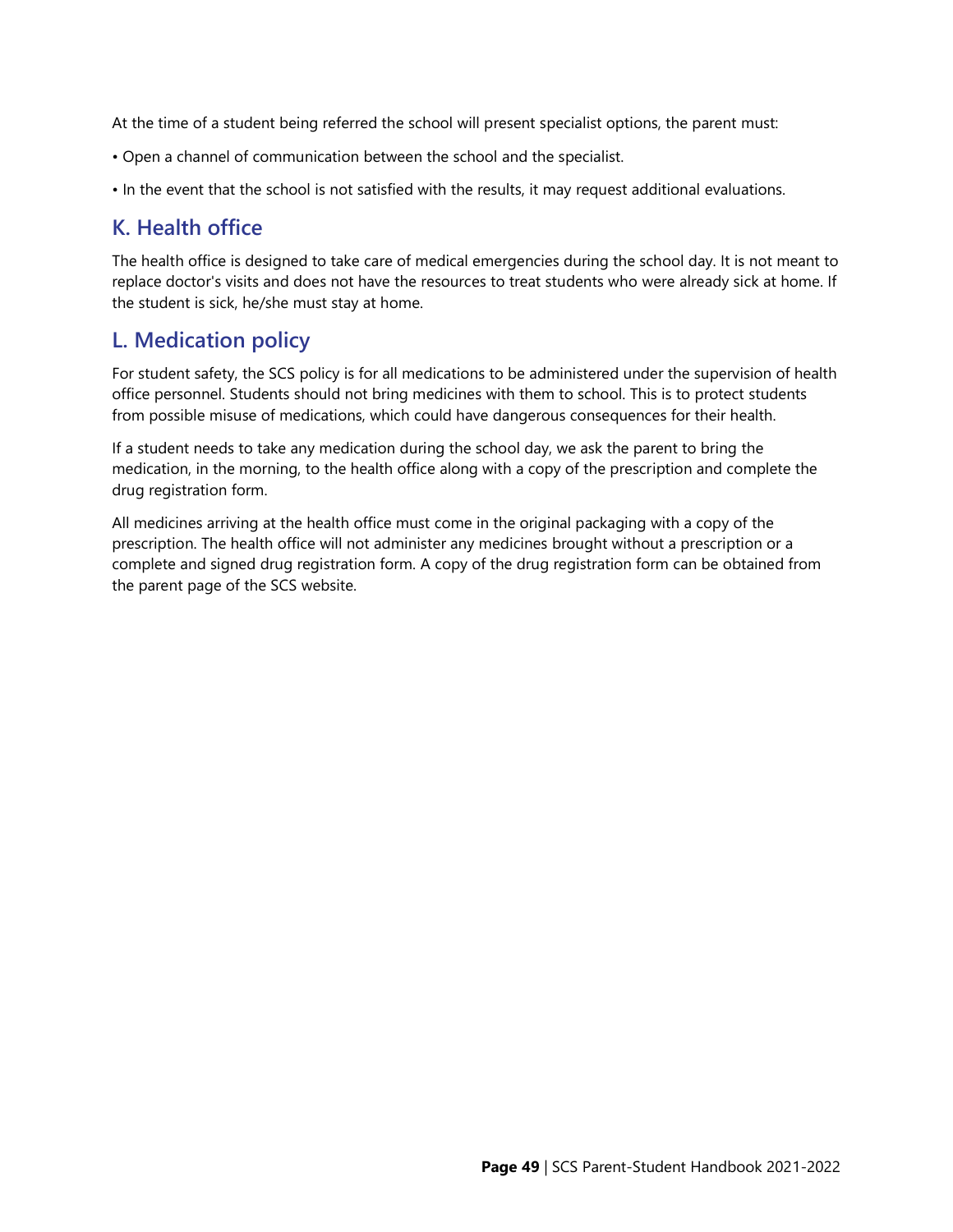## <span id="page-55-0"></span>**Section IX: General Policies**

## <span id="page-55-1"></span>**A. Parent meetings with teachers**

Should parents need to meet with the teacher regarding the needs of their child, they are asked to contact the division (elementary or secondary) office to make an appointment. Parents may not meet with teachers before school begins or during school hours without a previous appointment.

## <span id="page-55-2"></span>**B. Delivery of school assignments**

It is not permitted for homework or projects to be delivered to a student during the school day. The school staff cannot take responsibility for delivering assignments or personal items to students or teachers, and the parent should not interrupt classes.

## <span id="page-55-3"></span>**C. Parent visits during lunches**

Parents are not allowed to eat lunch with children except for special occasions which must be approved by the principal.

## <span id="page-55-4"></span>**D. Drivers and family employees**

Parents should inform their drivers and other family employees that they should follow the directions of school staff members or security guards on the grounds and in the school's dismissal system. Any failure to follow the directions of school staff members or security guards may result in the prohibition of that vehicle or the driver from entering school property.

## <span id="page-55-5"></span>**E. Responsibility of the father, mother, or guardian**

The acts of a student that causes harm to another, either voluntarily or involuntarily on campus, the father, mother and/or guardian must assume what is established in article 69 of the Code of Children and Adolescents (Law 136-03): Article 69 of the Code of Children and Adolescents (Law 136-03): "The father and mother, while exercising parental authority shall be presumed jointly and severally liable for the damages caused by their minor children who live with them. To this end, it will suffice that the harmful act of the children constitutes the direct cause of the harm suffered by the victim, regardless of any moral assessment of the behavior of the children or the parents. The presumption of responsibility previously provided may only be rebutted by proof of a random accident or overwhelming force."

## <span id="page-55-6"></span>**F. Guide for handling sensitive situations or special cases**

#### **1. Abuse**

If a member of the SCS staff detects that there is evidence or suspicion that a student is being physically or mentally abused or abused by his father, mother, guardian or any other person or close family member, the school will inform the corresponding authorities, in faithful compliance with the provisions of Article 14 of the Code of Children and Adolescents: "The directors, teaching staff and any other person who in the performance of their duties has knowledge or suspicion of a situation of abuse, abuse or violation of the rights of children or adolescents, is obliged to report it to the competent authorities, being exempt from criminal and civil liability with respect to the information provided."

SCS is obliged to inform the competent authorities of any suspected cases of abuse.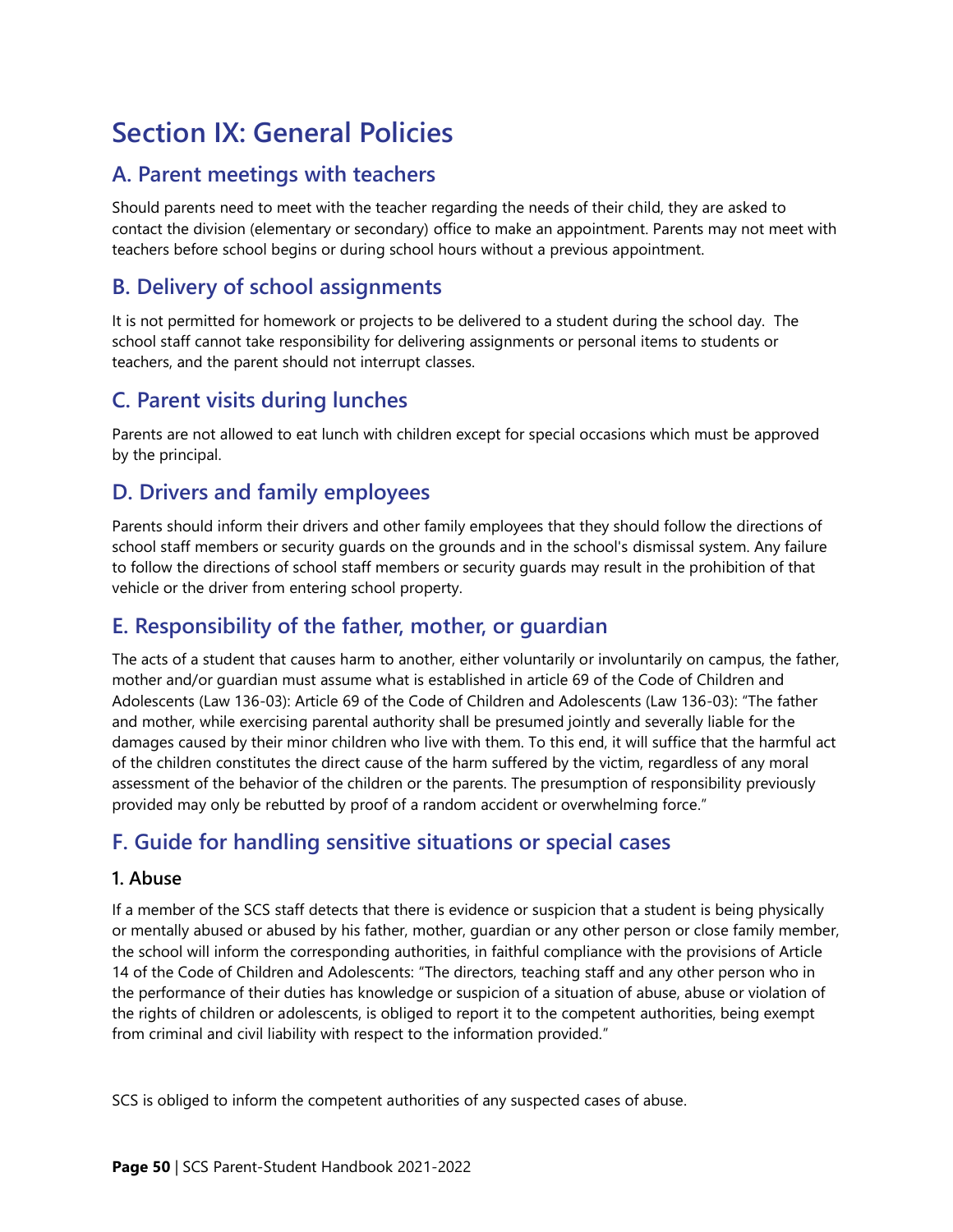#### **2. Judicial proceedings between parents.**

In cases where the father and mother are separated and there is a judicial sentence that determines who has the custody or custody of the child or adolescent, said sentence must be notified to the Administration of SCS. If there is a situation of conflict or judicial litigation or other inconvenience between the parents, to which the school is not party, we are not responsible for said minors. In cases where there is disagreement between the father and the mother regarding the exercise of their rights and duties in relation to a minor, they may not ask the school to intervene in the process. The regulatory body is the Public Ministry of Children and Adolescents. Article 71 CNNA. Article 8 of the Code of Children and Adolescents establishes: "All children and adolescents have the right, on a regular and permanent basis, to maintain personal relationships and direct contact with their father and mother, even when there is separation between them, unless this is contrary to their best interests, which must be verified and authorized by the competent judicial authority".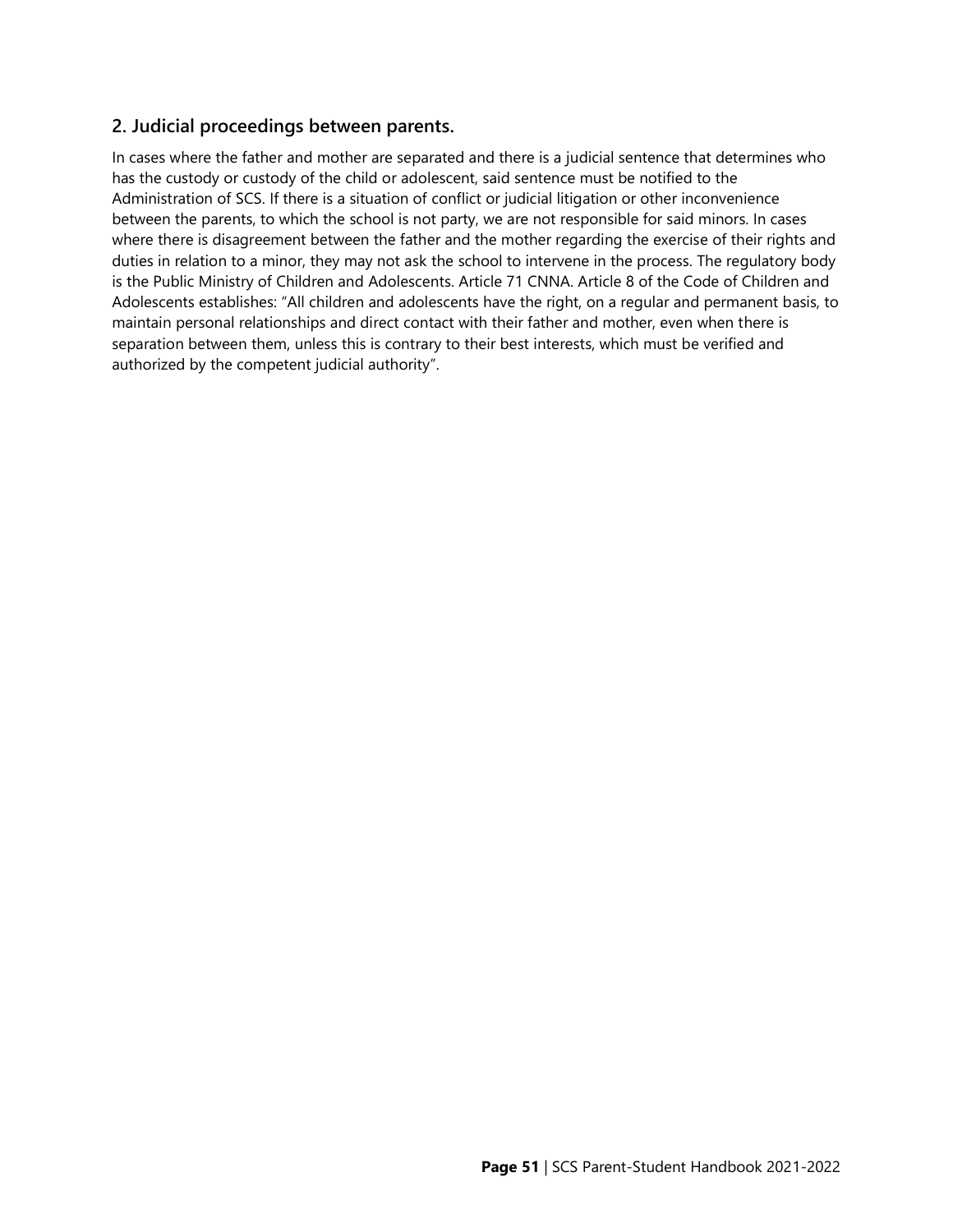## <span id="page-57-0"></span>**Section X: Guide to the disciplinary system**

#### **1. Student Welfare**

The Student Welfare department consists of two counselors and a psychologist who are available to guide and support students and their families. Among the functions of the department is to handle cases of serious and very serious offenses committed by students, in all cases in communication with the father, mother or guardian.

#### **2. Technical Report**

When the Student Welfare department holds a meeting with the parent or guardian, it should create a meeting record that must be signed by those present and filed in the student's record.

#### **3. Disciplinary Situations**

SCS assumes the standards established by the Dominican Education System issued by the Ministry of Education of the Dominican Republic dated July 2013, which are mandatory for all actors of the educational system. The following norms are established in those rules:

*Article 15. General provision. To objectively assess each disciplinary situation that violates the performance of the duties of students, minor, serious and very serious offenses, disciplinary actions are established.*

*Article 16. Criteria for the application of measures. Consequences applied for minor, serious and very serious faults shall take into account the level of the developmental stage of children and adolescents. Before any decision or consequence affecting students, the "best interest of children or adolescents" will prevail (principle V, law 136-03).*

· Discipline dialogues

Before applying any warning or sanction, the teacher will try to reflect on the behavior in question with the student and will discuss the possible consequences and importance of respecting the provisions of school life as learning for your present and future life. For this type of dialogue, the necessary support is available from the Department of Guidance and Psychology.

*Article 17. Minor misconduct. These are minor misconduct voluntary actions which, although not attempted against a person or harmonious coexistence, influence negatively the performance of students and the fulfillment of their duties within the educational center. Minor misconduct are situations that can be handled by the teacher inside the classroom.*

*Without prejudice to others, expressly indicated in the rules of the educational center, the following are considered minor misconduct:*

- *a) interruption to classroom work, provided it is not due to a special condition or health of the student.*
- *b) disturbing classmates with comments or jokes that ridicule students, teachers or other members of the community, provided that they are not of bullying nature.*
- *c) using of inappropriate language and tone of voice.*
- *d) class disruptions such as unnecessary noise.*
- *e) leaving the classroom without permission during school hours (it is the teacher's responsibility to ensure that students remain focused, developing educational activities in the classroom)*
- *f) ignoring rules on appropriate use of computers and other electronic devices and of cell phone use in school.*
- *g) sitting in classrooms or areas not authorized during recess.*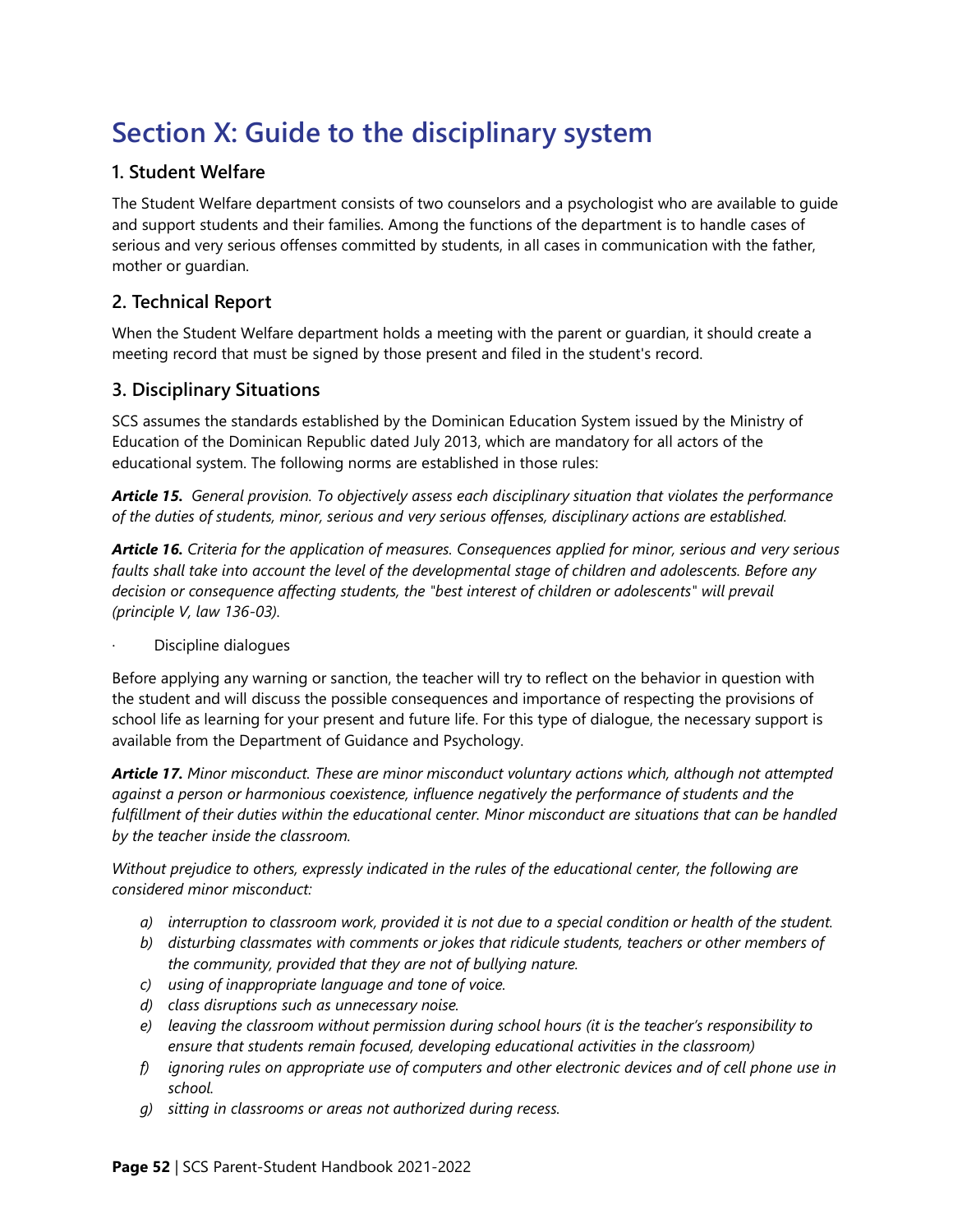*h) littering.*

*Paragraph I. To prevent such slight mistakes from becoming serious, all possible orientation and accompanying measures should be sent out to the students and families, involving all stakeholders in the system, in order to ensure that the process of teaching and learning of the student is not interrupted.*

*Paragraph II. The use of electronic devices should be regulated through the school's internal regulations. These devices may be approved by the teacher under specific circumstances.*

*Article 18. Educational and disciplinary measures for minor misconduct. The educational and disciplinary measures that the teacher can apply to minor misconduct, in a differentiated way and according to each case, shall be:*

- *a) reflective dialogues with the student from a perspective of support focused on solutions and logical consequences.*
- *b) verbal reprimand in private and in private apology.*
- *c) allocation of extra work.*
- *d) retention of distracting objects (cell phones, electronic tablets, other) for 3 days at the Principal's office.*
- *e) written agreements and commitments with the student, providing follow-up to the agreements and recognition of achievement.*
- *f) written and verbal communication with the family to implement strategic student support to achieve a positive change in behavior. If possible, the counselor or psychologist will accompany the teachers in this process.*
- *g) analysis and reflective dialogue with students, trying to generate solutions to support healthy coexistence and strengthening of their learning process.*

*Article 19. Serious offenses. These constitute serious misconduct by voluntary action that obstruct the development of the pedagogical process integral to members of the student community.*

*Without prejudice to others, expressly indicated in the rules of the educational center, the following are considered serious offenses:*

- *a) failure to comply with the rules set for the administration of tests.*
- *b) using disrespectful actions or words toward classmates and/or authorities.*
- *c) irreverence to patriotic symbols.*
- *d) discrimination against members of the educational community by race, nationality, religion, disability, among other differences.*
- *e) negative use of social networks for defamation or entering pages restricted by school authorities.*
- *f) dirtying, damaging or destroying the furniture or school facilities.*
- *g) wandering around campus without permission.*
- *h) leaving campus without permission.*
- *i) inappropriate behavior at educational outings, and activities of social and cultural events.*
- *j) Entering the school property outside regular school hours.*
- *k) Defamatory attribution of serious misconduct to other people.*
- *l) Plagiarism or copying of work/tests.*
- *m) Recurrence of minor misconduct which, even with the follow-up and support of the school in coordination with the families, have not been overcome.*

#### *Any conduct that is not expressly established in these rules or the rules of coexistence education may not be considered serious.*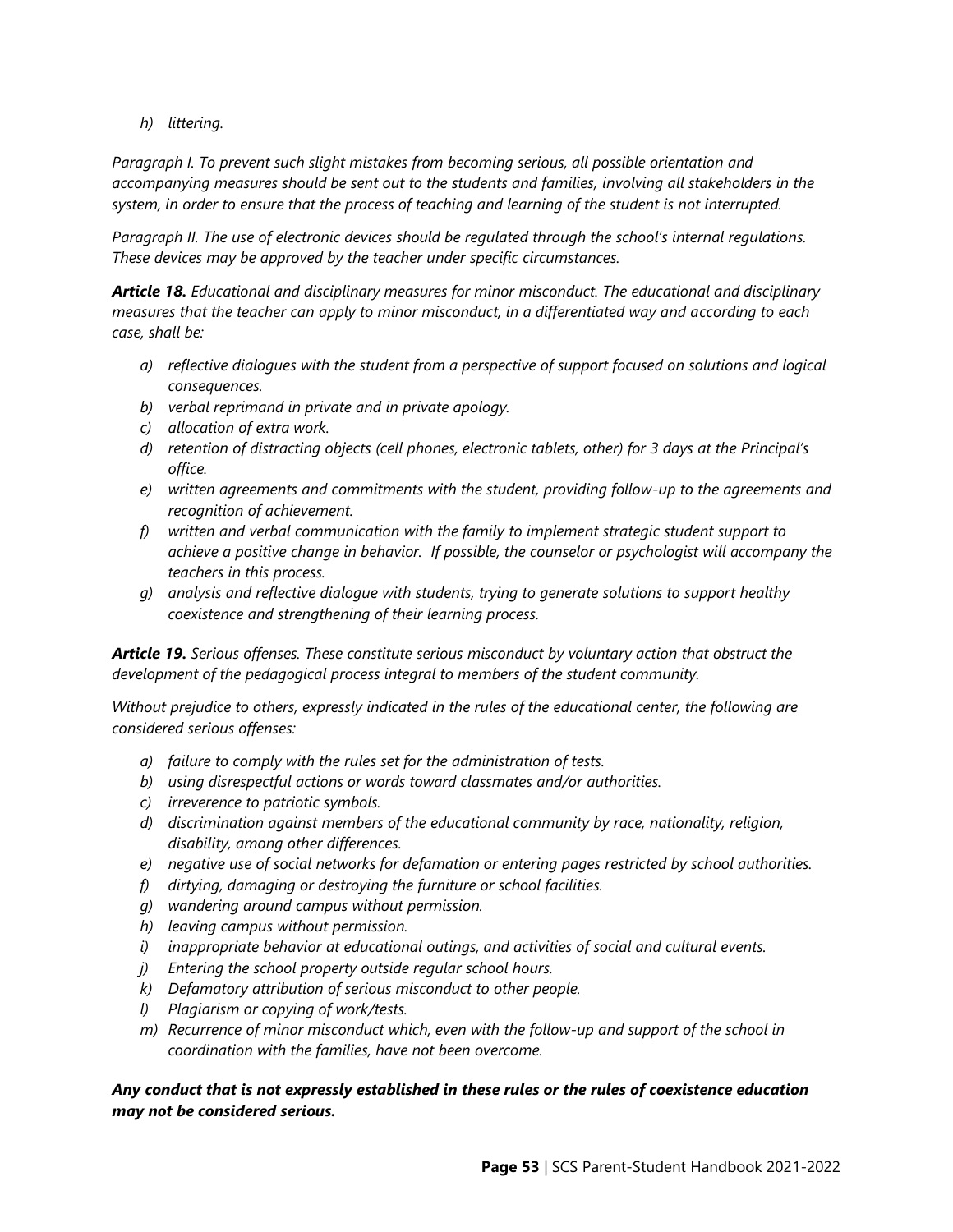*Article 20. Educational and disciplinary measures for serious faults: the measures before serious offenses are as follows:*

- *a) All those established for minor misconduct.*
- *b) Sending the student to the principal's office, for a maximum time of one hour. This measure must be previously agreed with the principal and the department of counseling and psychology, in order to have an appropriate place for the student to serve this consequence, performing the tasks assigned with proper supervision.*
- *c) Written reflection assignments.*
- *d) Public or private apologies.*
- *e) Conversations with parents or guardians, to establish commitments with the students and ensure a positive follow-up to the process.*
- *f) Written communication to parents or guardians.*
- *g) Invalidation of copied or plagiarized work.*
- *h) Repetition of the plagiarized exam. Loss of points in the corresponding paragraphs of the subject and/or discipline.*
- *i) Allocation of special tasks that guide reflection.*
- *j) Limitation on the participation of school activities, trips or social events.*
- *k) Prohibition of use of computers and other electronic equipment, by repeated inappropriate use of them.*
- *l) Replacement of furniture or equipment damaged or destroyed. When a penalty includes physical damage repair, there should be a dialogue on the matter with families to establish agreements between them about the replacement. They must also dialogue to seek alternatives that favor a change in behavior of the students.*

*Paragraph I. The application of any of these measures needs to be communicated to the parent or guardian.*

*Article 21. Very serious offenses. These constitute very serious actions involving hazard and/or damage to any student, person or school facilities. Also, those which constitute a moral damage to classmates, authorities and the institution itself. Only the following are considered very serious offenses:* 

- *a) Bullying, as defined in this standard.*
- *b) Bringing or consuming illegal substances.*
- *c) Misappropriation of school supplies individually or in complicitly.*
- *d) Altering school documents.*
- *e) Challenge or aggression to a member of the school*
- *f) Bringing or using dangerous objects.*
- *g) Reoccurrence in serious offenses which, even with the follow-up and support of the educational center, in cooperation with the families, have not been overcome. The student who incurs any previous offenses must be referred to the school department of counseling and psychology, to provide necessary and timely support in each case. If the school does not have the staff, it must request it from the educational district and/or support of institutions that offer the service in the community.*

*Article 22. Educational and disciplinary measures for very serious offences. The following steps are applicable to very serious offences:*

- *a) All the educational and disciplinary measures laid down for serious offenses.*
- *b) Location of the student in a space outside of the classroom (in school suspension), for a maximum period of two days, and they must perform the assignments given by the teacher. The student will*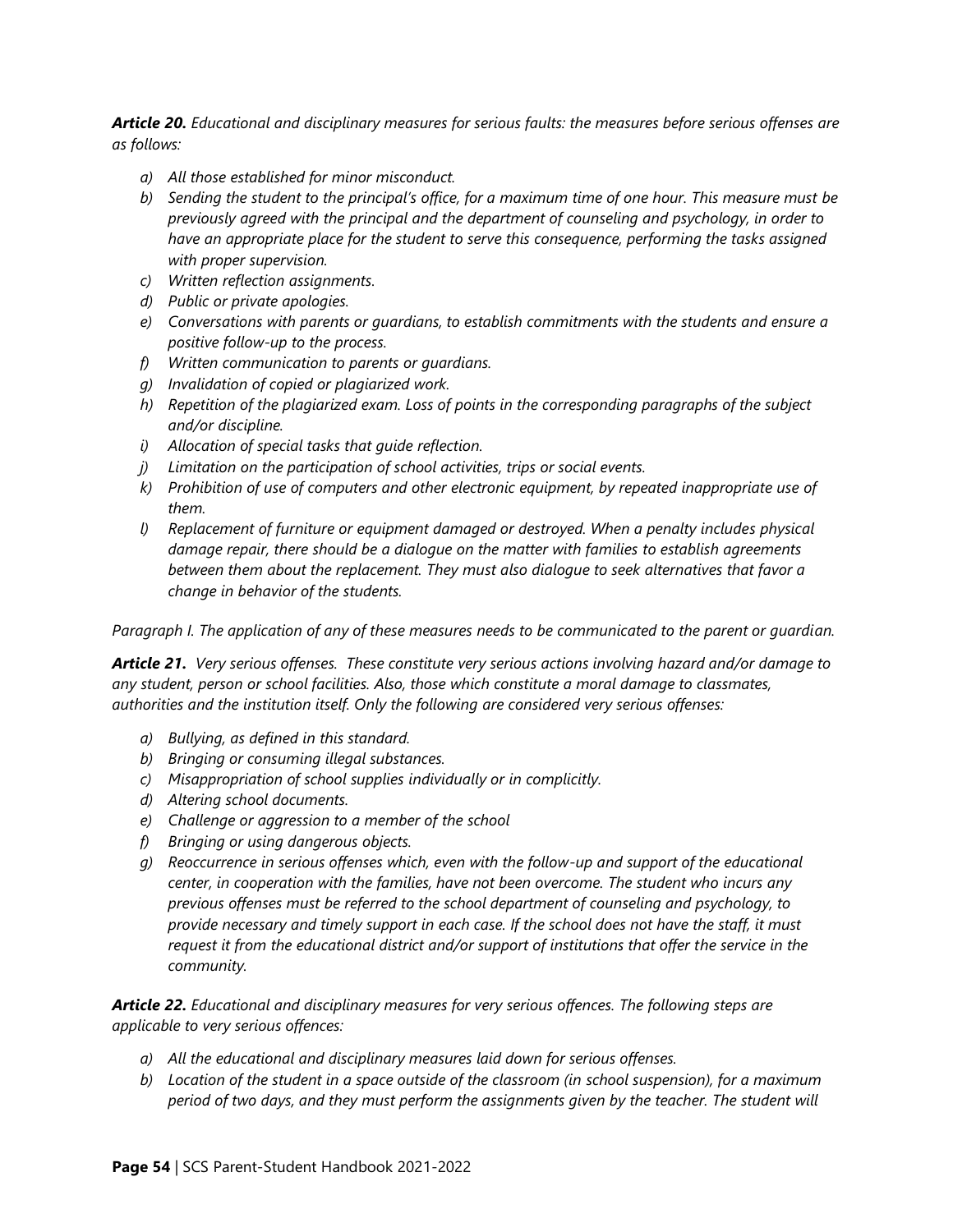*have specific tasks, and will commit to give an account of such under the supervision of the teacher and the family. The parents or guardians must review and sign the tasks assigned to the students.*

- *c) Suspension of participation in activities outside of school.*
- *d) Suspension of the student participation in activities within the school, provided that those activities are not part of the mandatory curriculum.*
- *e) In order to ensure comprehensive protection and guarantee of rights, to very serious misconduct, the principal will coordinate with the district CONANI and networks of organizations that offer programs and psychosocial services and educational community that encourage adherence to school regulations, engaging and focusing on the family throughout the process.*

*Paragraph I. For the application of any of these measures, the parent or guardian should be contacted to inform the causes of the actions and establish the commitments of families to accompanying positive processes.*

*Article 27. Acts that are of a criminal nature. Those actions that may be considered as criminal offences must be reported and remitted to the Court of Childhood and Adolescence to continue criminal actions, when in the case of adolescents over the age of 13, or adopt protection measures that apply, in the case of children under that age.*

#### *Article 29. Implementing bodies*

*The following individuals/groups constitute mediation and enforcement bodies under this Standard:*

- *Teacher (for minor offenses)*
- *Mediation Team*
- *School Administration Team*

#### *Article 31. Minor Offenses Sanction Procedure*

*The sanctions for minor offenses will be determined by the teacher and may be applied immediately, without*  any further consultation from other personnel. If the teacher finds it necessary to accomplish the educational *purpose of the measures, the teacher may opt to use the mediation process set out in the following articles.*

#### *Article 32. Mediation*

*In all cases where a serious or very serious misconduct is applicable; the complainant must meet with the Mediation Team. The Mediation Team will hear from the reported student and seek a conciliation between the parties. If an agreement is reached between the parties, the process will be closed, and the Mediation Team will communicate the result to the Administrative Team. In this case, no other measures will be taken against the person complained against. If an agreement is not reached or is breached by one of the parties, the Mediation Team shall immediately inform the Administrative Team of the situation to initiate the relevant procedures.*

#### *Article 33. Configuration of the Mediation Team*

*The Mediation Team shall be composed of the counselor, principal, and a teacher chosen by the Administration.*

#### *Article 34. Purpose of the Mediation Team*

*The objective of the Mediation Team will be to seek solutions through the implementation of timely and appropriate measures for coexistence that do not threaten or violate the rights of students, promoting a conciliatory, harmonious and educational environment that is beneficial for the entire community.*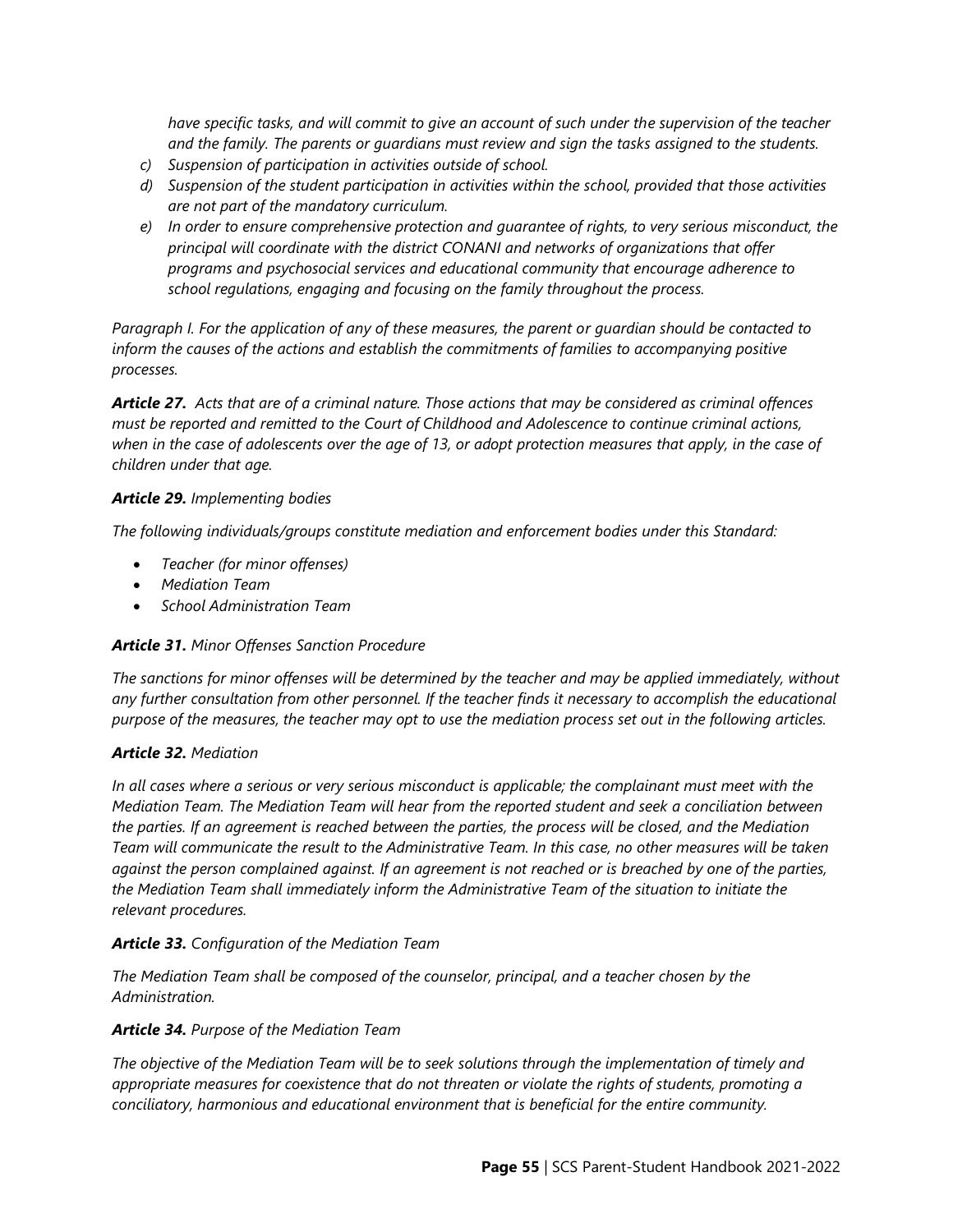#### *Article 36. School Administration Procedures:*

*The School Administration Team will assess serious and very serious misconduct. The evaluation process will be carried out within a maximum period of 48 working hours, which may be extended for the purpose of deepening the investigation for the benefit of the student. If the compilation of evidence has not been completed, the need for a longer time limit will be decided by the Director.*

*To determine an educational or disciplinary measure, the Administrative Team will listen to the reported student and the Department of Guidance and Psychology of the school.*

*Paragraph I. During the investigation process, measures may be applied, such as moving the student's location to a space outside-of-the-classroom, prohibiting the use of computers and other electronic equipment, limiting participation in some activities, when they are not essential activities to the core academic curriculum.* 

#### *Article 37. Criteria for Determining Measures*

*Any assessment of behavioral situations that constitute serious or very serious misconduct must* 

*consider the circumstances of the event, collected from different sources and perspectives,*

*as well as the student's personal history, previous occurrences of this type of behavior recorded on the student's file, as well as in other sources, considering situations of risk or vulnerability that the student may be going through.*

#### *Article 38. Appealing the Implementation of Measures*

*Each student and/or family may appeal in writing to the administrative team for an educational or disciplinary action caused by a serious or very serious misconduct, expressing their disagreement, for which they will have 48 working hours, counted from the date of receiving communication of the measure taken by the school.*

#### *Article 43. Complaint Record Book*

*The Department of Guidance and Psychology (Student Welfare) of the school has a disciplinary record where a Record of Complaints and Cases Attended is kept, with physical and digital support.*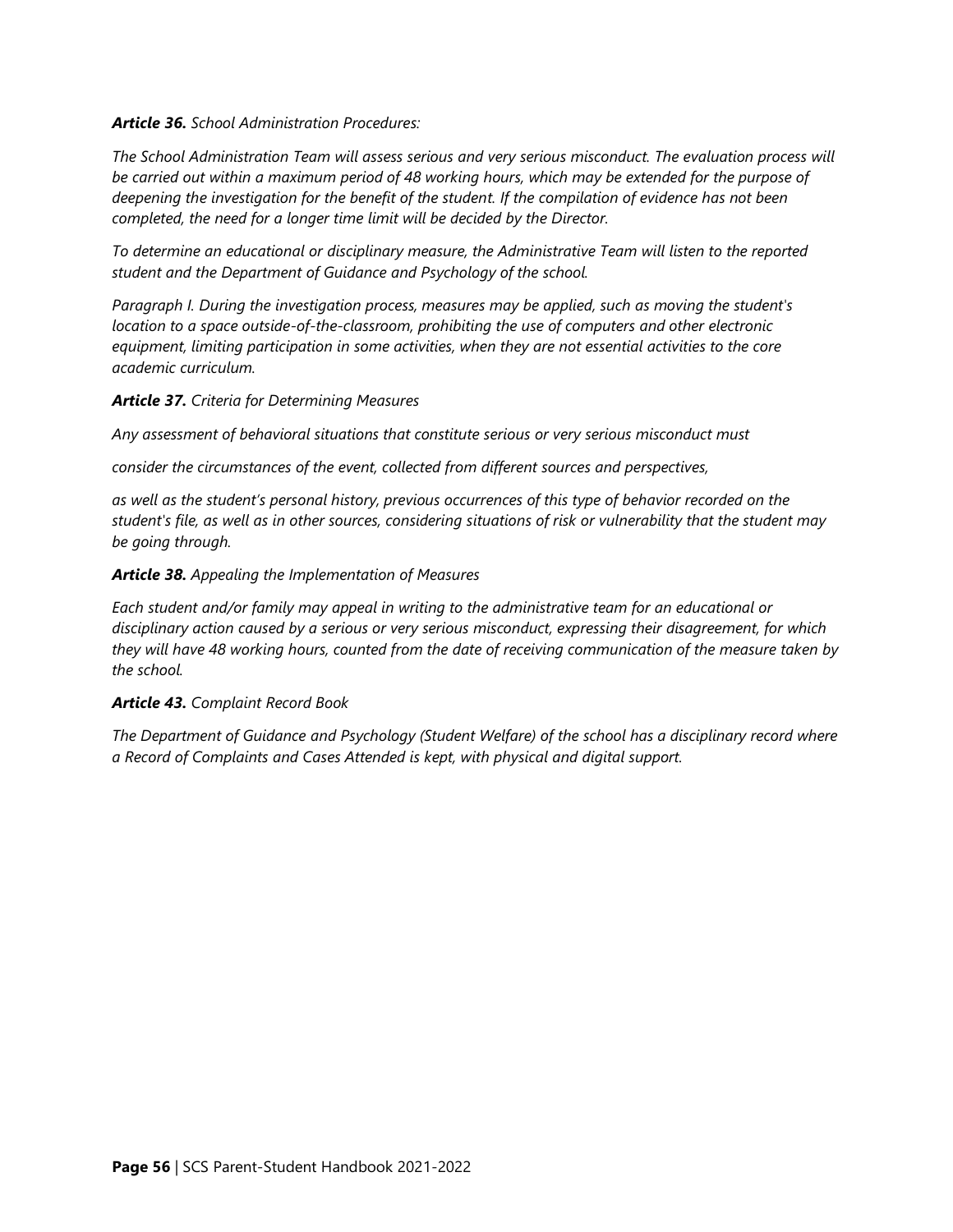## <span id="page-62-0"></span>**Section XI: Appendix**

## <span id="page-62-1"></span>**A. Distance Learning Guidelines**

Santiago Christian School is always committed to providing an uninterrupted education of the highest quality. Normally, classes are conducted on campus with in-person learning in SCS physical classrooms. However, sometimes there are external circumstances which make it safer to conduct classes off campus with students learning online via the SCS distance learning platform. Regardless of whether learning is taking place in person or at a distance, up-to-date policies and procedures outlined in the Parent-Student Handbook remain unchanged, including but not limited to:

- Purpose and Philosophy of the School
- School Calendar and School Hours
- Enrollment Process
- Academic Programs
- High School Credit and Graduation Requirements
- Grading, Homework and Retention Policies
- Attendance Guidelines
- Community Guidelines
- Behavior Expectations
- General School Policies
- Emergency Procedures

## <span id="page-62-2"></span>**B. Additional Expectations for Distance Learning**

In addition to knowing and abiding by all policies contained in the Parent-Student Handbook, parents and students are responsible for knowing and abiding by all additional Expectations for Distance Learning.

## <span id="page-62-3"></span>**C. Elementary School Expectations**

The elementary school utilizes two learning management systems (LMS). Students in grades prekindergarten through third grade use SeeSaw, while students in grade four through six use Google Classroom. Distance learning assignments will be posted on the LMS by classroom teachers as required by curriculum and needs of the students. In all cases, students will have at least one day to complete individual assignments. Exceptions are daily class work, quizzes, and tests which take place during the online class. Students requiring extra time for assignments may contact the teacher to discuss options for late work.

Students should participate in online learning throughout the school day as they would during a regular, on-campus school day. At all times during distance classes, students must wear their blue collared SCS uniform shirts. In addition, during all distance classes, students must participate with their camera on so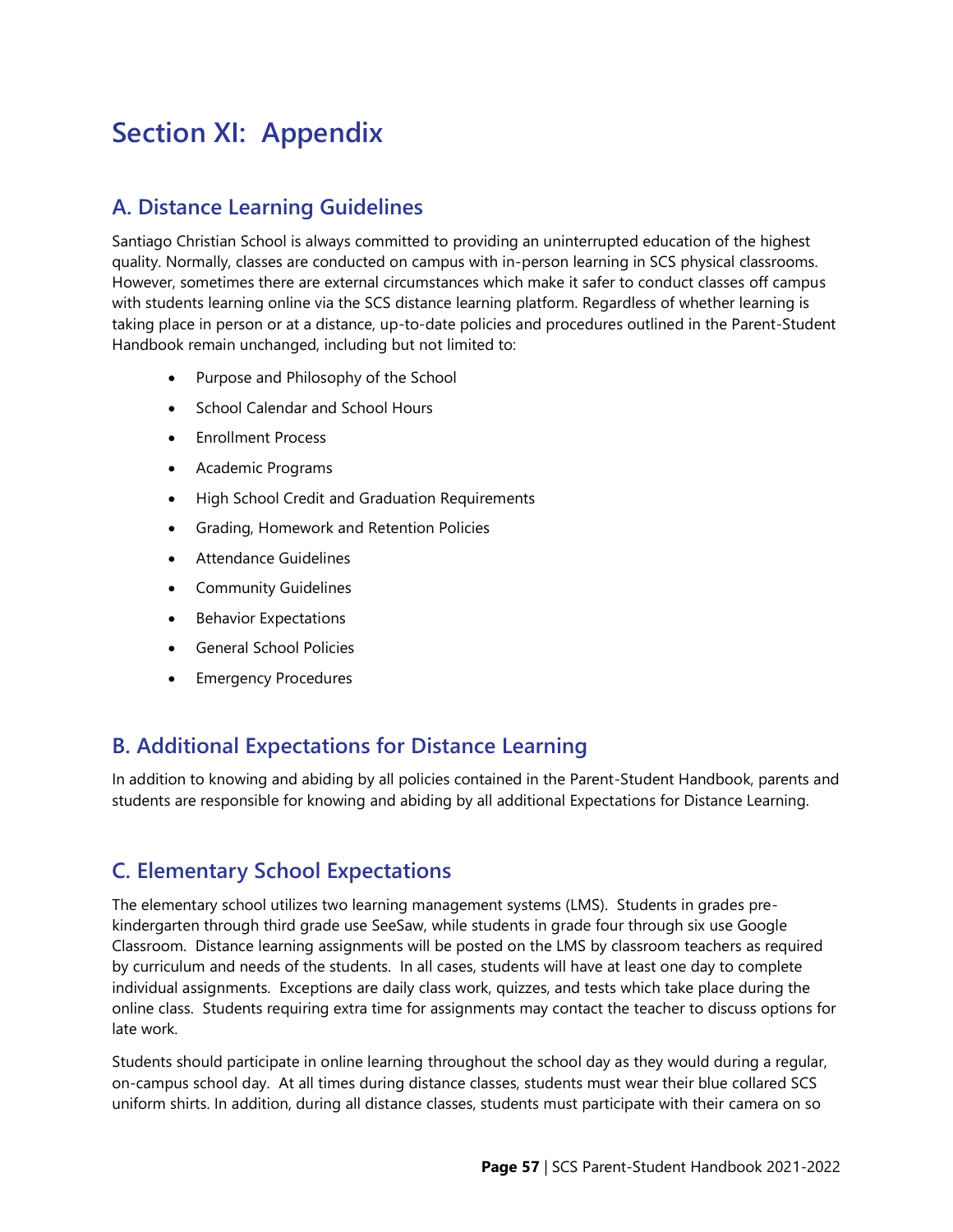that the teacher is able to see the student. Assignment calendars and clear expectations for students and parents will be posted on the LMS and communicated to families each week. We encourage parents of younger students to facilitate their child's schoolwork.

Students should plan to dedicate a similar amount of time to their online coursework as they would during a typical on-campus school day. Students should submit work in a timely manner and communicate with the teacher if issues arise that result in late work or absences. Teachers will plan learning activities and assignments based on the time that they expect students to spend completing the work assigned. However, much of the work will take place collaboratively during class time or will be completed in the afternoons during small group exercises.

Distance learning days are school days; therefore, incomplete work, work not completed with effort or quality, and late work will be handled in the same way as assignments assigned on campus and following handbook guidelines. All distance learning work needs to be submitted according to the teacher's expectations outlined in their learning standards and classroom expectations.

Proactively communicate with your teachers and principal as questions and needs arise. Teachers will typically respond to questions and meet with students until 3:30 PM on weekdays. However, if a question is asked after that time, it is reasonable to not expect a response until the following workday.

Report technical problems as soon as possible to the SCS Tech support, [techsupport@scs.edu.do.](mailto:techsupport@scs.edu.do) Also inform your teacher and the secondary office at that moment if you are missing a live online class due to technical problems to have the absence excused. Be proactive about solving any problems. Lack of access to the LMS or Zoom will not excuse distance learning expectations.

*Attendance*. Students will be marked absent if they do not attend their online class. When students are in live online classes, they should have their cameras on and are expected to participate. If a student experiences technical difficulty and is unable to turn on the camera, he/she should notify the teacher and participate in the lesson verbally or through the written chat. Students will be marked absent on Wednesday if they do not attend their specials classes.

*Uniforms*. Students must always wear a blue collared SCS uniform shirts during all distance classes.

*Video cameras*. Students must always keep their cameras on and be visible to the teacher during all distance learning classes.

*Travel*. Any class a student misses due to traveling or not having access to the Internet will still result in missed content and possibly cause them to get behind in their work. It is better for students to remain in a stable working environment with Internet access while distance learning.

*Office hours*. Elementary teachers are available 2:30-3:30 PM to answer questions. They will also be answering questions via email. Elementary teachers are also available on Wednesday by appointment for virtual meetings with parents and students. Students should reach out to teachers to schedule a time to meet if they would like help.

*Late work*. Students in elementary school may turn their work in late and still receive credit. We highly encourage students to turn in work on time to develop good work habits and prepare them for middle school.

*Test re-takes*. Any re-takes are at the discretion of the teacher and need to be worked out with that individual teacher. There is no school policy for allowing students to have re-takes on assessments.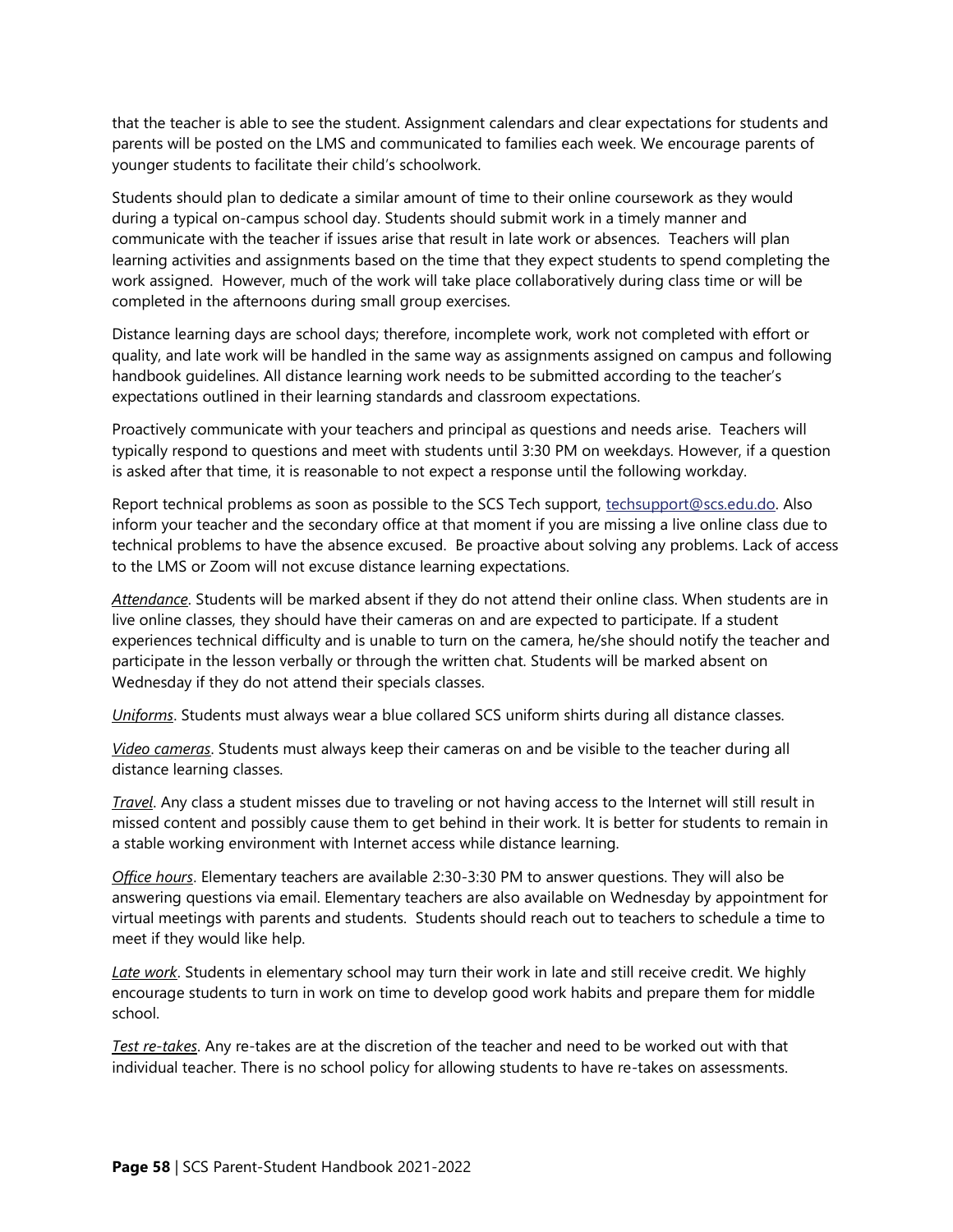*Technology issues*. If parents contact the office to report issues involved with the absence, the absence will be marked as excused. Students will not be penalized for missing the class due to technology problems and would be expected to make up the work without penalty.

*Smartphones*. Students should not write papers on smartphones. It is best to have a computer/laptop or a tablet with a keyboard.

*Daily student workload*. Students are expected to work full days even while in distance learning. They have online classes in the morning they must attend, as well as time in the afternoon to work in small groups, on homework, or to view asynchronous assignments. If students have opted to join clubs, extra-curricular activities, or sports, they may need to work on assignments in the evening just like they would if they were attending classes on campus.

*Communication*. Parents and students must daily check, understand and abide by all policy adjustments outlined in frequent email communications and at the following link:

<https://www.scs.edu.do/distance-learning/elementary-parent>

## <span id="page-64-0"></span>**D. Junior High and High School Expectations**

Daily distance learning assignments will be posted on Google Classroom by 8:00 a.m. by classroom teachers. Some teachers may post assignments in advance. Students should then participate in online learning throughout the school day as they would during a regular, on-campus school day. At all times during distance classes, students must wear their blue collared SCS uniform shirts. In addition, during all distance classes, students must participate with their camera on so that the teacher is able to see the student. Assignment calendars and clear expectations for students and parents will be posted on Google Classroom.

Students should plan to dedicate a similar amount of time on their online coursework as they would during a typical on-campus school day. Students should check in with classroom teachers regularly to inform them that they are working on their assignments. Teachers will plan learning activities and assignments based on the time that they expect students to spend completing the work assigned.

All daily classroom assignments need to be completed according to the class schedules on Google Classroom. Treat distance learning responsibilities with the same high regard as on-campus academic responsibilities. Students will have daily work for their classes. Students should check Google Classroom for assignments every day for each class, including days that they do not have a live video call for a class.

Distance learning days are school days; therefore, incomplete work, work not completed with effort or quality, and late work will be handled in the same way as assignments assigned on campus and following handbook guidelines.

All distance learning work needs to be submitted according to the teacher's expectations outlined on their Google Classroom page.

Proactively communicate with your teachers and principal as questions and needs arise.

Be aware of, and use, the teachers' office hours. Teachers will typically respond to questions and meet with students up until 3:30 PM on weekdays. However, if a question is asked after that time, it is reasonable to not expect a response until the following workday.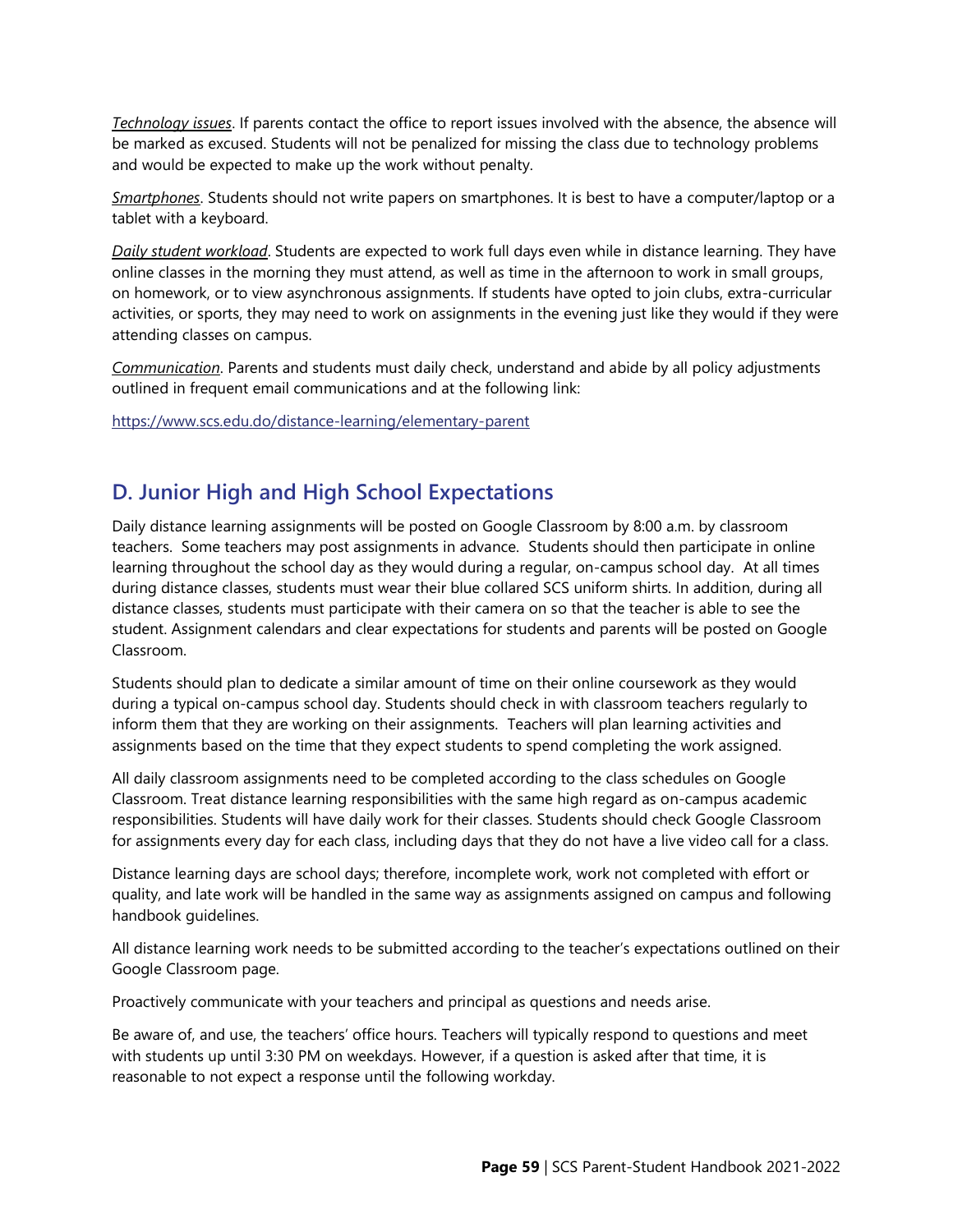Report technical problems as quickly as possible to SCS Tech Support, [techsupport@scs.edu.do.](mailto:techsupport@scs.edu.do) Be proactive about solving any problems. Lack of access to Google Classroom or Zoom will not excuse distance learning expectations. Students should inform their teacher and the secondary office at that moment if you are missing a live online class due to technical issues in order to have the absence excused.

*Attendance*. Students will be marked absent if they do not attend an online class. When students are in live online classes, they should have their cameras on and are expected to participate. If a student experiences technical difficulty and is unable to turn on a camera, he/she should notify the teacher and participate in the lesson verbally or through the written chat. Students will be marked absent on Wednesday if they do not attend their Advisory class.

If a student is sick or unable to attend the live virtual class the parent should call the school office to notify them of their child's absence, the same as if we were on campus. The number of absences from class for a school year still follows the regulations of the Ministry of Education; this includes both excused and unexcused absences.

*Uniforms*. Students must always wear a blue collared SCS uniform shirts during all distance classes.

*Video cameras*. Students must always keep their cameras on and be visible to the teacher during all distance classes.

*Travel*. Whatever class your child misses due to traveling or not having access to the Internet will still result in missed content and possibly cause them to get behind in their work. It is better to have the child in a stable working environment with Internet access while distance learning.

If you decide to travel, students are still expected to complete all work that is posted in the Google Classroom and meet the due dates. They may be excused from the live classrooms, but they will be marked absent.

*Office hours*. Secondary teachers are available between 1:00-3:30 PM to help students in individual or small-group meetings. They will also be answering questions via email. Students should reach out to teachers to schedule a time to meet if they would like help. Teachers are also available on Wednesday when they are not in advisory or leading a club.

*Middle School late work*: Students in middle school may turn their work in late and still receive credit. We highly encourage students to turn in work on time to develop good work habits and prepare them for high school.

*High School late work*: Students in high school may turn in their work up to a week late with a minor penalty. After a week, students may not receive more than 80% for their grade. Students in high school will not be allowed to turn in late work or make up missing work once a summative assessment (test, project, essay) has taken place in a class. Students should have all work completed and turned in before the summative assessments in their classes. All missing assignments after a summative assessment will become a 0 and cannot be made up.

*Test re-takes*. Any re-takes are at the discretion of the teacher and need to be worked out with that individual teacher. There is no school policy for allowing students to have re-takes on assessments.

*Technology issues*. If parents contact the office to report issues involved with the absence, the absence will be marked as unexcused. Students will not be penalized for missing the class due to technology problems and would be expected to make up the work without penalty. It is important that the school office is notified of any technology or internet issues at home.